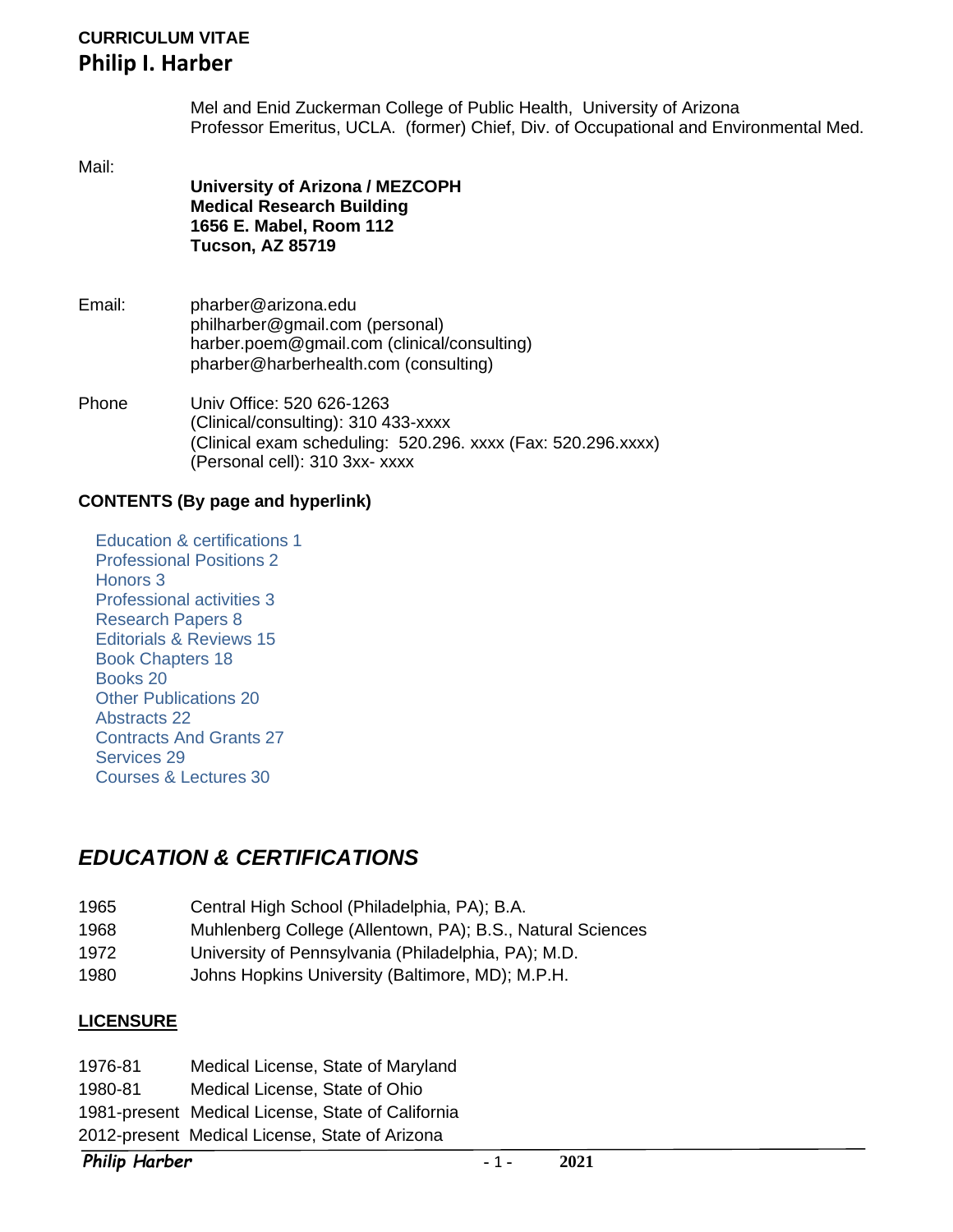#### **POST-GRADUATE TRAINING**

- 1972-73 Internship, Rhode Island Hospital/Brown University (R-1 Medical)
- 1973-74 Anesthesia/Critical Care Residency, Hospital of the University of Pennsylvania
- 1974-75 Radiation Oncology Residency, Thomas Jefferson University Hospital
- 1977-78 Internal Medicine Residency, Washington Veterans Hospital/Georgetown University
- 1978-80 Fellowships in Pulmonary Diseases and Occupational Medicine, Johns Hopkins University
- 1980-81 Supervised Practice Year (Occupational Medicine), University of Cincinnati

## **CERTIFICATIONS**

- 1973 Diplomat of the National Board of Medical Examiners
- 1979 Board Certified, Internal Medicine
- 1980 Board Certified, Pulmonary Diseases
- 1980 Board Certified, Occupational Medicine: Core Preventive Medicine
- 1981 Board Certified, Occupational Medicine
- 1982-90 Independent Medical Examiner, California WCAB
- 1982-86 Certified "B Reader", National Institute of Occupational Safety and Health
- 1987-91 Re-certified "B Reader", National Institute of Occupational Safety and Health
- 1992-96 Re-certified "B Reader", National Institute of Occupational Safety and Health
- 1997-01 Re-certified "B Reader", National Institute of Occupational Safety and Health
- 1991 Qualified Medical Examiner, California IMC

# <span id="page-1-0"></span>*PROFESSIONAL POSITIONS*

| 1972-73   | Intern, R-1 Internal Medicine, Rhode Island Hospital/Brown University                                                                           |
|-----------|-------------------------------------------------------------------------------------------------------------------------------------------------|
| 1973-74   | Resident, Anesthesia/Critical Care, Hospital of the University of Pennsylvania                                                                  |
| 1974-75   | Resident, Radiation Oncology, Thomas Jefferson University Hospital                                                                              |
| 1975-77   | Director, Health Services, Ft. Detrick, MD and Assistant Chief, Medical Division, U.S.Army<br>Medical Research Institute of Infectious Diseases |
| 1977-78   | Resident, Internal Medicine, Washington, D.C. Veterans Administration Hospital/<br>Georgetown University Program                                |
| 1978-80   | Fellowships in Pulmonary Diseases and Occupational Medicine, Johns Hopkins Hospital<br>and School of Hygiene and Public Health                  |
| 1980-81   | Assistant Professor of Medicine and Assistant Professor of Environmental Health, College<br>of Medicine, University of Cincinnati               |
| 1981-91   | Chief, Occupational Medicine Branch, University of California, Los Angeles                                                                      |
| 1981-88   | <b>Assistant Professor of Medicine</b>                                                                                                          |
| 1987-91   | Director, UCLA Occupational Health Clinical Center                                                                                              |
| 1988-94   | Associate Professor of Medicine, UCLA                                                                                                           |
| 1990-99   | Director, Occupational and Environmental Medicine Program, UCLA                                                                                 |
| 1994-99   | Professor of Medicine, UCLA                                                                                                                     |
| 1998-99   | Designate Director, USC/UCLA Occupational Medicine Residency Program                                                                            |
| 1999-2011 | Professor of Family Medicine, UCLA                                                                                                              |
| 1999-2011 | Chief, Division of Occupational and Environmental Medicine                                                                                      |
| 1999-2010 | Director, UCLA Occupational Medicine Residency Program                                                                                          |
| 2003-2005 | Vice Chair- Academic Affairs                                                                                                                    |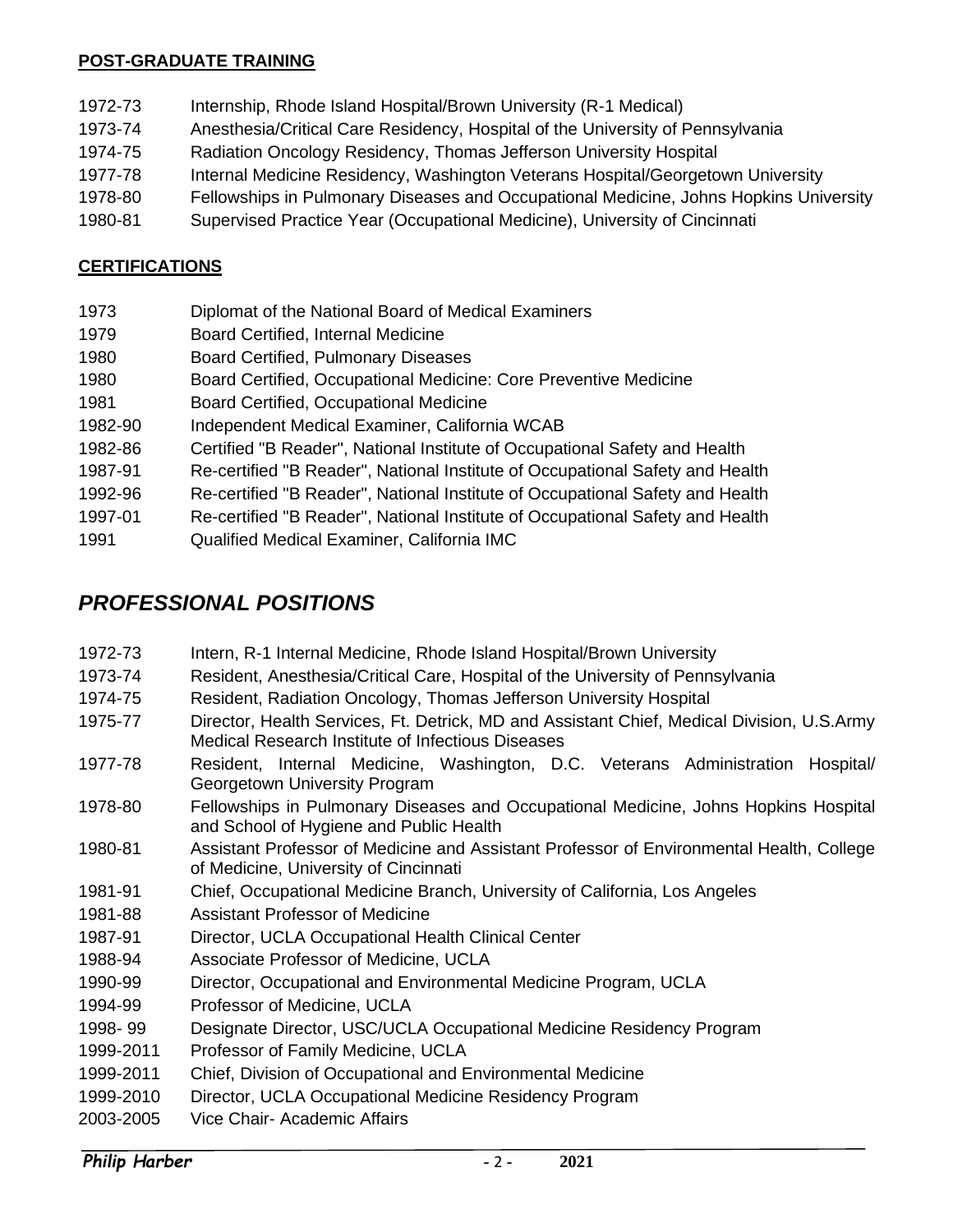| 2004-2009    | Olive View-UCLA Medical Center – ambulatory care/community medicine.                                        |
|--------------|-------------------------------------------------------------------------------------------------------------|
| 2005-2011    | West Los Angeles Veterans Administration Medical Center- Research Division and<br><b>Pulmonary Services</b> |
|              | 2011-present Professor Emeritus, UCLA                                                                       |
|              | 2011-present Principal, Dr Philip Harber, PLLC                                                              |
| 2011-2020    | Professor of Public Health, Mel and Enid Zuckerman College of Public Health, University of<br>Arizona       |
| 2015-2017    | Director, International Collaborative Occupational Medicine Program (UA)                                    |
| 2016-present | Scientist, Arizona Respiratory Center/Asthma and Airway Disease Research Center                             |
| 2016-2017    | Interim Medical Dir.-Occupational Health University of Arizona                                              |
| 2017-2019    | Medical Dir.-Occupational Health University of Arizona                                                      |
| 2017-2019    | Director, Occupational Health Office, University of Arizona                                                 |
|              | 2020- present Adjunct Professor of Public Health, Univ of Arizona                                           |

# <span id="page-2-0"></span>*HONORS*

| 1968      | Phi Beta Kappa, Muhlenberg College                                                                                                                          |
|-----------|-------------------------------------------------------------------------------------------------------------------------------------------------------------|
| 1968      | Bernheim Award, Muhlenberg College                                                                                                                          |
| 1971      | Alpha Omega Alpha, University of Pennsylvania                                                                                                               |
| 1972      | Mosby Book Award, University of Pennsylvania                                                                                                                |
| 1982      | Fellow, American College of Chest Physicians                                                                                                                |
| 1988      | Fellow, American College of Occupational Medicine                                                                                                           |
| 1994      | Felton Award for Scientific Writing, Western Occupational and Environmental Medical<br>Association                                                          |
| 1995      | Merit in Authorship Award, American College of Occupational and Environmental Medicine<br>1995 Hamilton Award, New England Occupational Medical Association |
| 2003      | Rutherford Johnstone Award- Western Occupational & Environmental Medical Association                                                                        |
| 2007      | Richards Distinguished Visiting Lectureship, University of Utah                                                                                             |
| 2009      | Kehoe Award, American College of Occupational & Environmental Medicine                                                                                      |
| 2010      | Environmental Justice Achievement Award, Environmental Protection Agency                                                                                    |
| 2009      | Rammazini Society (elected member)                                                                                                                          |
| 2004-2021 | Top Doctor, Newsday/CastleConnelly National level (Annually)                                                                                                |
| 2004-2021 | Top Doctor, Newsday/CastleConnelly Regional level (CA, later AZ) (Annually)                                                                                 |
| 2018      | <b>American Thoracic Society Fellow</b>                                                                                                                     |
| 2021      | Lifetime Achievement Award, American College of Occupational and Environmental<br>Medicine                                                                  |

### **MEMBERSHIPS**

American Thoracic Society (ATS)

American College of Occupational and Environmental Medicine (Fellow) (ACOEM) Western Occupational and Environmental Medicine Association (WOEMA)

# <span id="page-2-1"></span>*PROFESSIONAL ACTIVITIES*

### **Government Service**

| 1984-85              | Division of Industrial Accidents (California), Physicians Program Committee-Toxicology                           |
|----------------------|------------------------------------------------------------------------------------------------------------------|
| 1985-86              | California Department of Occupational Safety and Health (DOSH, Cal-OSHA) Respirator<br><b>Advisory Committee</b> |
| 1987-90              | Technical Chair, Pulmonary Disability Committee, Division of Industrial Accidents                                |
| <b>Philip Harber</b> | 2021<br>$-3-$                                                                                                    |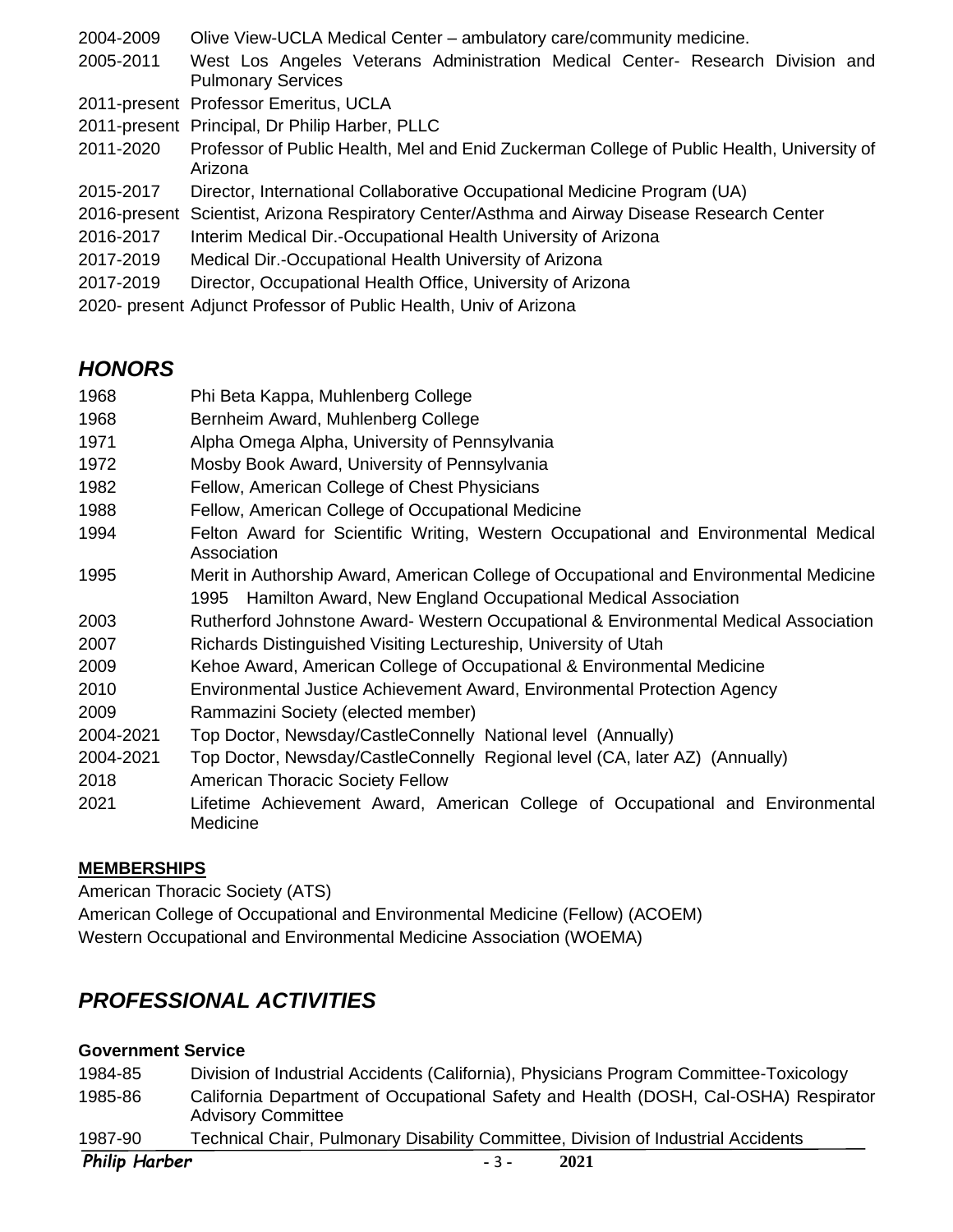| 1987-90                            | California Division of Industrial Accidents, Heart-Lung Disease Committee                                                                                                                            |
|------------------------------------|------------------------------------------------------------------------------------------------------------------------------------------------------------------------------------------------------|
| 1989                               | Task Force on Occupational/Environmental Asthma, EPA/Agency for Toxic Substances                                                                                                                     |
| 1990-91                            | Member, Malathion Public Health Effects Advisory Committee, California Department of<br><b>Health Services</b>                                                                                       |
| 1991                               | Grant Reviewer, ad hoc, NIH                                                                                                                                                                          |
| 1991-92                            | California Department of Justice, Medical Advisory Panel, Commission on Peace Officer<br><b>Standards and Training</b>                                                                               |
| 1991-93                            | Occupational Medicine Committee, Division of Industrial Relations, Industrial Medical<br>Council: Internal Medicine Committee, (advises and establishes policies regarding worker's<br>compensation) |
| 1991-95                            | Cal-OSHA Advisory Committee (Advises Division of Occupational Safety and Health and<br>Standards Boards on programmatic responsibilities)                                                            |
| 1991-92                            | Healthy Los Angeles 2000 Objective Refining Team, Los Angeles County Department of<br><b>Health Services</b>                                                                                         |
| 1992                               | Non-pneumoconiotic lung function effects of coal mining (invited participant).<br>National<br>Institute for Occupational Safety and Health                                                           |
| 1993                               | Occupational Asthma Workshop (invited participant). National Institute for Occupational<br>Safety and Health                                                                                         |
| 1993                               | Deposition Studies Program (reviewer). NIOSH/ALOSH                                                                                                                                                   |
| 1993                               | Study Section (special panel member). SOH, National Institutes of Health.                                                                                                                            |
| 1995                               | Surveillance Advisory Committee, Department of Energy                                                                                                                                                |
| 1996                               | Industrial Medical Council (CA)- Evidence Panel- Low Back Pain Treatment                                                                                                                             |
| 1999                               | Chair, Belmont Commission Public Health Subcommittee, Los Angeles Unified School                                                                                                                     |
| <b>District Board Of Education</b> |                                                                                                                                                                                                      |
| 1999-00                            | Environmental Health Advisory Committee, Los Angeles Unified School District                                                                                                                         |
| 2000                               | <b>Special Grants Review Panel- NIOSH</b>                                                                                                                                                            |
| 2001                               | Special Grants Review Panel- Agricultural Research- NIOSH                                                                                                                                            |
| 2001-2                             | <b>Respiratory Questionnaire Committee (NIOSH)</b>                                                                                                                                                   |
| 2002                               | Site Visit Team, Education & Research Center CDC/NIOSH)                                                                                                                                              |
| 2002-03                            | Grant Reviewer, Hong Kong Research Commission                                                                                                                                                        |
| 2002-2006                          | CDC Study Section (IRG)-Safety & Occupational Health (SOH) (Chair- 2004-2006)                                                                                                                        |
| 2004                               | Grant Review Panel (SEP) Centers For Disease Control and Prevention (CDC), member                                                                                                                    |
| 2005-10                            | Beryllium Worker Repository Program, Steering Committee, Dept. of Energy                                                                                                                             |
| 2005-8                             | Work Exacerbated Asthma Committee, NIOSH/CDC                                                                                                                                                         |
| 2005-6                             | Reviewer, Agency for Toxic Substances and Disease Registry                                                                                                                                           |
| 2006, 2007, 2008                   | NIOSH Director's Award Committee, Chair                                                                                                                                                              |
| 2006                               | NIOSH SEP Review (Mesothelioma Virtual Registry), Chair.                                                                                                                                             |
| 2006                               | NIOSH SEP Review (World Trade Center Clinical Treatment Program), Chair.                                                                                                                             |
| 2007-2011                          | Clean Air Action Plan Advisory Committee, Ports of LA and Long Beach (mayoral appt).                                                                                                                 |
| 2006-8                             | Institute of Medicine (IOM): Committee on Gulf war and Health: Depleted Uranium Update.                                                                                                              |
| 2007                               | CDC: Public Health Practice through Translation Research, secondary review panel                                                                                                                     |
| 2007-2011                          | Clean Air Action Plan Advisory Committee, Ports of LA and Long Beach (mayoral appt).                                                                                                                 |
| 2009                               | NIOSH SEP Review Committee (Chair)                                                                                                                                                                   |
| 2010                               | <b>HRSA Preventive Medicine Grant Review Committee</b>                                                                                                                                               |
| 2010                               | NIOSH SEP Review Committee (Chair)                                                                                                                                                                   |
| 2011                               | NIOSH SEP Review Committees (3); chair of one                                                                                                                                                        |
| 2011                               | NIOSH/CDC Mesothelioma Repository Grant Review Comm. (chair)                                                                                                                                         |
| 2011                               | NIOSH/CDC Review Panel, World Trade Center Treatment Program                                                                                                                                         |
| 2011                               | NIOSH/ NPPTL Program reviewer                                                                                                                                                                        |
| 2012-2013                          | Institute of Medicine (IOM): Committee on DOL Site Exposure Matrix                                                                                                                                   |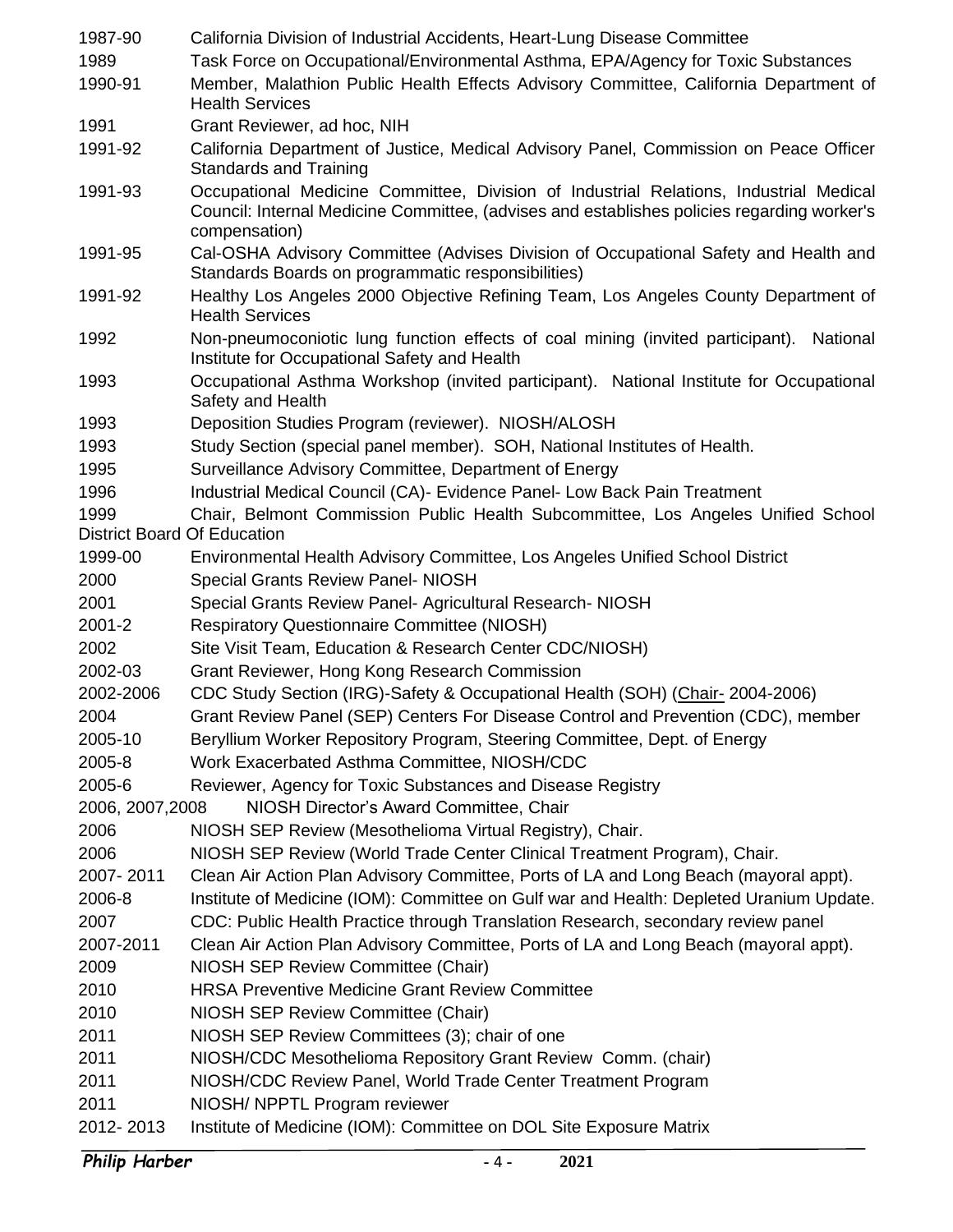| 2012      | NIOSH/ NPPTL Program reviewer                                                                                                                       |
|-----------|-----------------------------------------------------------------------------------------------------------------------------------------------------|
| 2012      | NIOSH/ DRDS Project reviewer                                                                                                                        |
| 2013      | NIOSH/ NORA Program reviewer                                                                                                                        |
| 2013      | HRSA Preventive Medicine and Public Health Training Grant Program Application Review                                                                |
| 2013      | <b>CDC/NIOSH SEP Review Comm (member)</b>                                                                                                           |
| 2013      | CDC/NIOSH construction industry research/training proposal review (Chair)                                                                           |
| 2014-15   | American Thoracic Society/NIOSH Work-Asthma Domain Expert Committee (for clinical<br>decision support systems in electronic health records) (chair) |
| 2014      | FDA/NIOSH Respirator Summit (invited participant)                                                                                                   |
| 2014      | Institute of Medicine-Workshop, Powered Air Purifying Respirator (invited participant)                                                              |
| 2015      | NIEHS, GeoHealth Grant Review Committee                                                                                                             |
| 2015      | <b>CDC/NIOSH SEP Review Comm (member)</b>                                                                                                           |
| 2016      | <b>CDC/NIOSH World Trade Center Grants Review Committee (Chair)</b>                                                                                 |
| 2016      | CDC/NIOSH Education and Research Center Grants Review Committee (Chair)                                                                             |
| 2016      | <b>CDC/NIOSH Mesothelioma Virtual Registry Grants Review Committee (Member)</b>                                                                     |
| 2017      | <b>CDC/NIOSH SEP Review Comm (member)</b>                                                                                                           |
| 2018-2021 | Worksafe BC Research Project Review                                                                                                                 |
| 2018      | <b>CDC/NIOSH World Trade Center Research Review (chair)</b>                                                                                         |
| 2018      | <b>CDC/NIOSH Study Section (IRG)</b>                                                                                                                |
| 2020      | <b>CDC/NIOSH Education and Research Center SEP</b>                                                                                                  |
| 2020      | CDC/NIOSH World Trade Center Research Program Review SEP                                                                                            |
| 2020      | EPA Children's Health and Wildfires Workgroup I                                                                                                     |
| 2021      | <b>CDC/NIOSH State Surveillance Program SEP</b>                                                                                                     |
| 2021      | <b>CDC/NIOSH Total Worker Health SEP (Chair)</b>                                                                                                    |
| 2021      | <b>CDC/NIOSH Mesothelioma Virtual Databank SEP</b>                                                                                                  |
|           |                                                                                                                                                     |

#### **American College of Occupational-Environmental Medicine (ACOEM)**

- 1986-88 Occupational Lung Diseases Committee, Chair
- 1987-88 Council on Scientific Affairs, Vice-Chair
- 1989-91 Council on Scientific Affairs, Chair
- 1986-91 Council on Scientific Affairs, Member
- 1990-91 Vice Chair, Ergonomics Committee
- 1990-91 Member, Environmental Health Steering Committee
- 1992-93 Delegate, House of Delegates
- 1995 Scientific Program Chair, American Occupational Health Conference
- 1993-98 Council on Scientific Affairs, Member
- 1993-98 Medical Surveillance Committee, Chair
- 1996-98 Workers Compensation Committee, Member
- 1995-00 Practice Guidelines Committee, Member
- 1998-00 Medical Surveillance Committee, Member
- 1999-00 Council on Special Occupational Health Interests, Vice Chair
- 2000-02 Research committee, Chair
- 2000-01 Council on Special Occupational Health Interests, Chair
- 1983-present Occupational Lung Diseases Committee, Member
- 2001-02 Council on Education, Associate Chair
- 2002-03 Associate Chair, Council on Scientific Affairs
- 1999-02 Board of Directors
- 2002-05 Board of Directors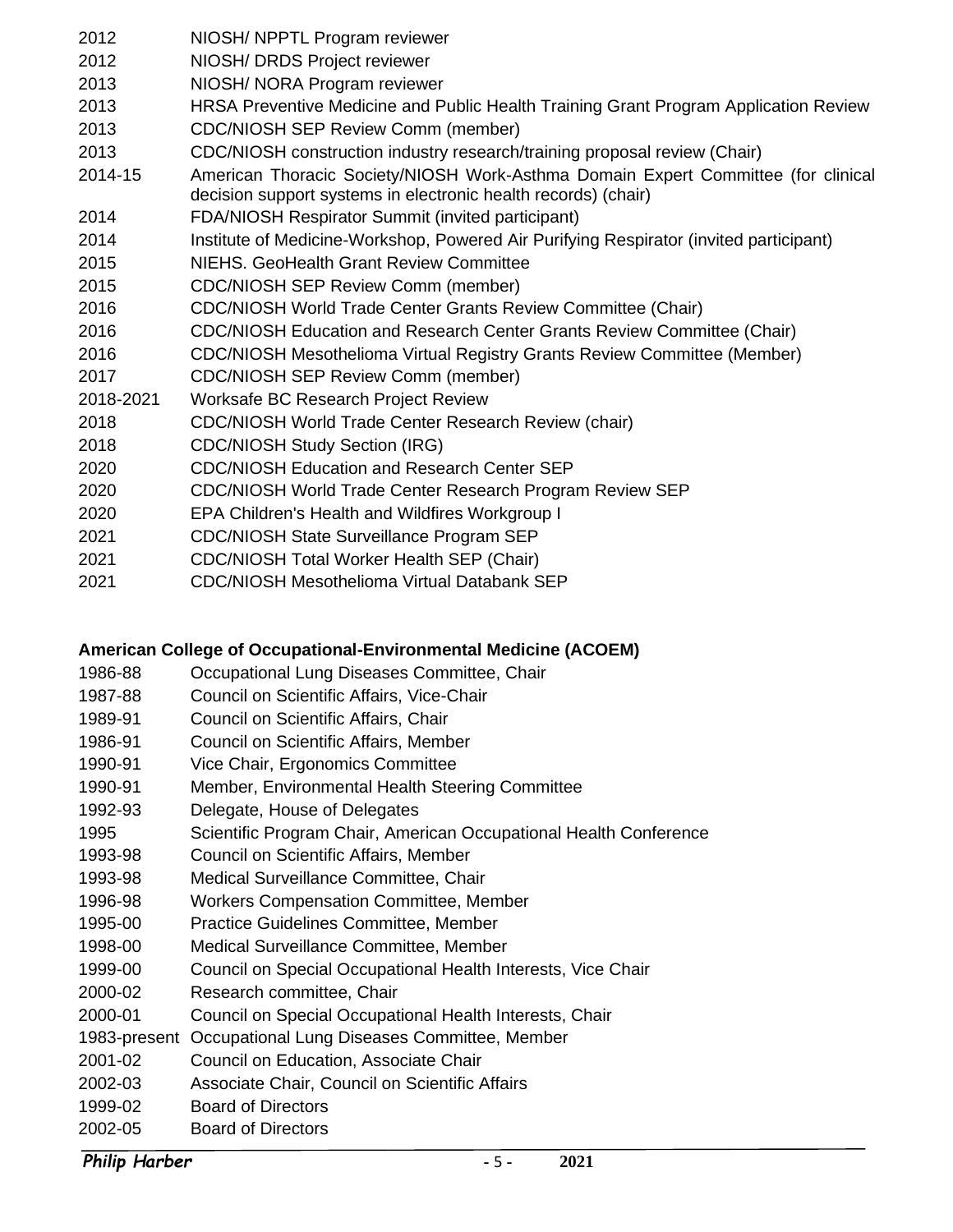- 2002-10 Residency Program Directors Committee
- 2002-04 Pfizer/ACOEM Grants for innovation research, committee member
- 2003-05 Committee on Practice Guidelines, Advisor 2003-2005
- 2003-04 Chair, Council on Scientific Affairs
- 2004-5 Council on Academics, Vice-Chair
- 2005-16 Committee on Practice Guidelines, Respiratory Subcommittee (chair)
- 2005-6 AOHC Program Committee
- 2005- present MOC Part 4 Task Force Member
- 2005-present Evidence Based Practice Committee
- 2005- 2008 OEM Training Task Force Member
- 2004-2006 Committee on Quality Occupational Health Management Systems
- 2006- present Committee on Occupational Medicine Competencies (member)
- 2008-present Council of Scientific Advisors
- 2011-2012 AOHC Program Committee
- 2012-2015 Footprint of Occupational Medicine Comm (Chair)
- 2017-present Committee on Educational and Research Institution Occupational Medicine (Chair)
- 2020-21 Covid-19 Workgroup (Evidence Base Panel)

### **Western Occupational and Environmental Medical Association (WOEMA)**

- 1984-86 Alternate Delegate representing WOMA to AOMA
- 1985-87 Secretary
- 1985-93 Board of Directors
- 1986-87 Program Chair, Western Occupational Health Conference
- 1988-89 Second Vice-President
- 1989-90 First Vice-President
- 1990-91 President-Elect
- 1990-91 Chair, Long Range Planning Committee
- 1990-91 Program Co-Chair
- 1991-92 President
- 1992-93 Chairman of the Board
- 2014-15 Program Committee

### **American College of Chest Physicians (ACCP)**

- 1987-92 Steering Committee, Occupational/Environmental Section
- 1987 Abstract Grading Committee
- 1990 Abstract Grading Committee
- 1989-91 Chair, Section on Occupational and Environmental Lung Disease
- 1990-91 Planning Committee, Fourth International Conference on Occupational and Environmental Lung Disease
- 1991 Abstract Grading Committee
- 1992-95 Co-Chair, 5th International Conference on Occupational & Environmental Lung Disease
- 2005-07 Member, Comm on Occupational Asthma Guidelines

### **American Thoracic Society (ATS)**

- 1982-83 Nominating Committee, Assembly on Environmental and Occupational Health
- 1991-92 Asthma Impairment Committee, Vice Chair
- 1992-96 Respiratory Protection Committee, Chair
- 1998-01 Asthma at Work and Play Committee, Member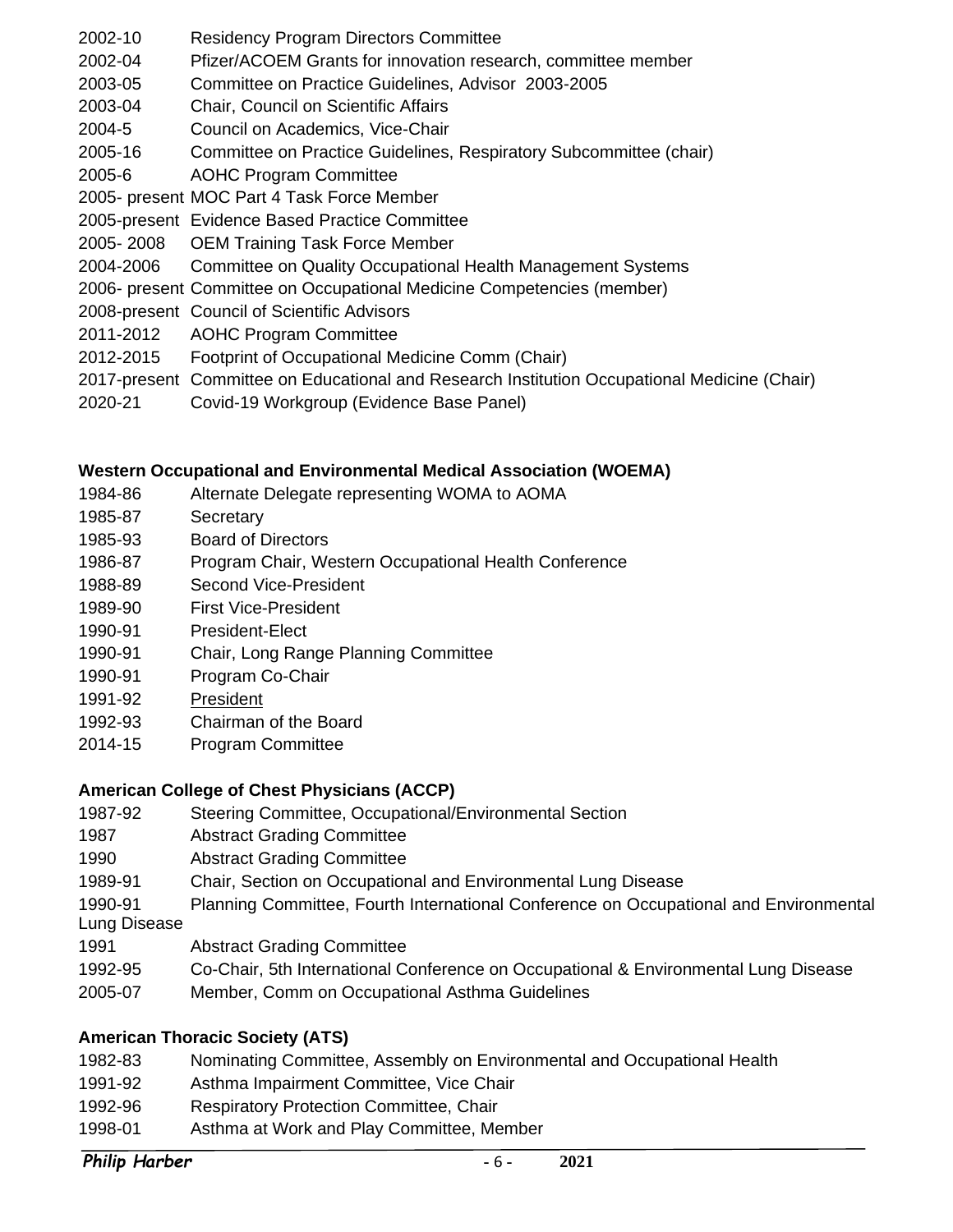- 2002-05 Nonmalignant Disease Due To Asbestos, Member
- 2005-11 Work Exacerbated Asthma Committee
- 2006-10 Webmaster, Environmental and Occupational Health
- 2007-10 Environmental and occupational health assembly planning committee
- 2008-12 Respiratory Impairment and Disability Comm, Chair
- 2008-12 Respiratory Protection Comm, member
- 2006-13 EOH Executive Committee
- 2011-13 Program Committee (EOH); chair-elect/ chair
- 2011-13 International Conference Comm.
- 2014-17 ATS-CDC Electronic Health Record CDS Committee (Chair)
- 2016-18 Publications Policy Committee (Member)

## **American Lung Association of Los Angeles**

- 1982-83 Program Committee Member
- 1981-85 Occupational Health Comm (Chair of Professional Educational Subcommittee), Member
- 1985-87 Environmental/Occupational Health Committee, Vice Chair

## **Other Professional Service**

| Regional Editor, American Occupational Medicine Association Newsletter                                                                            |
|---------------------------------------------------------------------------------------------------------------------------------------------------|
| Consultant, Department of Public Health, American Medical Association 1987 Hazardous                                                              |
| <b>Waste Worker Training Center Medical Committee</b>                                                                                             |
| American National Standards Institute Respiratory Protection Committee ANSI Z88 (voting                                                           |
| Occupational Lung Disease Committee, California Thoracic Society                                                                                  |
| Respiratory Protection Committee, Z88.8 American National Standards Institute (ANSI), Full                                                        |
| 1988-present Grant Reviewer, Arizona Disease Control Research Commission                                                                          |
| <b>ANSI Interdisciplinary Respiratory Surveillance Committee</b>                                                                                  |
| Scientific Advisory Panel on Occupational Medicine, California Medical Association,<br>member                                                     |
| American Trucking Association (ATA), Medical Advisory Board                                                                                       |
| Southern California Organizing Committee for Occupational Medicine (Co-chair)                                                                     |
| Task Force - Occupational Health Objectives for Year 2000, Los Angeles County<br>Department of Health Services                                    |
| Task Force, Workers Compensation Reform, Los Angeles County Medical Association                                                                   |
| Rand Corporation/CA Industrial Medical Council- Permanent Disability Study Advisory<br>Committee                                                  |
| Consultant, Scientific Advisory Group, International Carbon Black Association                                                                     |
| Arizona Disease Research Commission, Grant reviewer                                                                                               |
| Committee On Regulating Occupational Exposure to Tuberculosis, Institute of Medicine<br>(IOM), (Consultant)                                       |
| Scientific Advisory Panel on Occupational Medicine, California Medical Association,<br>member                                                     |
| 2001-04; 04-07Residency Review Committee (Preventive Medicine), Accreditation Council on Graduate<br>Medical Education (ACGME) Vice Chair, 2004-7 |
| Institute of Medicine (IOM) Committee on Gulf War and Health- Depleted Uranium.                                                                   |
| 2009-present External Advisory Committee, Western Center for Agricultural Health and Safety                                                       |
| <b>ACGME Preventive Medicine Milestones Comm.</b>                                                                                                 |
|                                                                                                                                                   |
| Institute of Medicine Committee on DOE Site Exposure Matrix                                                                                       |
|                                                                                                                                                   |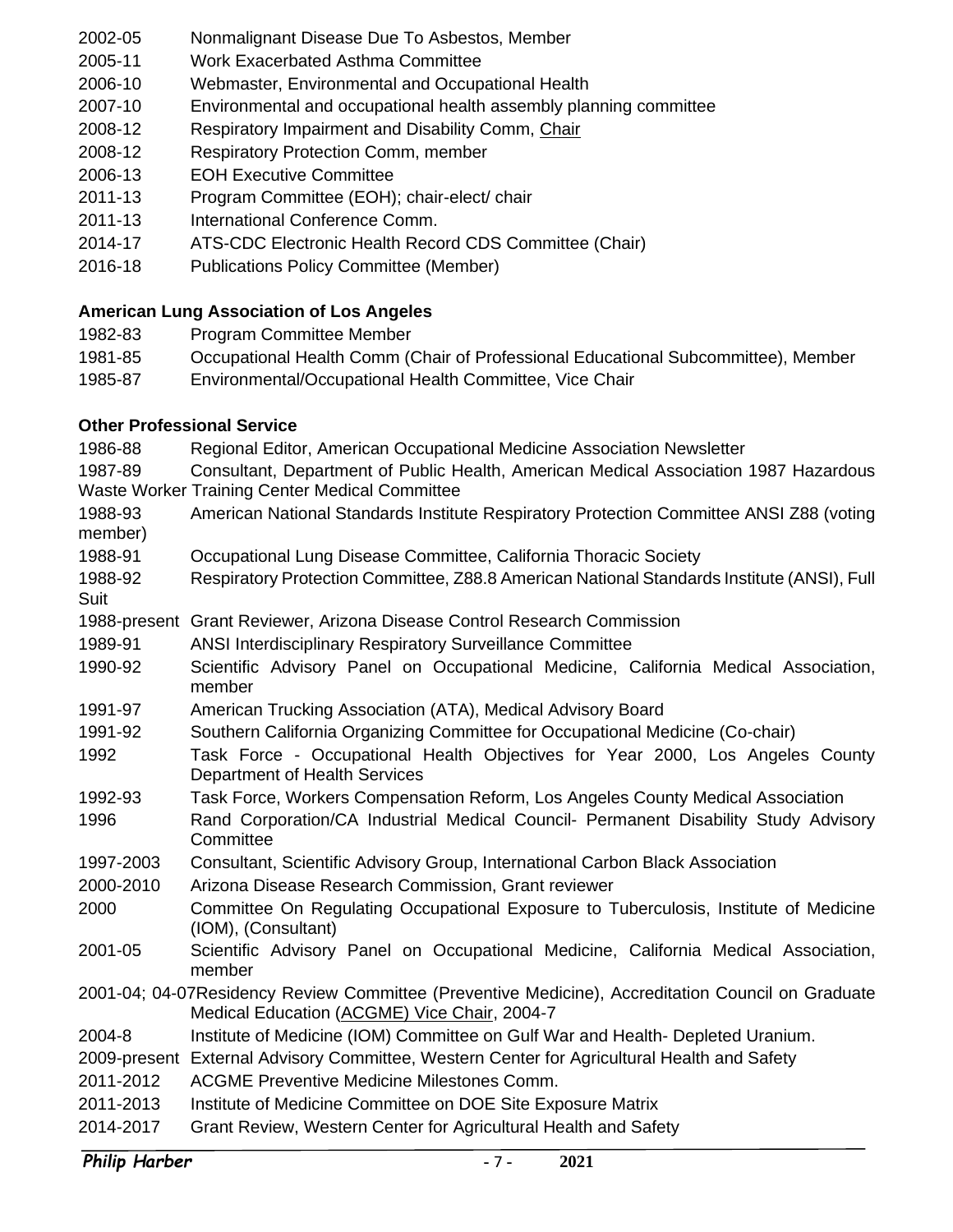2014,2015, 2016 Mountains and Plains Education and Research Center-Grant Reviewer 2017 Ontario Ministry of Labor- Research Grant Reviewer 2018, 2019 Worksafe reviewer, British Columbia 2018 Imam Abdulrahman Bin Faisal University (U of Dammam). Health & Safety reviewer. 2020-present International Standards Organization (ISO) ISO/TC 94/SC 15/WG 6 (respirator)

### **University (UCLA, University of Arizona)**

| 1981-87   | Southern Occupational Health Center, member                                                      |
|-----------|--------------------------------------------------------------------------------------------------|
| 1984-92   | Committee on Interdisciplinary Practice, UCLA                                                    |
| 1988-2011 | UCLA Center for Occupational and Environmental Health                                            |
| 1988-92   | Faculty Member, USC/UCLA Occupational Medicine Residency                                         |
| 1989-92   | <b>Residency Advisory Committee, USC</b>                                                         |
| 1989-92   | Campus Community Committee (Academic Senate, UCLA)                                               |
| 1991      | <b>Respiratory Therapy Committee</b>                                                             |
| 1997-98   | Fogarty International Training Program participant                                               |
| 1998-99   | Director, International Occupational Medicine                                                    |
| 1999-2010 | Residency Advisory Committee- Occupational Medicine UCLA                                         |
| 2000-2003 | Committee on Committees, UCLA Academic Senate                                                    |
| 2000-03   | University Extension Committee, UCLA Academic Senate, Chair, 2002-3; Member, 2000-<br>03, 2004-5 |
| 2002-2004 | <b>Residency Advisory Committee- General Preventive Medicine UCLA</b>                            |
| 2002-2006 | Committee On Academic Personnel (CAP)-Dept Of Family Medicine; Chair 2003-5                      |
| 2004      | Preventive Medicine Faculty Search Committee                                                     |
| 2006-8    | Committee on Faculty Welfare, Academic Senate                                                    |
| 2006-2008 | Fogarty International Training Program- Ergonomics leader                                        |
| 2007-2011 | Interdisciplinary Molecular Toxicology Program, member                                           |
| 2007-2010 | Industrial Hygiene Faculty/ ERC Director Search Committee                                        |
| 2014-2019 | University Occupational Medicine/Surveillance Committee (Chair)                                  |
| 2017-2019 | Animal Health Policy Committee (Member)                                                          |
| 2021      | <b>Pilot Project Review</b>                                                                      |

# <span id="page-7-0"></span>*RESEARCH PAPERS*

## **(Peer-reviewed)**

- 1. Hudson HE, Harber P, Smith TC. Respiratory depression from alkalosis and opioid interaction in man. Anesthesiology 40:543-52, 1974.
- 2. Oster CN, Burke DS, Kenyon RH, Ascher MS, Harber P, Pedersen CE Jr. Laboratory-acquired Rocky Mountain Spotted Fever. The hazard of aerosol transmission. N Engl J Med 297:859-63, 1977.
- 3. Yamada T, Harber P, Pettit GW, Wing DA, Oster CN. Activation of the kallikrein-kinin system in Rocky Mountain Spotted Fever. Ann Int Med 88:764-8, 1978.
- 4. Ascher MS, Oster CN, Harber P, Kenyon RH, Pedersen CE Jr. Initial clinical evaluation of new Rocky Mountain Spotted Fever vaccine of tissue culture origin. J Inf Dis 138:217-21, 1978.
- 5. Harber P, Terry PB. Fatal lung abscesses: review of 11 years' experience. Southern Med J 74: 81-3, 1981.
- 6. Harber P. Prevention and control of occupational lung disease. Clin Chest Med (Occupational Lung Diseases II) 2:343-55, 1981.
- 7. Harber P, Tamimie RJ, Bhattacharya A, Barber M. Physiologic effects of respirator dead space and resistance loading. J Occup Med 24:681-4, 1982.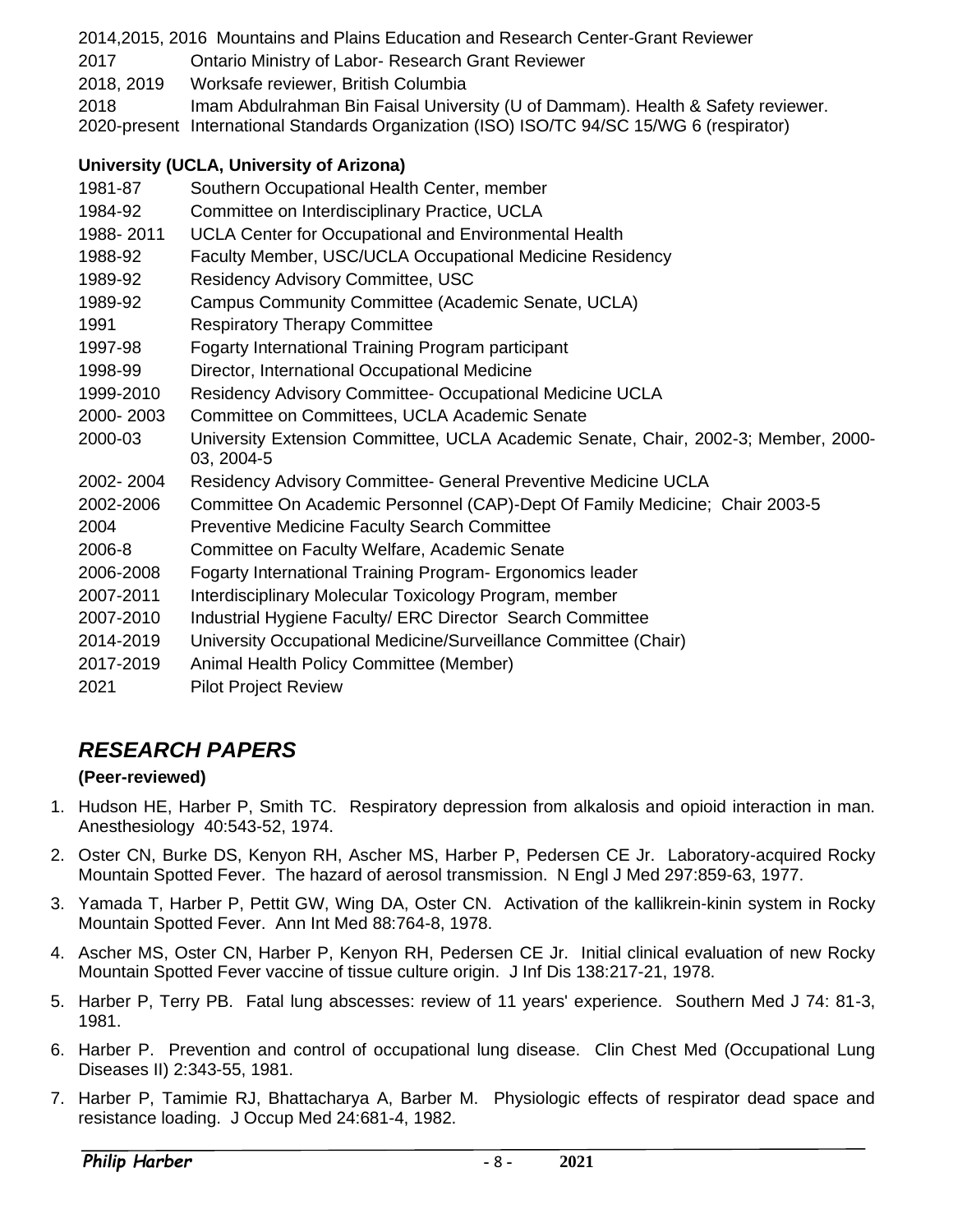- 8. Harber P, Tockman M. Defining "disease" in epidemiologic studies of pulmonary function: percent of predicted or difference from predicted? Bull Europ Physiopath Resp 18:819-28, 1982.
- 9. Harber P. Physiologic effects of respirator during exercise. Internal Med News (15)11:4, 1982.
- 10. Parker RD, Harber P, Kessler LG. Evaluation of screening effectiveness. J Med Syst 7:11-24, 1983.
- 11. Harber P, Schnur R, Emory J, Brooks S, Ploy-Song-Sang Y. Statistical "biases" in respiratory disability determinations. Am Rev Resp Dis 128:413-8, 1983.
- 12. Harber P, Tamimie J, Emory J. Estimation of the exertion requirements of coal mining work. Chest 85:226- 31, 1984.
- 13. Harber P. Medical evaluation for respirator use. J Occup Med 26:496-502, 1984.
- 14. Harber P, Tamimie J, Emory J, Bhattacharya A, Barber M. Effects of exercise using industrial respirators. Am Ind Hyg Assoc J 45:603-9, 1984.
- 15. Harber P, Billet E, Gutowski M, SooHoo K, Lew M, Roman A. Occupational low-back pain in hospital nurses. J Occup Med 27:518-24, 1985.
- 16. Harber P, Billet E, Gutowski M, SooHoo K, Lew M, Roman A. Occupational low-back pain in hospital nurses. J Occup Med 27:518-24, 1985.
- 17. Harber P, SooHoo K, Tashkin DP. Is the MVV:FEV1 ratio useful for assessing spirometry validity? Chest 88:52-7, 1985.
- 18. Harber P, Rappaport S. Clinical decision analysis in occupational medicine: choosing the optimal FEV1 criterion for diagnosing occupational asthma. J Occup Med 27:651-8, 1985.
- 19. Harber P. Value based interpretation of pulmonary function tests. Chest 88:874-7, 1985.
- 20. Harber P, Rothenberg LS. Controversial aspects of respiratory disability determination. Sem Resp Med 7:257-69, 1986.
- 21. Harber P, Oren A, Mohsenifar Z, Lew M. Obstructive airway disease as a risk factor for asbestosassociated malignancy. J Occup Med 28:82-6, 1986.
- 22. Harber P. Alternative partial respiratory disability rating schemes. Am Rev Respir Dis 134:481-7, 1986.
- 23. Vojtecky MA, Harber P, Sayre JW, Billet E, Shimozaki S. The use of assistance while lifting J Safety Research 18:49-56, 1987.
- 24. Harber P, Mohsenifar Z, Oren A, Lew M. Pleural plaques and asbestos-associated malignancy. J Occup Med 29:641-4, 1987.
- 25. Harber P, Tashkin DP, Lew M, Simmons M. Physiologic characterization of asbestos-exposed workers. Chest 92:494-9, 1987.
- 26. Harber P, Lew M, Tashkin DP, Simmons M. Factor analysis of clinical data from asbestos workers: implications for diagnosis and screening. Br J Ind Med 44:780-4, 1987.
- 27. Harber P, Billet E, Lew M, Horan M. Importance of non-patient transfer activities in nursing-related back pain: I. Questionnaire survey. J Occup Med 29:967-70, 1987.
- 28. Harber P, Shimozaki S, Gardner G, Billet E, Vojtecky M, Kanim L. Importance of non-patient transfer activities in nursing-related back pain: II. Observational study and implications. J Occup Med 29:971-4, 1987.
- 29. Harber P, Shimozaki S, Barrett T, Fine G. Determinants of pattern of breathing during respirator use. Am J Ind Med 13:253-62, 1988.
- 30. Harber P, SooHoo K, Lew M. Effects of industrial respirators on respiratory timing and psycho-physiologic load sensitivity. J Occup Med 30:256-62, 1988.
- 31. Harber P, Tashkin DP, Shimozaki S, Hathaway E. Veracity of disability claimants' self-reports of current smoking status: comparison of carboxyhemoglobin levels from disability claimant and reference population. Chest 93:561-4, 1988.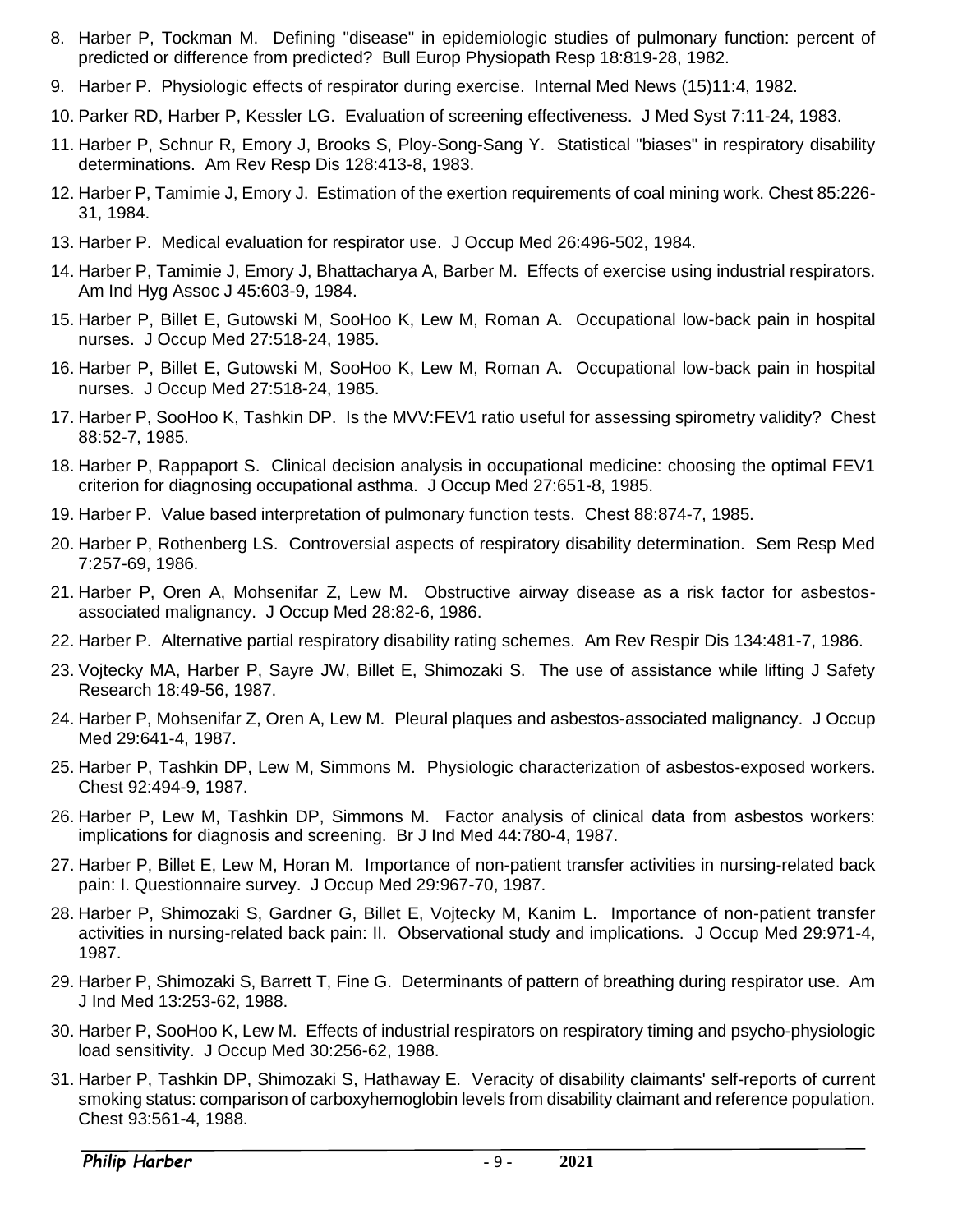- 32. Shimozaki S, Harber P, Barrett T, Loisides P. Subjective tolerance of respirator loads and its relationship to physiological effects. Am Ind Hyg Assoc J 49:108-16, 1988.
- 33. Harber P. The evaluation of pulmonary fitness and risk. Occup Med: State Art Rev 3:285-98, 1988.
- 34. Abrons HL, Petersen MR, Sanderson WT, Engelberg AL, Harber P. Symptoms, ventilatory function, and environmental exposures in Portland cement workers (published erratum appears in Br J Ind Med 45:368- 75, 1988.
- 35. Harber P,.Billet E, Shimozaki S, Vojtecky M. Occupational back pain of nurses: special problems and prevention. Appl Ergonomics 19:219-24, 1988
- 36. Harber P, Billet E, Vojtecky M, Rosenthal E., Shimozaki S, Horan M. Nurses' beliefs about cause and prevention of occupational back pain. J Occup Med 30:797-800, 1988
- 37. Lockey JE, Schenker MB, Howden DG, Desmeules MJ, Saracci R, Harber P. Current issues in occupational lung disease. Am Rev Respir Dis 138:1047-50, 1988.
- 38. Auerbach DM, Harber P. Diagnostic approach to acquired immunodeficient patients with pulmonary symptoms: a decision analytic strategy. Sem Resp Med 10:252-7, 1989.
- 39. Harber P, Shimozaki S, Barrett T, Loisides P, Fine G. Effects of respirator dead space, inspiratory resistance, and expiratory resistance ventilatory loads. Am J Ind Med 16:189-98,1989.
- 40. Harber P, McCoy JM. Predicate calculus, artificial intelligence, and workers' compensation. J Occup Med 31:484-9, 1989.
- 41. Harber P, Shimozaki S, Barrett T, Loisides P. Relationship of subjective tolerance of respirator loads to physiologic effects and psychophysical load sensitivity. J Occup Med 31:681-6, 1989.
- 42. Harber P, Lew M, Shimozaki S, Thomas B. Noninvasive measurement of respirator effect at rest and during exercise. Am Ind Hyg Assoc J 50:428-33, 1989.
- 43. Harber P, Shimozaki S, Barrett T, Fine G. Effect of exercise level on ventilatory adaptation to respirator use. J Occup Med 32:1042-6, 1990.
- 44. Harber P. Assessing disability from occupational asthma -- a perspective on the AMA guides. Chest 98(supp):232S-5S, 1990.
- 45. Harber P, McCoy JM, Shimozaki S, Coffman P, Bailey K. The structure of expert diagnostic knowledge in occupational medicine. Am J Ind Med 19:109-20, 1991.
- 46. Harber P, Lockey J. Pulmonary function testing in pulmonary prevention. Occup Med: State Art Rev 6:69- 80, 1991.
- 47. Harber P. Pulmonary prevention: programmatic characterization. Occup Med: State Art Rev 6:133-43, 1991.
- 48. Harber P, Hsu P. Program optimization: a semi-quantitative approach. Occup Med: State Art Rev 6:145- 51, 1991.
- 49. Harber P, Brown C, Beck J. Respirator physiology research: answers in search of the question. J Occup Med 33:38-44, 1991.
- 50. Harber P, Smitherman J. Asbestosis: diagnostic dilution. J Occup Med 33:786-93, 1991.
- 51. Harber P, McCoy JM, Howard K, Greer D, Luo J. Artificial intelligence assisted occupational lung disease diagnosis. Chest 100:340-6, 1991.
- 52. Harber P, Beck J, Brown C, Luo J. Physiologic and subjective effects of respirator mask type. Am Ind Hyg Assoc J 52:357-62, 1991.
- 53. Harber P, Luo J, Beck J, Lee J. Relative effects of flow-resistive and pressure biased respiratory loading. J Occup Med 33:1055-9, 1991.
- 54. Harber P, Miller G, Smitherman J. Work coding: beyond SIC and SOC, BOC and DOT. J Occup Med 33:1274-80, 1991.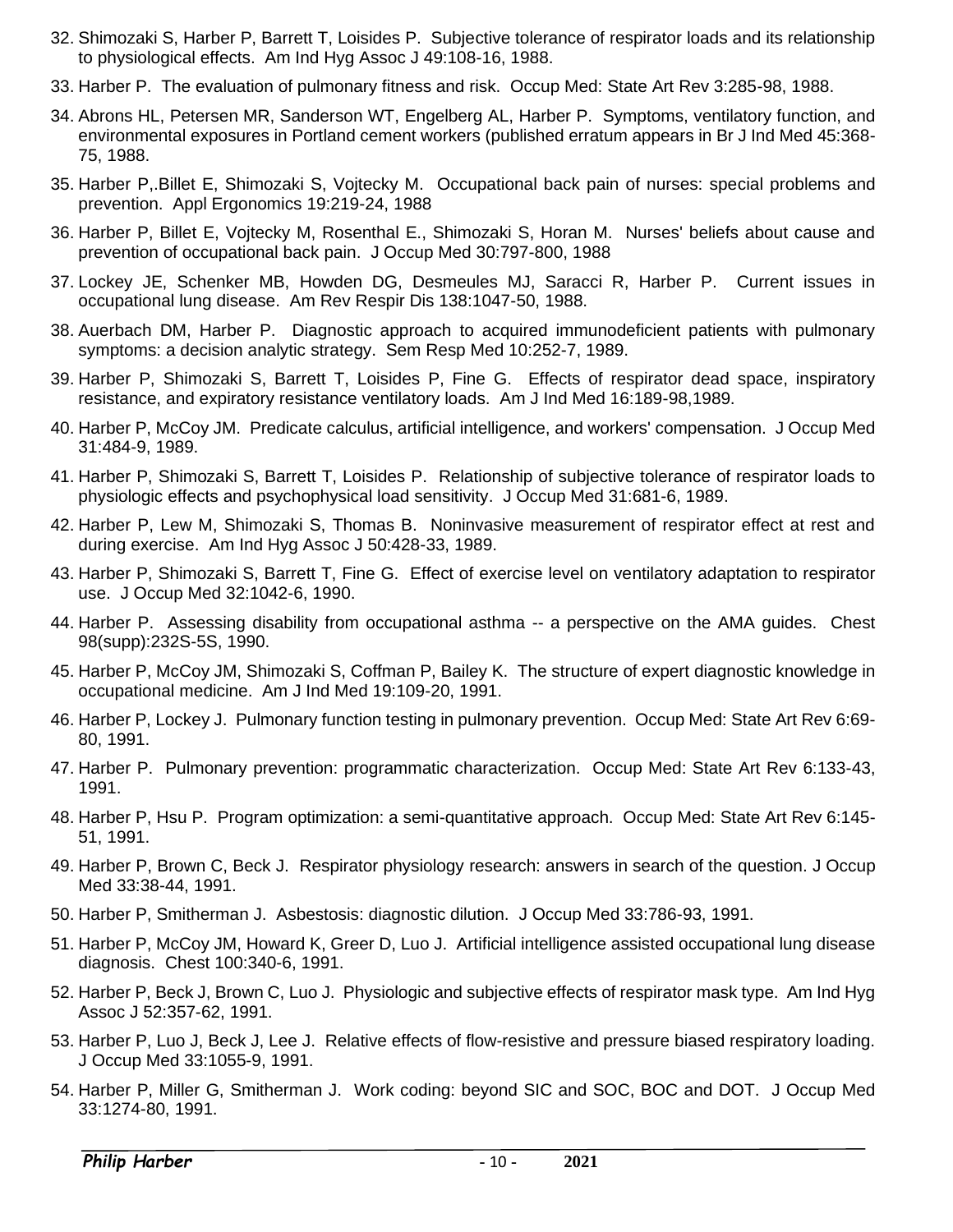- 55. Smitherman J, Harber P. A case of mistaken identity: herbal medicine as a cause of lead toxicity. Am J Ind Med 20:795-8, 1991.
- 56. Harber P. Assessing occupational disability from asthma. J Occup Med 34:120-8, 1992.
- 57. Harber P, Peña L, Bland G, Beck J. Upper extremity symptoms in supermarket workers. Am J Ind Med 22:873-84, 1992.
- 58. Harber P. Respiratory disability: the uncoupling of oxygen consumption and disability. Clin Chest Med (Occupational Lung Diseases) 13:367-76, 1992
- 59. PHarber P, Bloswick D, Peña L, Beck J, Lee J, Baker D. The ergonomic challenge of repetitive motion with varying ergonomic stresses: characterizing supermarket checking work. J Occup Med 34:518-28, 1992.
- 60. Harber P, Fedoruk MJ, Goldberg RL. Accommodating respiratory handicap. Sem Respir Med 14:240-9, 1993.
- 61. Harber P, Bloswick D, Luo J, Beck J, Greer D, Peña L. Work related symptoms and check stand configuration: an experimental study. Am Ind Hyg Assoc J 54:371-5, 1993.
- 62. Harber P, Bloswick D, Beck J, Peña L, Baker D, Lee J. Supermarket checker motions and cumulative trauma risk. J Occup Med 35:805-11, 1993.
- 63. Harber P, Hsu P, Fedoruk J. Personal risk assessment under the Americans with Disabilities Act: a decision analysis approach. J Occup Med 35:1000-1010, 1993.
- 64. Chan-Yeung M, Harber P, Bailey W, Balmes J, Barnhart S, Hargreave FE, Malo J, Reed C, Richerson H. Guidelines for the evaluation of impairment/disability in patients with asthma. Am Rev Respir Dis 147:1056-61, 1993.
- 65. Harber P, Hsu P, Peña L. Subject based rating of hand-wrist stressors. J Occup Med 36:84-9, 1994.
- 66. Harber P, Peña L, Hsu P, Billet E, Greer D, Kim K. Personal history, training and worksite as predictors of back pain of nurses. Am J Ind Med 25:519-526, 1994.
- 67. Harber P, Levin M, Lew-Weinberg J, Oversier J. The industrial hygienist as a clinical consultant. Am J Ind Med 26:339-347, 1994.
- 68. Harber P, Scanlon P, do Pico G, Garshick E. Role of chest physicians in detection and treatment of occupational and environmental respiratory disease-- a practice survey. Chest 107:1156-61, 1995.
- 69. Harber P, Czisny K, Hsu P, Rodriguez E, Leaf D, Beck J. An expert system based preventive medicine examination adviser. J Occup Env Med 37:563-70, 1995.
- 70. Gong H, Lachenbruch E, Harber P, Linn W. Comparative short-term health responses to sulfur dioxide exposure and other common stresses in a panel of asthmatics. Tox and Indust Health 11:467-487, 1995.
- 71. Harber P, Hsu P, Chen W. An atomic approach to disability assessment. J Occup Env Med 38:359-366, 1996.
- 72. Harber P, Shusterman D. Medical causation analysis heuristics. J Occup Env Med 38: 577-586, 1996.
- 73. King C; Harber P. Community environmental health concerns and the nursing process. Four environmental health nursing care plans. AAOHN Journal, 1998 Jan, 46(1): 20‑7.
- 74. Harber P; King C; Tipton J; Chen W. Environmental health response clinics. A survey of program options. J Occup Env Med, 1997; 39(10): 983‑9.
- 75. Harber P; Dahlgren J; Bunn W; Lockey J; Chase G. Radiographic and spirometric findings in diatomaceous earth workers. J Occup Env Med, 1998; 40(1): 22‑8.
- 76. Abrons HL; Petersen MR; Sanderson WT; Engelberg AL; Harber P. Chest radiography in Portland cement workers. J Occup Env Med, 1997; 39(11): 1047‑54.
- 77. Harber P; Beck J; Luo J. Study of respirator effect on nasal‑oral flow partition. Am J of Ind Med, 1997; 32(4): 408‑12.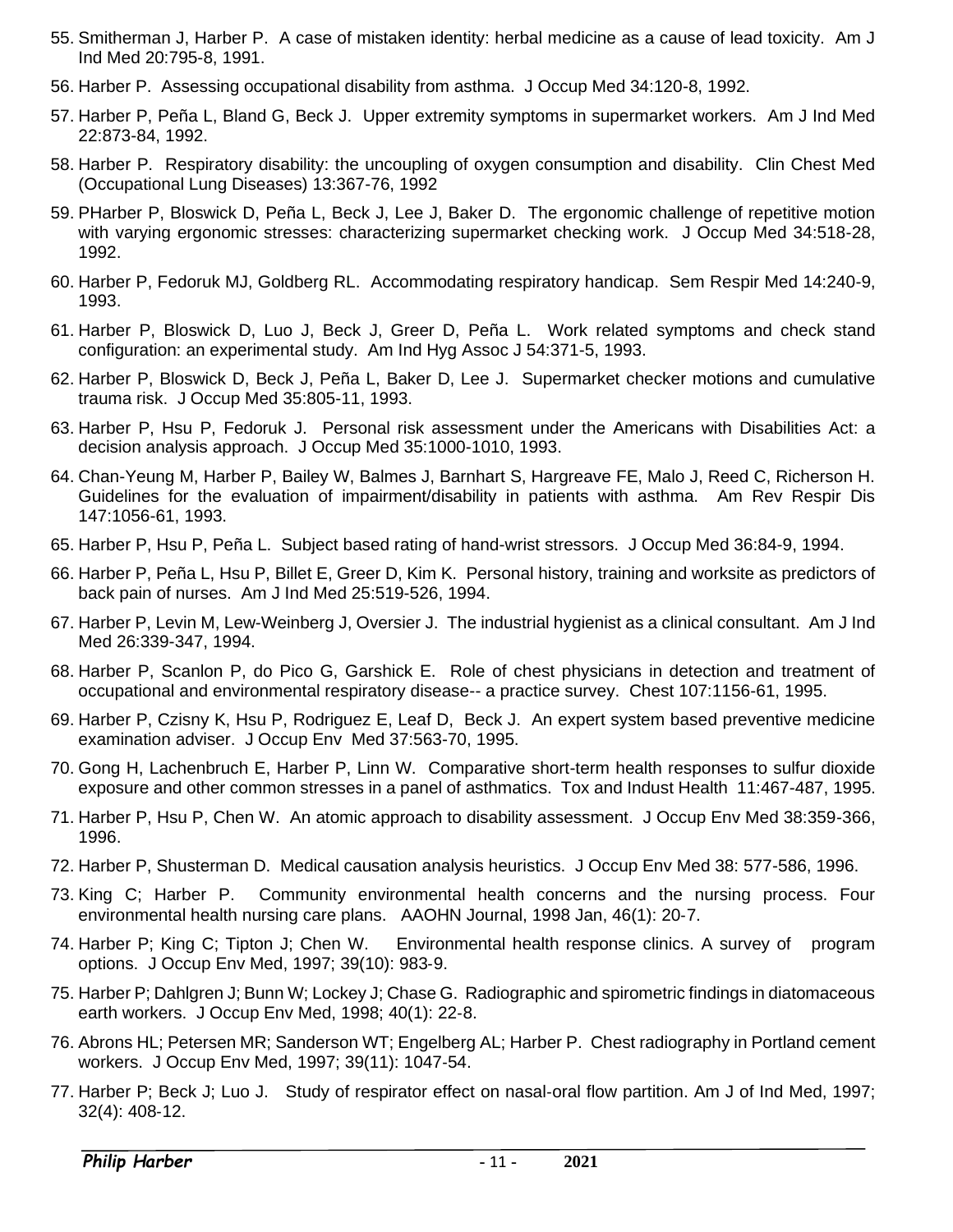- 78. Harber P; Discher D. Occupational respiratory function testing‑‑an algorithmic approach. J Occup Med, 1997; 12(3): 485‑512.
- 79. Harber P, Merz B, Chi K. Decision model for optimizing respirator protection .J Occup Environ Med. 1999; 41:356-65.
- 80. Harber P, Merz B, Lam I, Yuan M, Parker JE, Chen W. Intelligent database generated occupational questionnaire system. J Occup Env Med. 2000; 42(5): 483-90.
- 81. Martie J.A. van Tongeren, Kerry Gardiner, Charles E. Rossiter, Jerry Beach, Phil Harber and Malcolm J. Harrington. Longitudinal Analyses of Chest Radiographs from the European Carbon Black Respiratory Morbidity Study
- 82. Wright RS, Dyer Z, Liebhaber MI, Kell DL, Harber P. Hypersensitivity pneumonitis from Pezizia domiciliana. A case of El Nino lung. Am J Respir Crit Care Med. 1999; 160: 1758-61.
- 83. Abbas MAF, Faris RH, Harber P, Mishriky AM, El-Shahaly HA, Waheeb Y, and Krauss JF: Work site and personal risk factors for CTS among workers in repetitive movement jobs. Int J Occup Environ Health 2001; Jan-Mar;7(1):31-6
- 84. Harber P, Merz B, Time and Knowledge Barriers to Recognizing Occupational Disease. J Occup Environ Med. 2001; (43) 3:285-88
- 85. Harber, P., B. Merz, et al. (2000). "Intelligent database generated occupational questionnaire system." J Occup Environ Med 42(5): 483-90.
- 86. Hurwitz EL, Morgenstern H, Harber P, Kominsky GF, Belin TR, Yu F, Adams AH. .The effectiveness of physical modalities among patients with low back pain randomized to chiropractic care: findings from the UCLA low back pain study. J Manipulative Physiol Ther 2002 Jan;25(1):10-20Harber P, Mullin M, Merz B, Tarazi M. Frequency of occupational health concerns in general clinics. J Occup Environ Med. 2001 Nov;43(11):939-45.
- 87. van Tongeren MJ, Gardiner K, Rossiter CE, Beach J, Harber P, Harrington . Longitudinal analyses of chest radiographs from the European Carbon Black Respiratory Morbidity Study. Eur Respir J 2002 Aug;20(2):417-25
- 88. Hurwitz EL, Morgenstern H, Harber P, Kominski GF, Yu F, Adams AH. A Randomized Trial of Chiropractic Manipulation and Mobilization for PatientsWith Neck Pain: Clinical Outcomes From the UCLA Neck-Pain Study.Am J Public Health. 2002 Oct;92(10):1634-1641xx
- 89. Hertzman-Miller RP, Morgenstern H, Hurwitz EL, Yu F, Adams AH, Harber P,Kominski GF. Comparing the Satisfaction of Low Back Pain Patients Randomized to Receive Medical or Chiropractic Care: Results From the UCLA Low-Back Pain Study.Am J Public Health. 2002 Oct;92(10):1628-1633
- 90. Hurwitz EL, Morgenstern H, Harber P, Kominski GF, Belin TR, Yu F, Adams AH. A randomized trial of medical care with and without physical therapy and chiropractic care with and without physical modalities for patients with low back pain: 6-month follow-up outcomes from the UCLA low back pain study. Spine 2002 Oct 15;27(20):2193-204
- 91. Harber P, Muranko H, Solis S, Torossian A, Merz B. Effect of carbon black exposure on respiratory function and symptoms. J Occup Environ Med. 2003 Feb;45(2):144-55.
- 92. Harber P, Muranko H, Shvartsblat S, Solis S, Torossian A, Oren T. A triangulation approach to historical exposure assessment for the carbon black industry. J Occup Environ Med. 2003 Feb;45(2):131-43
- 93. Harber P, Bublik M, Steimberg C, Wallace J, Merz B. Occupational issues in episodic care populations. Am J Ind Med. 2003 Feb;43(2):221-6
- 94. Shvartsblat, S., M. Kochie, P. Harber, and J. Howard.. Fatal rat bite fever in a pet shop employee. Am J Ind Med 2004. 45(4):357-60.
- 95. Harber, P., S. Mummaneni, and L. Crawford. Influence of residency training on occupational medicine practice patterns. J Occup Environ Med 2005.47:161-7
- 96. Crawford L, Gutierrez G, Harber P. Work environment and occupational health of dental hygienists: a qualitative assessment. J Occup Environ Med. 2005;47(6):623-32.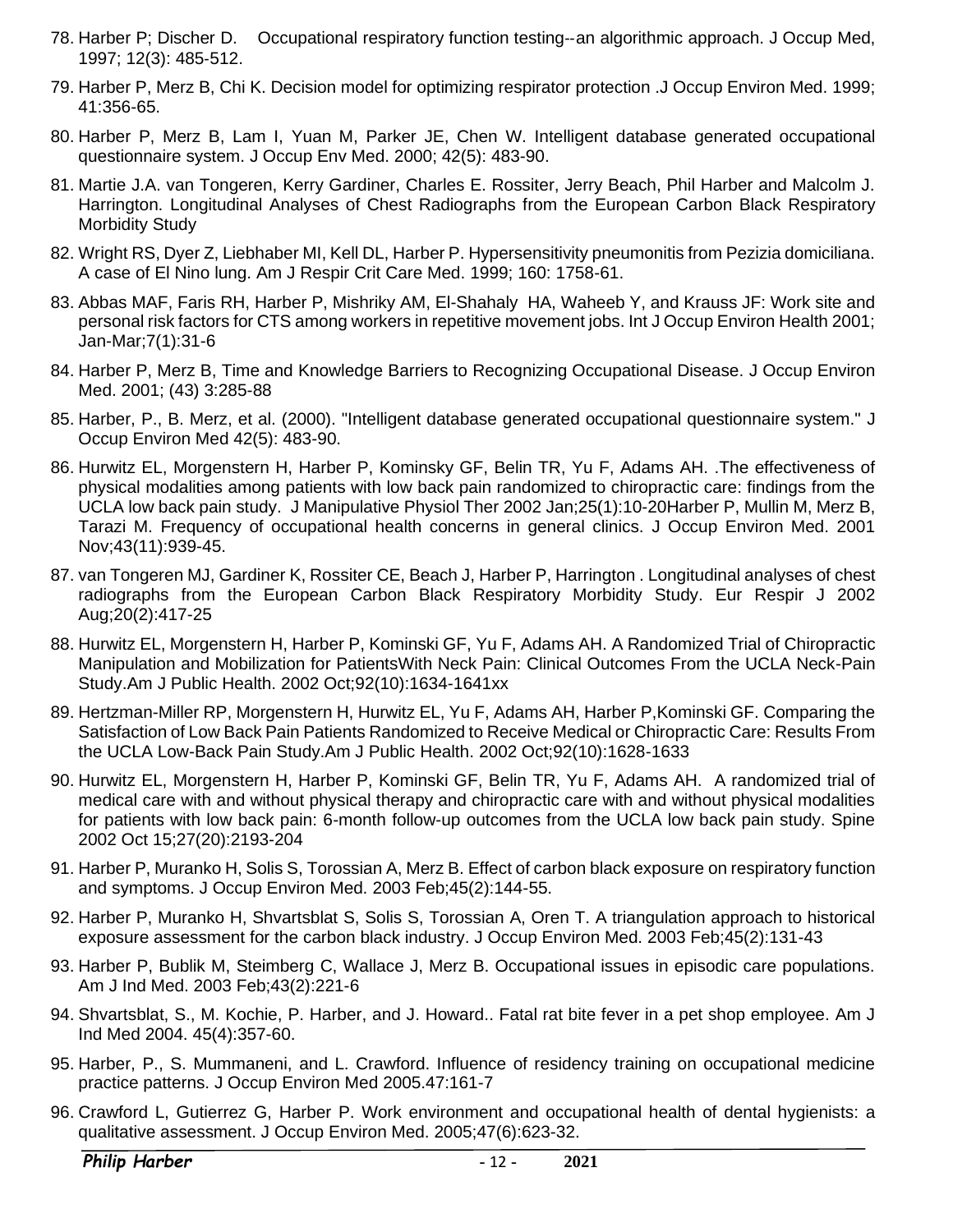- 97. Yee T, Crawford L, Harber P. Work environment of dental hygienists. J Occup Environ Med. 2005;47(6):633-9.
- 98. Ducatman, A. M., J. M. Vanderploeg, M. Johnson, J. Rubin, P. Harber, R. Sokas, et al. Challenges and opportunities. Am J Prev Med 2005.28:403-12.
- 99. Harber P, Crawford L, Liu K, Schacter L. Working words: real-life lexicon of North American workers. J Occup Environ Med. 2005;47(8):859-64.
- 100. Kominski, G. F., K. C. Heslin, H. Morgenstern, E. L. Hurwitz, and P. I. Harber. Economic Evaluation of Four Treatments for Low-Back Pain: Results From a Randomized Controlled Trial. Med Care 2005.43:428-435.
- 101. Harber P, Ducatman A. Training pathways for occupational medicine. J Occup Environ Med. 2006;48(4):366-75.
- 102. Marchevsky AM, Harber P, Crawford L, Wick MR. Mesothelioma in patients with nonoccupational asbestos exposure An evidence-based approach to causation assessment. Ann Diagn Pathol. 2006;10(4):241-50.
- 103. Harber, P., L. Crawford, A. Cheema, and L. Schacter. 2007. Computer Algorithm for Automated Work Group Classification From Free Text: The DREAM Technique. J Occup Environ Med 49:41-9.
- 104. Harber P, Tashkin DP, Simmons M, Crawford L, Hnizdo E, Connett J**.** Effect of occupational exposures on decline of lung function in early chronic obstructive pulmonary disease. Am J Respir Crit Care Med. 2007;176:994-1000.
- 105. Hnizdo E, Sircar K, Yan T, Harber P, Fleming J, Glindmeyer HW. Limits of longitudinal decline for the interpretation of annual changes in FEV1 in individuals. Occup Environ Med. 2007;64:701-7.
- 106. Nuckols TK, Lim YW, Wynn BO, Mattke S, Maclean CH, Harber P, Brook RH, Wallace P, Garland RH, Asch S. Rigorous Development does not Ensure that Guidelines are Acceptable to a Panel of Knowledgeable Providers. J Gen Intern Med. 2007.
- 107. Harber P, Wynn BO, Lim YW, Mattke S, Asch SM, Nuckols TK. Selection of Workers' Compensation Treatment Guidelines: California Experience. Journal of occupational and environmental medicine / American College of Occupational and Environmental Medicine 2008;50(11):1282-92
- 108. Harber P, Bansal S, Santiago S, et al. Multidomain subjective response to respirator use during simulated work. J Occup Environ Med 2009; 51:38-45
- 109. Bansal S, Harber P, Yun D, et al. Respirator physiological effects under simulated work conditions. J Occup Environ Hyg 2009; 6:221-227
- 110. Harber P, Bansal S, Balmes J. Progression from beryllium exposure to chronic beryllium disease: an analytic model. Environ Health Perspect. 2009;117:970-974.
- 111. Harber, P., J. Levine, and S. Bansal. 2009. How frequently should workplace spirometry screening be performed? Optimization via analytic models. Chest 136(4):1086-94.
- 112. Harber P, Santiago S, Wu S, et al. Subjective response to respirator type: effect of disease status and gender. J Occup Environ Med 2010; 52:150-154
- 113. Harber P, Santiago S, Bansal S, et al. Respirator physiologic impact in persons with mild respiratory disease. J Occup Environ Med 2010; 52:155-162
- 114. Arjomandi M, Seward J, Gotway MB, et al. Low prevalence of chronic beryllium disease among workers at a nuclear weapons research and development facility. J Occup Environ Med. 2010;52:647-652.
- 115. Harber P , Rose S , Bontemps J , Saechao K , Liu Y , Elashoff D , Wu S ,. Occupational medicine practice: one specialty or three? J Occup Environ Med 2011;52(7):672-9.
- 116. Harber P, Yun D, Santiago S, Bansal S, Liu Y. Respirator impact on work task performance. J Occup Environ Med 2011;53(1):22-6.
- 117. Wu S, Harber P, Yun D, Bansal S, Li Y, Santiago S. Anxiety during respirator use: comparison of two respirator types. Journal of occupational and environmental hygiene 2011;8(3):123-8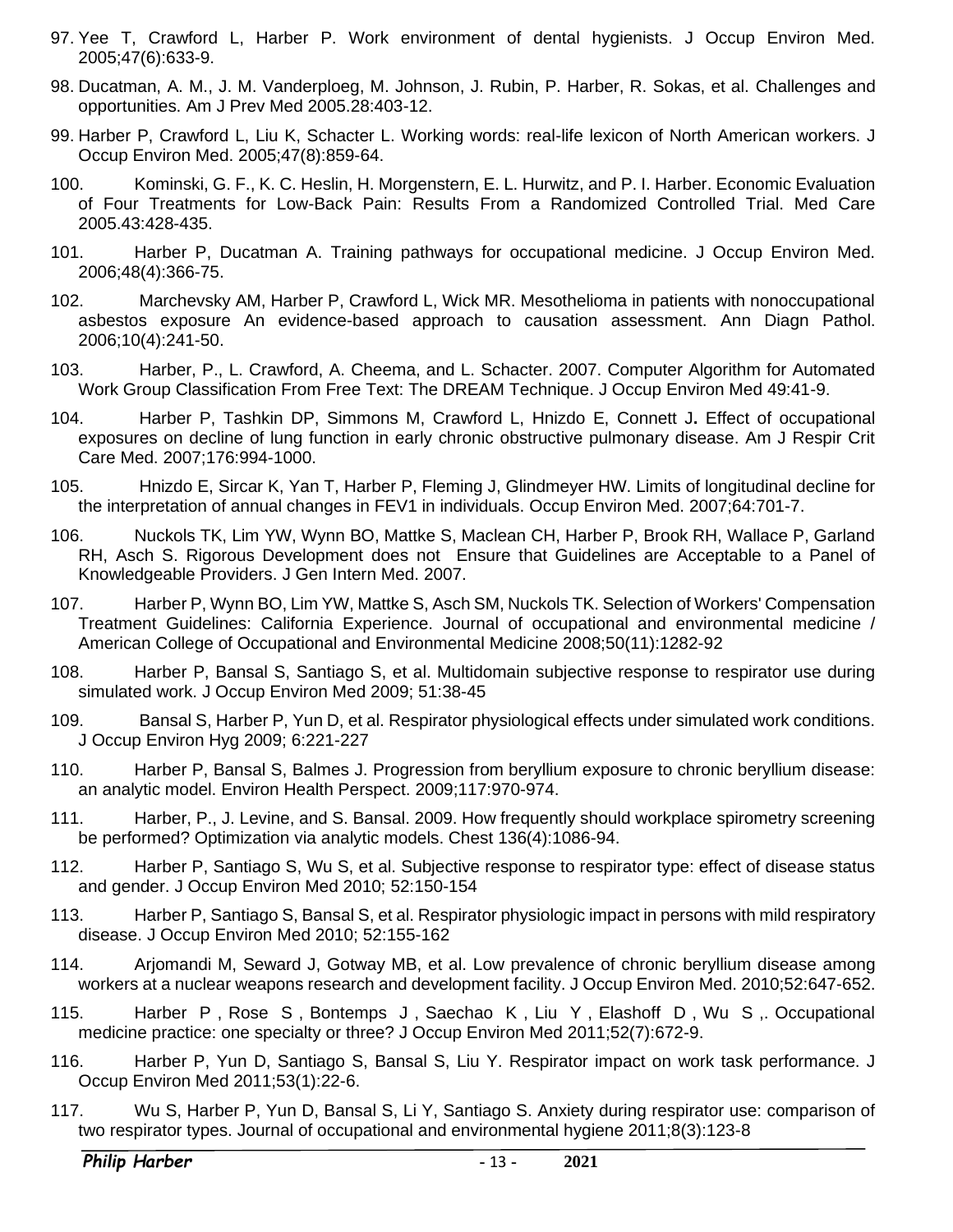- 118. Harber P, Rose S, Bontemps J, Saechao K, Liu Y, Elashoff D, Wu, S. Occupational medicine practice: activities and skills of a national sample. J Occup Environ Med 2011;52(12):1147-53
- 119. Harber P, Bontemps J, Saechao K, Wu S, Liu Y, Elashoff D. Career paths in occupational medicine. J Occup Environ Med. 2012; 54(11):1324-9
- 120. Druckman M, Harber P, Liu Y, Quigley RL. Country factors associated with the risk of hospitalization and aeromedical evacuation among expatriate workers. J Occup Environ Med. 2012 54(9):1118-25.
- 121. Harber P, Bontemps J, Rose S, Saechao K, Liu Y, Wu S,. Value of Occupational Medicine . Board Certification. J Occup Environ Med. 2013 May;55:532-8
- 122. Harber P, Boumis R, Su J, Barrett S, Alongi G. Component Analysis of Respirator User Training. J Occup Environ Med. 2013 55:1484-8
- 123. White AG, Watts GS, Lu Z, Meza-Montenegro MM, Lutz EA, Harber P, Burgess JL. Environmental arsenic exposure and microbiota in induced sputum. Int J Environ Res Public Health 2014;11:2299-313.
- 124. Harber P, Su J, Hu CC. Persistence of Respirator Use Learning. Persistence of respirator use learning. J Occup Environ Hyg. 2014;11(12):826-32
- 125. Harber P, Su J, Alongi G. Beryllium BioBank: 2. Lymphocyte Proliferation Testing. J Occup Environ Med. 2014 Aug;56(8):857-60. PMID: 25099413
- 126. Harber P, Su J, Alongi G. Exposure factors associated with chronic beryllium disease development in Beryllium BioBank participants. J Occup Environ Med. 2014;56(8):852-6. PMID: 25099412
- 127. Harber P, Su J. Beryllium Biobank 3: Considerations for Improving Chronic Beryllium Disease Screening. J Occup Environ Med 2014 Aug;56(8):861-6. PMID: 25099414.
- 128. Harber, P., Alongi A. Su, J. Professional activities of experienced occupational health nurses. Workplace Health Saf. 2014 Jun;62(6):233-42
- 129. Druckman M, Harber P, Liu Y, Quigley RL. Assessing the risk of work-related international travel. J Occup Environ Med. 2014 Nov;56(11):1161-6.
- 130. Harber P, Su J, Badilla A, Rahimian A, Lansey K. Role of Infrared Imaging for Detecting Facial Seal Leaks in Filtering Facepiece Respirator Users. J Occ Envir Health. 2015. J Occup Environ Hyg. 2015;12(6):369-75
- 131. Leroy G, Harber P, Revere D. Public sharing of medical advice using social media: an analysis of Twitter. In: Proceedings, Conference on Grey Literature; 2015; Amsterdam; 2015
- 132. Harber P, Leroy G. Assessing Work-Asthma Interaction with Amazon Mechanical Turk J Occup Environ Med 2015 57(4):381-5.
- 133. Griffin SC, Regan TL, Harber P, Lutz EA, Hu C, Peate WF, Burgess JL. Evaluation of a fitness intervention for new firefighters: injury reduction and economic benefits. Inj Prev. 2015 Nov 11.
- 134. Hu C, Harber P, Su J. Predicting future protection of respirator users: Statistical approaches and practical implications. J Occup Environ Hyg. 2016 May;13(5):393-400
- 135. Griffin SC, Regan TL, Harber P, et al. Evaluation of a fitness intervention for new firefighters: injury reduction and economic benefits. Inj Prev 2016;22:181-8.
- 136. AlOtaibi S, Alabdulwahab Z, Abugard H, Harber P. Physical Risk Factors Associated with the Upper Extremity Musculoskeletal Disorders among Aluminum Manufacturing Workers. Journal of Ergonomics 2016;6:178.
- 137. Harber P, Leroy G. Social media use for occupational lung disease. Curr Opin Allergy Clin Immunol 2017
- 138. Harber P, Leroy G. Feasibility and Utility of Lexical Analysis for Occupational Health Text. J Occup Environ Med 2017;59:578-87.
- 139. Harber P, Ha J, Roach M. Arizona Hospital Discharge and Emergency Department Database: Implications for Occupational Health Surveillance. J Occup Environ Med 2017;59:417-23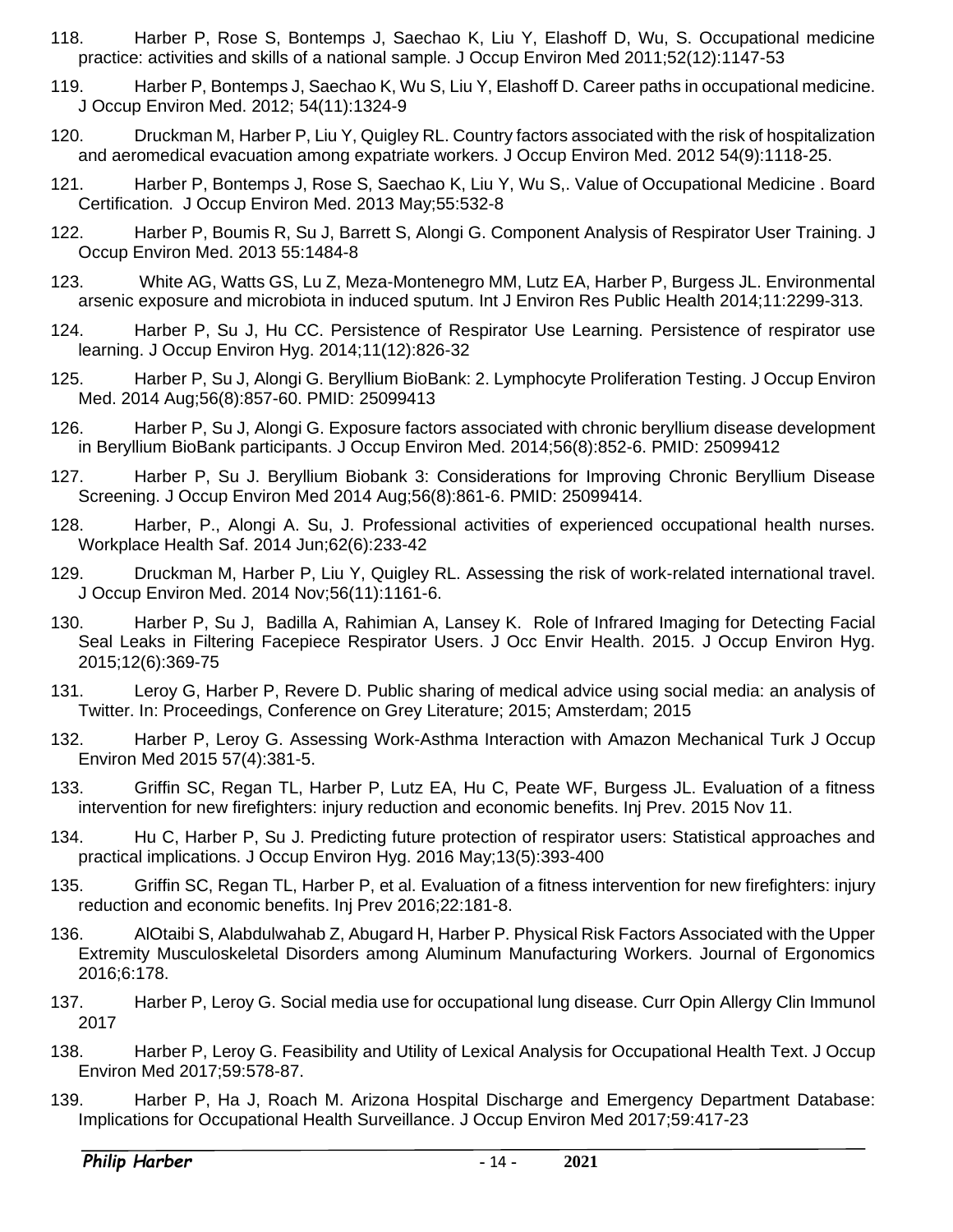- 140. Harber P, Redlich CA, Hines S, Filios M, Storey E. Recommendations for a Clinical Decision Support System for Work-Related Asthma in Primary Care Settings Harber P, Redlich CA, Hines S, Filios M, Storey E. Recommendations for a Clinical Decision Support System for Work-Related Asthma in Primary Care Settings. 2017 J Occup Environ Med. 59:e231-e235
- 141. Harber P, Leroy G. Insights from Twitter About Public Perceptions of Asthma, COPD, and Exposures. J Occup Environ Med 2019;61 6:484-90
- 142. Malomet MS, Harber P. Website Survey Method for Assessing Higher Education Employee Health and Safety Programs. J Occup Environ Med. 2021 Feb 1;63(2):119-125. doi: 10.1097/JOM.0000000000002091. PMID: 33229907
- 143. Rains SA, Leroy G, Warner EL, Harber P. Psycholinguistic Markers of COVID-19 Conspiracy Tweets and Predictors of Tweet Dissemination. Health Commun. 2021 May 20:1-10. doi: 10.1080/10410236.2021.1929691. Epub ahead of print. PMID: 34015987

#### **RESEARCH PAPERS / REPORTS (Non-Peer-reviewed)**

- 144. CDC. Fixed obstructive lung disease among workers in the flavor-manufacturing industry--California, 2004-2007. *MMWR Morb Mortal Wkly Rep*. 2007;56:389-93. (Contributor)
- 145. Harrison R, Gelb A, Harber P. Food flavoring workers with bronchiolitis obliterans following exposure to diacetyl, California. Berkeley: Department of Health Services, State of California.; 2006.

#### **RESEARCH PAPERS (Submitted)**

- 146. Harber P. Lung function trajectories: implications for occupational medicine
- 147. Rains S, Harber P, Leroy G, Warner E. Understanding Public Responses to State-Level COVID-19 Mask Mandates: An Application of Psychological Reactance Theory to Explain Anger in Mask Tweets. Soc Sci Med

#### **RESEARCH PAPERS (In preparation, research completed)**

## <span id="page-14-0"></span>*EDITORIALS & REVIEWS (Published)*

- 148. Harber P. Use of personal respiratory protective devices (respirators). West J Med 1985.
- 149. Harber P. Reactive airways disease syndrome. West J Med 148:79, 1988.
- 150. Harber P. Respirator use in the work environment (review). Am Rev Respir Dis 138:1048-51, 1988.
- 151. Harber P. Occupational back pain of nurses. West J Med 152:175-6, 1990.
- 152. McDonagh TJ, De Hart RL, Gorkun LJ, Harber P, Peterson KW, Shaptini EA. To change or not to change (editorial). J Occup Med 32(12):1160A-1160B, 1990.
- 153. Harber P. Spirometry and COPD (review). J Resp Care Pract/Resp Therapy, 21-7, 1990.
- 154. Harber P. Occupational respiratory services (review). Visions, 1991.
- 155. Harber P. Interpretation of lung function tests. Curr Pulmonol 12:261-95, 1991.
- 156. Harber P. The new workplace accommodation guidelines. West J Med 156:408, 1992.
- 157. Harber P. Worker fitness and respiratory protective devices (review). Pulm/Critical Care Update 7(16), 1992.
- 158. Harber P. Worksite evaluation for respiratory disease risk. Pulm/Critical Care Update 8(17), 1993.
- 159. Harber P. Exposure measurement for cumulative trauma disorders. OEM Report, 7:71-2, 1993.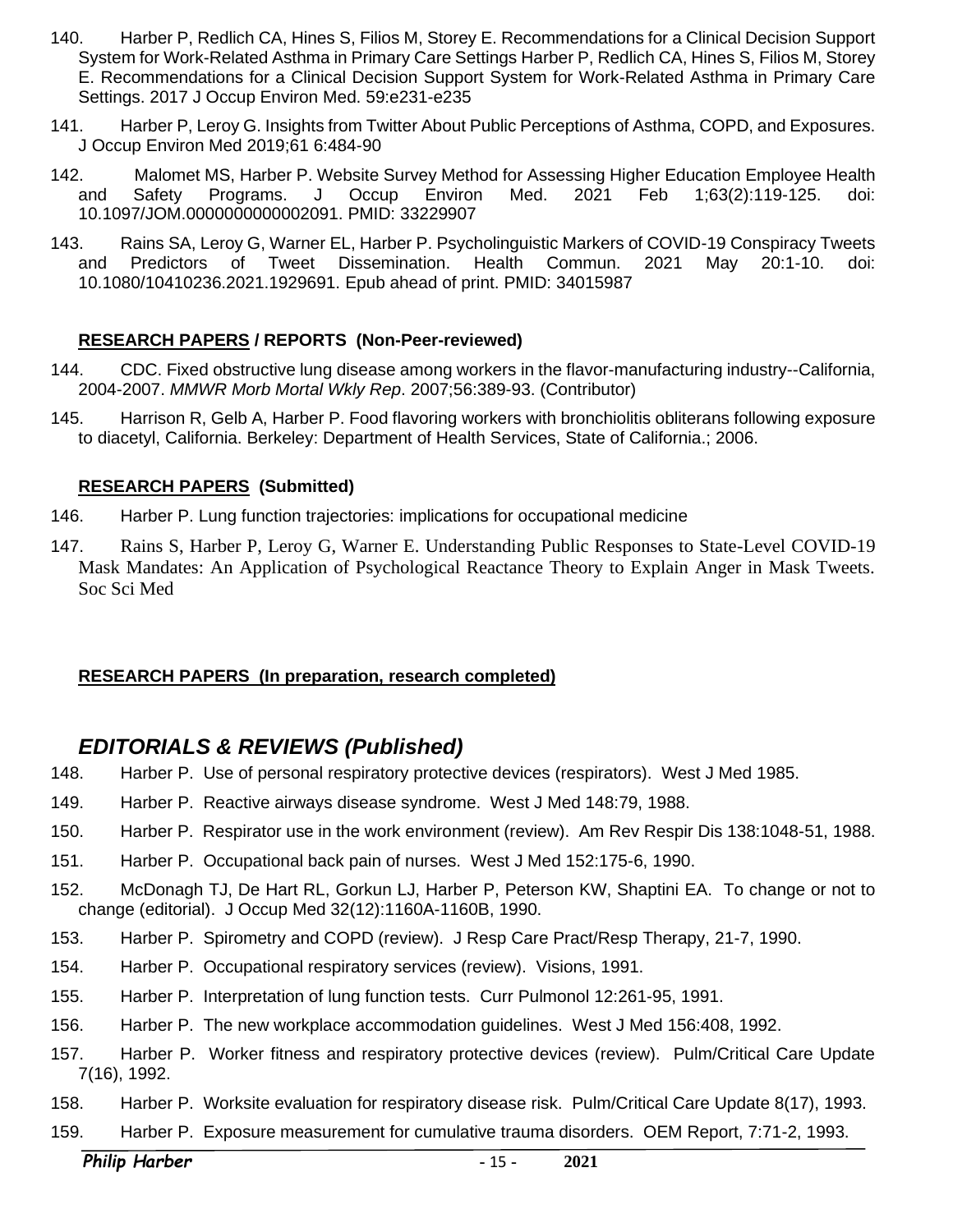- 160. Harber P, Bunn W. Does fiberglass exposure produce significant effects on pulmonary function? OEM Report, 7:78-80, 1993.
- 161. Harber P. Assessment of impairment and disability for asthma (Committee on Asthma Disability, cochair). Am Rev Respir Dis, 147:1056-1061, 1993.
- 162. Harber P. Control of tuberculosis in health care workers: alternative paradigms. OEM Report, 8:32- 34, 1994.
- 163. Harber P, Fedoruk MJ. Work placement and worker fitness: Implications of the Americans with Disabilities Act for pulmonary medicine. Chest 105:1564-1571, 1994.
- 164. Harber P. Primary care role in preventing occupational and environmental respiratory disease. Primary Care 21:291-311, 1994
- 165. Harber P. Occupational asthma: common misconceptions. OEM Report 9:75-80, 1995.
- 166. Harber P. Algorithm: In: M. Chan-Yeung, WM Alberts, JR Balmes, S Barnhart, R Bascom, IL Bernstein, SM Brooks, LC Grammar, P Harber, J Malo, C Rose, D Schwartz, SM Tarlo, MJ Utell, Assessment of Asthma in the Workplace. Chest 108:1084-1117, 1995
- 167. Harber P. Decreasing work disability from asthma. West J Med, 1996; 165(3): 142‑3.
- 168. Harber P. Spirometer Update: Changes in ATS standards. OEM Report 10:49-51, 1996.
- 169. Beckett WS; Gerrity T; McDiarmid MA; Nardbell E; Repsher L; Brousseau L; Hodous TK; et al. Respiratory protection guidelines Am J of Resp and Crit Care Med 1996; 154:1153‑65.
- 170. Harber P. Sleep and respiratory control disorders: Implications for working. Occup Med: Clin Care Update. 1997; Vol. 4 #3
- 171. Harber P. Longitudinal Analysis of Pulmonary Function and Other Data. OEM Report. 11(9): 77-79, 1997
- 172. Harris J, Harber P. Medical Causation OEM Report. 12, 1998
- 173. Harber P, Merz B The new OSHA Respirator Standard: A Health Services Perspective OEM Report 1998, 12: 42-3
- 174. Harber P, Merz B. Employers' Impact on Health Services Delivery. OEM Report. 12(12): 105-111, 1998
- 175. Raymond LW et al. ACOEM guidelines for protecting health care workers against tuberculosis. J Occup Environ Med. 1998 Sep;40(9):765-7. PubMed PMID: 9777558
- 176. Bakody P, Harber P. Teleradiology, OEM Report. 13(11): 77-83, 1999
- 177. P Harber, Health Services Research: The next challenge. OEM Report. 14(12): 94-95, 2000
- 178. P Harber, Work Status as a Measure of Health Outcome: OEM Report. 15(4): 30, 2001
- 179. MC Townsend, JE Lockey, H Velez, AI Carson, C Cowl, G Delclos, B Gerstenhaber, P Harber, E Horvath, AT Jolly, S Jones, GG Knackmuhs, L Lindesmith, TN Markham, LW Raymond, DM Rosenberg, D Sherson, D Smith, SF Wintermeyer. ACOEM Position Statement Spirometry in the Occupational Setting. J Occup and Environ Med 42(3) , 2000
- 180. P Harber, The Importance of Adequate Protective Equipment. OEM Report. 15(4):31, 2001
- 181. American Thoracic Society. Guidelines for assessing and managing asthma risk at work, school, and recreation (Bresnitz EA. , Beckett W., Chan-yeung M., Craig T., Gilman M., Harber P., Lindell K., Martinez K., Petsonk El., Rand C., West B.) Am J Respir Crit Care Med 2004.169:873-81.
- 182. Diagnosis and initial management of nonmalignant diseases related to asbestos. (TL. Guidotti, A Miller, D Christiani, G Wagner, J Balmes, P Harber, CA Brodkin, W Rom, G Hillerdal, M Harbut, FHY. Green). Am J Respir Crit Care Med. 2004 Sep 15;170(6):691-715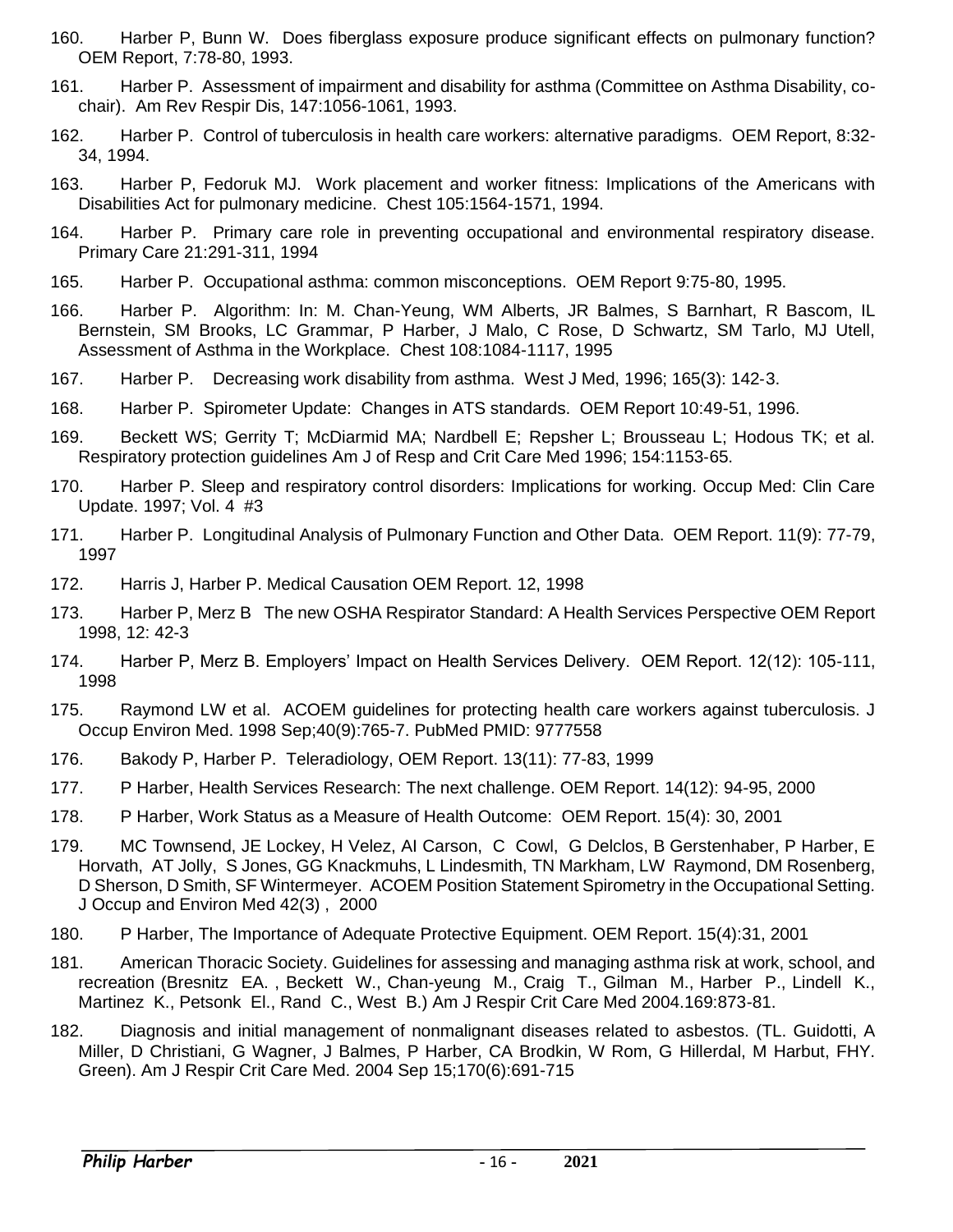- 183. Nonmalignant asbestos-related disease: Diagnosis and early management. Guidotti TL, Miller A, Christiani D, Wagner G, Balmes J, Harber P, Brodkin CA, Rom W, Hillerdal G, Harbut M, Green FHY. Clin Pulm Med 2007;14(2):82 - 92.
- 184. Harber, P., K. Saechao, and C. Boomus. 2006. Diacetyl-induced lung disease. Toxicol Rev 25:261- 72.
- 185. Tarlo SM, Balmes J, Balkissoon R, et al. Diagnosis and management of work-related asthma: American College Of Chest Physicians Consensus Statement. Chest 2008;134(3 Suppl):1S-41S.
- 186. Kesler, D., Upfal, M., Tacoronti, R., Avery, AN., Martin, C., Singer, M., Wright, W., Hartenbaum, N., Patterson, W., Dreyzehner, J., Carson, C., Harber, P. American college of occupational and environmental medicine competencies-2008. Journal of occupational and environmental medicine / American College of Occupational and Environmental Medicine 2008;50(6):712-24.
- 187. Harber P. The family physician's role in assessing impairment and disability. American family physician 2008;77(12):1655-6.
- 188. Harber P. Respiratory disability: what is it, how can we measure it, what causes it and is it important? Thorax 2009; 64:280-282
- 189. Henneberger PK, Redlich CA, Callahan DB, Harber P, Lemiere C, Martin J, Tarlo SM, Vandenplas O, Toren K. Work-Exacerbated Asthma. Am J Respir Crit Care Med. 2011;184:368-378.
- 190. Lockey JE, Redlich CA, Streicher R, Pfahles-Hutchens A, Hakkinen PB, Ellison GL, Harber P, Utell M, Holland J, Comai A, White M. Isocyanates and human health: multistakeholder information needs and research priorities. J Occup Environ Med. 2015 Jan;57(1):44-51
- 191. Harber P. Respiratory disability and impairment: what is new? Curr Opin Pulm Med. 2015 Jan 12
- 192. Jolly AT, Klees JE, Pacheco KA, et al. Work-Related Asthma. J Occup Environ Med 2015;57:e121- 9
- 193. Litow FK, Petsonk EL, Bohnker BK, Brodkin CA, Cowl CT, Guidotti TL, Harber P, Biggs JJ, Hegmann KT. Occupational Interstitial Lung Diseases. J Occup Environ Med. 2015
- 194. Harber P, Redlich CA, Henneberger PK. Work-Related Lung Diseases. Am J Respir Crit Care Med 2016;193:P3-4.
- 195. Harber P. Recognizing Workplace Factors Contributing to Interstitial Lung Disease. Am J Respir Crit Care Med 2017;196:949-51.
- 196. Harber P, PA H, Redlich C. Work-exacerbated Asthma (ATS) . Am J Respir Crit Care Med 2018;197:P1-P2.
- 197. Gross JE, Carlos WG, Dela Cruz CS, Harber P, Jamil S. Sand and Dust Storms: Acute Exposure and Threats to Respiratory Health. Am J Respir Crit Care Med 2018;198:P13-P4
- 198. Harber P. Asbestos, Pleural Plaques, and Lung Cancer: Untangling the Relationships. Am J Respir Crit Care Med 2020;201 1:4-6
- 199. Petsonk EL, Harber P. Respiratory protection for health care workers: A 2020 COVID-19 perspective. Am J Ind Med 2020; 63: 655-658.
- 200. Petsonk EL, Harber P. Petsonk and Harber respond to Dr McLellan. Am J Ind Med 2020.
- 201. Harber P. Asbestos, Pleural Plaques, and Lung Cancer: Untangling the Relationships. Am J Respir Crit Care Med 2020; 201: 4-6.
- 202. Harber P, Leroy G. Informatics Approaches for Recognition, Management, and Prevention of Occupational Respiratory Disease. Clin Chest Med. 2020 Dec;41(4):605-621. doi: 10.1016/j.ccm.2020.08.008. PMID: 33153682
- 203. Harber P, Levine M, Townsend M. Occupational Spirometry and Fit Testing in the COVID-19 Era: Updated Recommendations from the American College of Occupational and Environmental Medicine.. July 2020.https://acoem.org/Guidance-and-Position-Statements/Guidance-and-Position-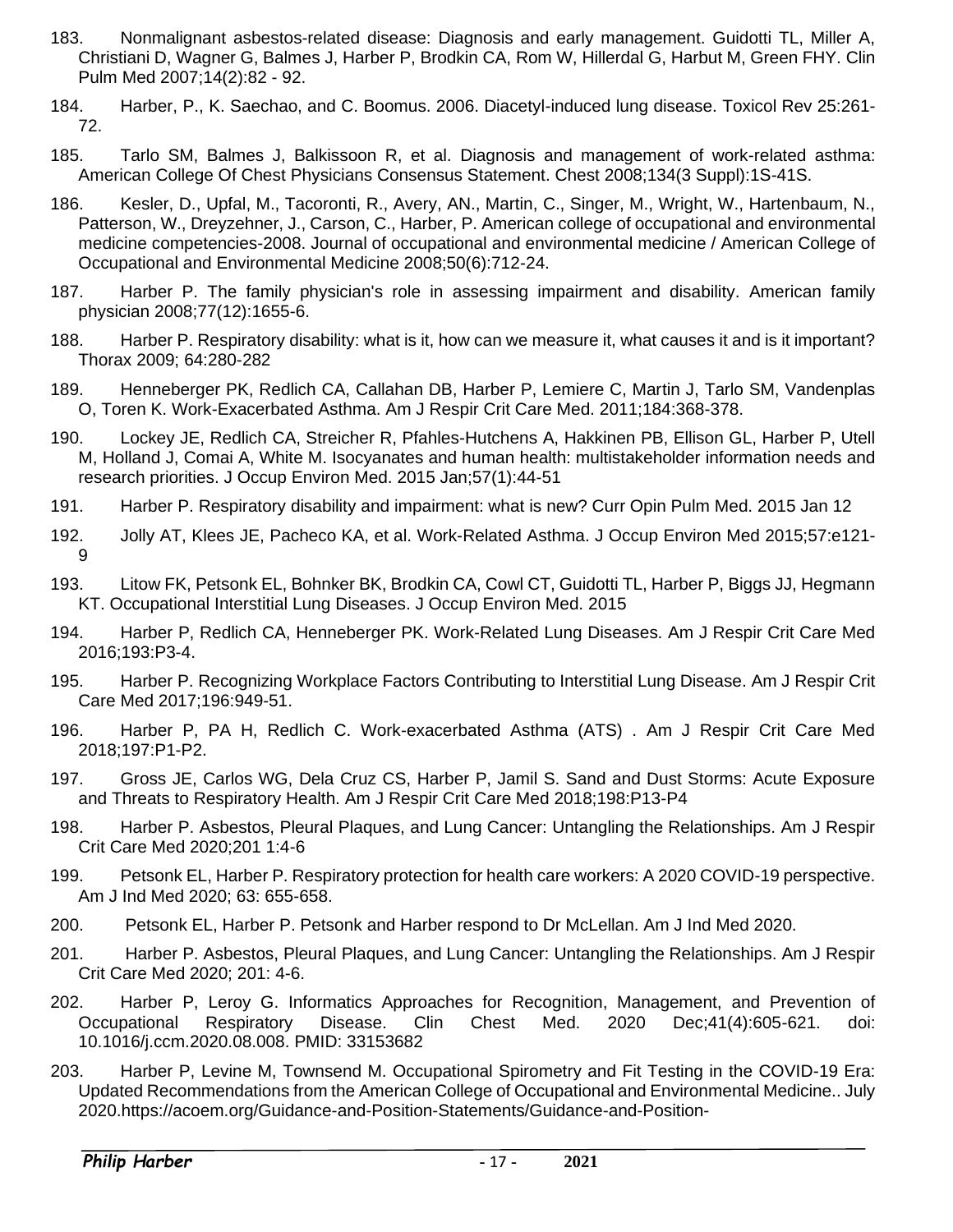Statements/Occupational-Spirometry-and-Fit-Testing-in-the-COVID-19-Era-Updated-Recommendationsfrom-the-Americ

- 204. Robbins R, Harber P, Thomas A. The Best Laid Plans of Mice and Men. Southwest J Pulm Crit Care [serial online] 2010 1/12/21; vol. 22. Available from: https://doi.org/10.13175/swjpcc003-21PDF
- 205. Taylor TK, Das R, Mueller KL, Pransky GS, Harber P, McLellan RK, Hartenbaum NP, Behrman AJ, Roy DR, Blink RC. Safely Returning America to Work Part II: Industry-Specific Guidance. J Occup Environ Med. 2021 Jun 1;63(6):e373-e391. doi: 10.1097/JOM.0000000000002206. PMID: 33782338; PMCID: PMC8168702.

#### **REVIEWS AND EDITORIALS (Accepted, In Press**)

## <span id="page-17-0"></span>*BOOK CHAPTERS*

#### **(Published)**

- 206. Lockey J, Jarabek A, Carson A, McKay R, Harber P, Khoury P, et al. Pulmonary hazards of vermiculite exposure. In: WL Wagner, W Rom, J Merchant, eds, Health issues related to metal and nonmetallic mining. Boston: Butterworth., 1983
- 207. Harber P. Quantitative testing in pre-employment and return to work medical evaluations. Proceedings of Occupational Medicine Association of Canada Third Annual Conference., 1985
- 208. Harber P, Monosson I. Interpreting the results of medical surveillance. In: R McCunney, ed, Handbook of Occupational Medicine. Little Brown., 1988
- 209. Harber P. Physical standards for job placement. In: R McCunney, ed, Handbook of Occupational Medicine. Little Brown., 1988
- 210. Harber P. Impairment and Disability. In: LR Rosenstock, M Cullen, eds, Clinical Occupational and Environmental Medicine. Saunders. ,1994
- 211. Harber P, Monosson I, McCunney R. Medical surveillance. In: R McCunney, ed, A Practical Approach to Occupational and Environmental Medicine. Second Edition, Little Brown., 1994
- 212. Harber P. Surveillance and screening. In: P Harber, M Schenker, J Balmes, eds, Occupational and Environmental Respiratory Disease. Mosby Yearbook, Inc., 1995
- 213. Quinlan P, Harber P. The worksite evaluation for patients: Part II. In: P Harber, M Schenker, J Balmes, eds, Occupational and Environmental Respiratory Disease. Mosby Yearbook, Inc., 1995
- 214. Harber P, Fedoruk J. Job demand, preplacement evaluation and accommodation. In: P Harber, M Schenker, J Balmes, eds, Occupational and Environmental Respiratory Disease. Mosby Yearbook, Inc., 1995
- 215. Harber P, Schenker M, Balmes J. Preface. In P Harber, M Schenker, J Balmes, eds, Occupational and Environmental Respiratory Disease. Mosby Yearbook, Inc. ,1995
- 216. Harber P. Quantitative decision support systems for surveillance and clinical applications. In: M Mendelsohn, J Peters, M Normandy, eds, Biomarkers and Occupational Health: Progress and Perspectives. Joseph Henry Press. ,1995
- 217. Harber P, Yeung, M. Assessment of respiratory impairment and disability. In S Demeter, ed, Disability Evaluation. Mosby Yearbook, Inc, 1996.
- 218. Harber P. Respirators. In WN Rom, ed. Environmental and Occupational Medicine, 3rd Edition. Little Brown & Co. ,1998
- 219. Skarote S, Harber P, Banks D. Bronchoscopy: Health and Safety Issues in the Medical Center Environment. In: Robert McCunney, ed, Medical Center Occupational Health and Safety. Lippincott Williams and Wilkins., 1999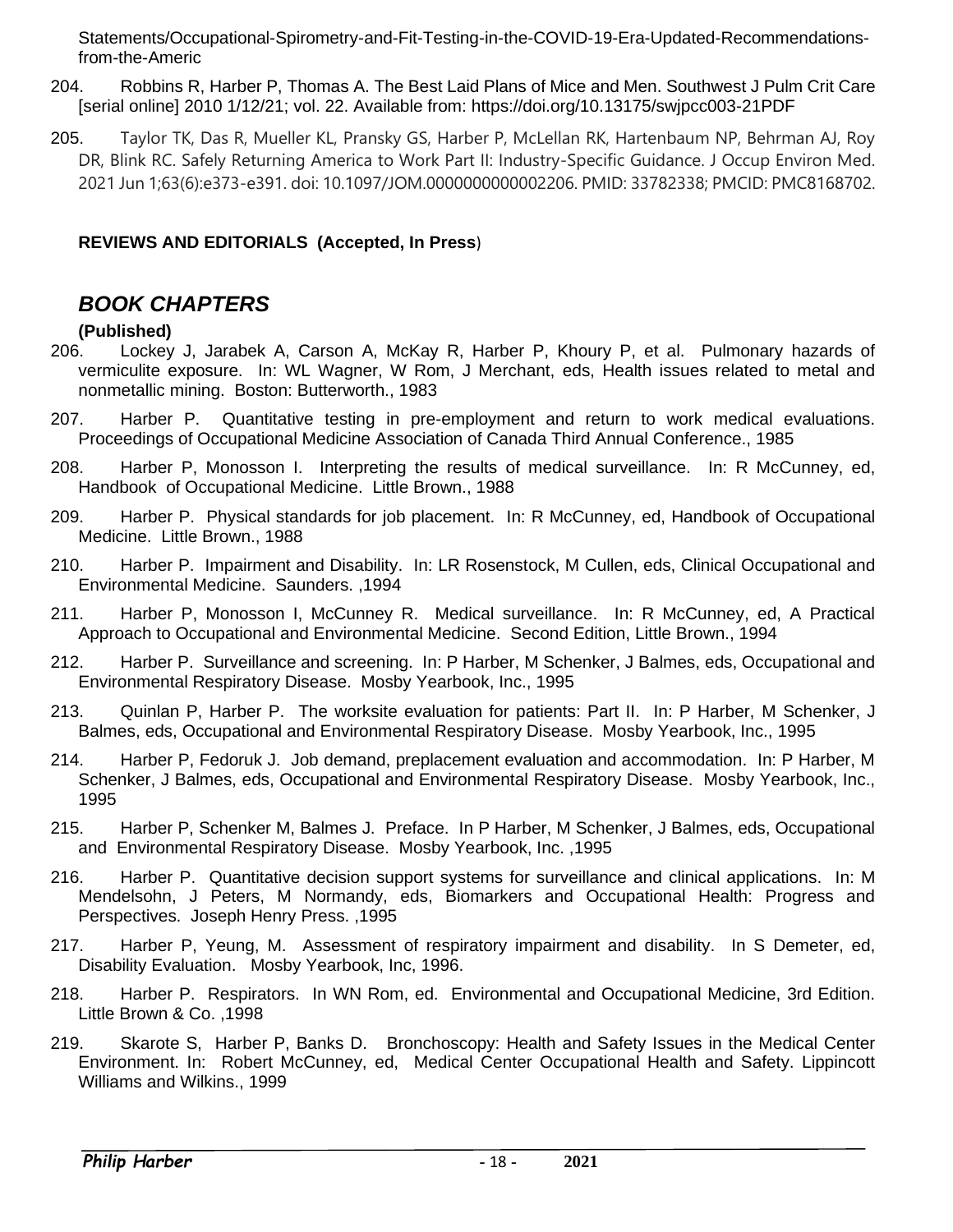- 220. P Harber, S Barnhart, D Hornick, and R Spear, Respiratory Protection and Control of Tuberculosis in Health Care and Other Facilities. Institute Of Medicine, Regulating Occupational Exposure To Tuberculosis. Institute Of Medicine: National Academy Press. 2001
- 221. P Harber, C Conlon, Occupational Health Surveillance. In R McCunney, et al. ed, A Practical Approach to Occupational and Environmental Medicine. 3rd Edition, Little Brown
- 222. Harber P, Gee J. Clinicians' approach to mesothelioma. In: Pass HI, Vogelzang N, Carbone M, eds. Malignant mesothelioma : advances in pathogenesis, diagnosis, and translational therapies. New York: Springer; 2005
- 223. Harber P. Impairment and Disability. In: Rosenstock L, ed. Textbook of clinical occupational and environmental medicine. 2nd ed. Philadelphia: Elsevier Saunders; 2005.
- 224. Harber, P. 2007. Respirators. In W. N. Rom and S. Markowitz, editors. Environmental and occupational medicine, 4th ed. Wolters Kluwer/Lippincott Williams & Wilkins, Philadelphia.
- 225. Hyman M, Harber P. Working with Common Pulmonary Problems. In: Talmage J, Melhorn M, Hyman M, eds. AMA Guides to the Evaluation of Work Ability and Return to Work, 2nd ed Chicago: American Medical Association; 2011.
- 226. Blanc PD, Harber P, Lavoie KL, Vandenplas O. Impairment and disability evaluations; Introduction: Psychosocial, economic, and medicolegal aspects, In Asthma in the Workplace, Fourth Edition, (Ed Chan-Yeung M, Malo J-L, Bernstein D). CRC Press. 2013
- 227. Jeebhay MF, Harber P, Baur X, Ribeiro M, Park HS, Malo J-L. Impairment and disability evaluation: II. Various legislations. In Asthma in the Workplace, Fourth Edition, (Ed Chan-Yeung M, Malo J-L, Bernstein D). CRC Press. 20130 Fourth Edition, (Ed Chan-Yeung M, Malo J-L, Bernstein D). CRC Press. 2013
- 228. Harber P, Beckett W, Fedoruk J. Gases and Vapors Affecting Respiratory System In: Cohorssen B, Birkner J, eds. Patty's Industrial Hygiene. 7 ed: Wiley; 2020.
- 229. Lavoie K, Dodd K, Mazurek J, Harber P, Gandhi S, Paul D. Blanc, Toren K, Malo JL. Impairment and disability evaluations: I. Psychosocial, economic, and medicolegal aspects. In Asthma in the Workplace, 5th Edition, (Tarlo SM, Vandenplas O, Bernstein D, Malo J-L). 2021
- 230. Jeebhay MF, Harber P, Baur X, Ribeiro M, Park S-M, Folletti I, Hoy R, Malo J-L. Impairment and disability evaluation: II. Various legislations. In Asthma in the Workplace, 5th Edition, (Tarlo SM, Vandenplas O, Bernstein D, Malo J-L). 2021

#### 231.

#### **CHAPTERS (Accepted, In Press)**

- 232. Harber P. Overview of the Higher Education and Research Industry, In Harber, P., Baker B, Russi M. (eds). Occupational Health for Higher Educational and Research Institutions. 2021
- 233. Harber P. Role of Clinical Programs In Harber, P., Baker B, Russi M. (eds). Occupational Health for Higher Educational and Research Institutions. 2021
- 234. Harber P. Resources In Harber, P., Baker B, Russi M. (eds). Occupational Health for Higher Educational and Research Institutions. 2021
- 235. Harber P. Physical Hazards. In Harber, P., Baker B, Russi M. (eds). Occupational Health for Higher Educational and Research Institutions. 2021
- 236. Isakari M, McKinney Z, Harber P. Occupational Health Information Systems. In Harber, P., Baker B, Russi M. (eds). Occupational Health for Higher Educational and Research Institutions. 2021
- 237. Harber P, Baker B. Future Needs and Opportunities. In Harber, P., Baker B, Russi M. (eds). Occupational Health for Higher Educational and Research Institutions. 2021
- 238. Harber P. Hazards of a Single General-Purpose EHR. In Harber, P., Baker B, Russi M. (eds). Occupational Health for Higher Educational and Research Institutions. 2021
- 239. Harber P, Baker B, Russi M. Multiple short chapters on Organizational Contexts. In Harber, P., Baker B, Russi M. (eds). Occupational Health for Higher Educational and Research Institutions. 2021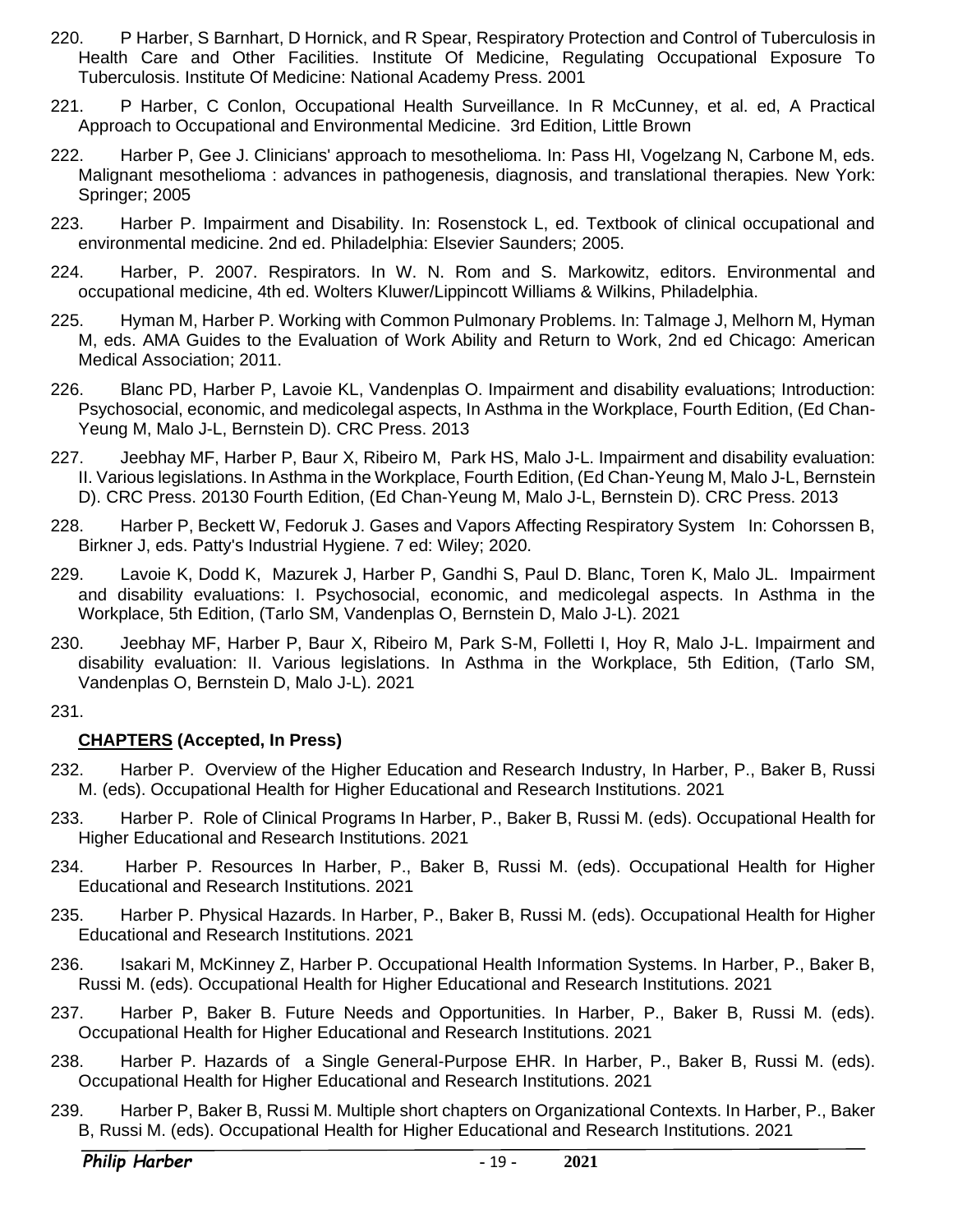# <span id="page-19-0"></span>*BOOKS*

- 240. Brooks SM, Lockey JE, Harber P, eds. Occupational Lung Diseases I. Philadelphia: WB Saunders (Series title: Clinics in Chest Medicine), 1981
- 241. Brooks SM, Lockey JE, Harber P, eds. Occupational Lung Diseases II. Philadelphia: WB Saunders (Series title: Clinics in Chest Medicine). ,1981
- 242. Harber P, Balmes JR, eds. Prevention of Pulmonary Disease in the Workplace. Philadelphia: Hanley and Belfus (Series title: Occupational Medicine: State of the Art Reviews), 1991
- 243. Balmes J, Cohen M, Harber P, Richardson C, Schenker M, A Guide to Occupational Respiratory Disease in California. Oakland: California Thoracic Society, 1993
- 244. Harber P, Schenker M, Balmes J, eds. Occupational and Environmental Respiratory Disease. Chicago: Mosby Yearbook, Inc. ,1995
- 245. Harris JS,(ed), Blais BR, Brigham, CR, Harber P, Kuhen A, Wolens D (contributing eds), Occupational Medicine Practice Guidelines. 1997. Beverly, MA: OEM Press
- 246. McCunney RJ, Roundtree P, Barbanel C, Bunn W, Borak J, Harber P, Levin J. eds. A practical approach to occupational and environmental medicine. Philadelphia: Lippincott Williams & Wilkins, 2003.
- 247. American College of Occupational and Environmental Medicine, L. S. Glass (ed) . 2004. Occupational medicine practice guidelines : evaluation and management of common health problems and functional recovery of workers, 2nd ed. OEM Press, Beverly Farms, Mass
- 248. Nuckols, T., B. Wynn, Y. Lim, R. Shaw, S. Mattke, T. Wickizer, P. Harber, P. Wallace, S. Asch, C. MacLean, and R. Garland. 2005. Evaluating Medical Treatment Guideline Sets for Injured Workers in California. Rand, Santa Monica
- 249. Committee on Gulf War and Health, I., D. Hoel, M. Aschner, M. Begg, V. Chen, H. Feldman, P. Harber, P. Hagerty, K. Lee, J. Links, and A. Mitchell. 2008. Epidemiologic studies of veterans exposed to depleted uranium: Feasibility and design issues. National Academies Press, Washington.
- 250. Committee on Gulf War and Health, I., D. Hoel, M. Aschner, M. Begg, V. Chen, H. Feldman, P. Harber, P. Hagerty, K. Lee, J. Links, and A. Mitchell. 2008. Updated Literature Review of Depleted Uranium. National Academies Press, Washington.
- 251. Utell M, Balmes J, Haimes S, Halperin W, Harber P, Laden F, Massawe E, Quint J, Richardson D, Rockette H, Seeley M, Sokas R, Koehler R, Wedge R . Review of the Department of Labor's Site Exposure Matrix (SEM) Database. Washington: National Academy of Sciences 2013
- 252. Harber, P., Baker B, Russi M. (eds). Occupational Health for Higher Educational and Research Institutions. 2021 OEM Press (release expected 2021)

# <span id="page-19-1"></span>*OTHER PUBLICATIONS*

- 253. Harber P. Causes of Reversed Pulsus Paradoxus (letter). N Engl J Med 291(9):473. 1974
- 254. Harber P, Emmett EA. Problems in the Design and Evaluation of Compensation Systems For Occupationally Related Respiratory Disability, Urban Institute, Washington, D.C. 1979
- 255. Harber P. Selection of Patients With Hemoptysis For Fiber-Optic Bronchoscopy (letter). Chest 77(5):710-1. 1980
- 256. Harber P. Forced Expiratory Spirometric Parameters Derived by Feature-Extraction Techniques (letter). Am Rev Respir Dis 122(1):169. 1980
- 257. Harber P. Probability of a Specimen Diagnostic of Sarcoidosis by the Number of Biopsies Performed. Chest 79:124. 1981
- 258. Harber P. Some Questions Concerning "A method for Monitoring the Fertility of Workers" (letter). J Occup Med 23(5):324-5. 1981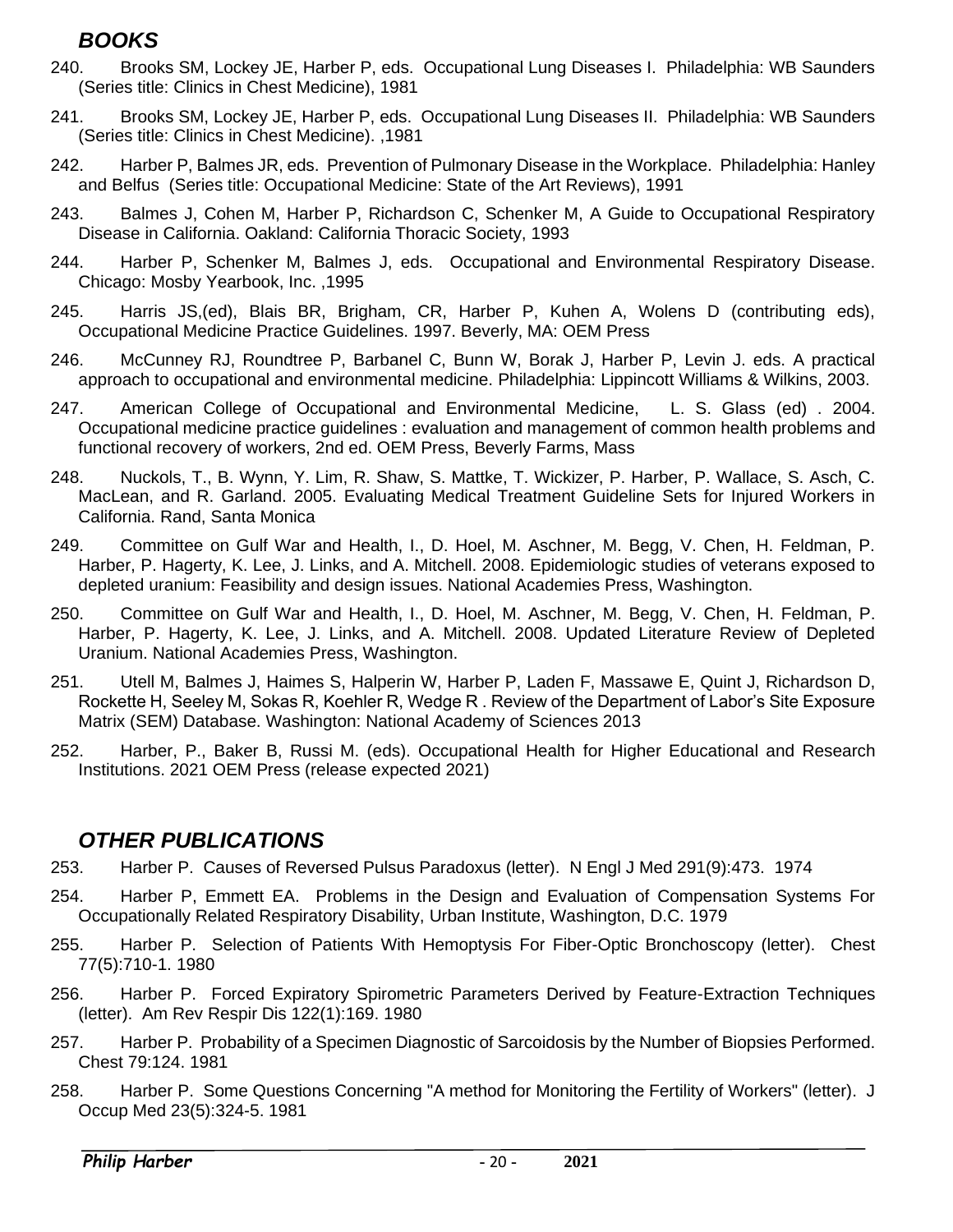- 259. Harber P. The Optimal Number of Trans-Bronchoscopic Biopsies for Diagnosing Sarcoidosis (letter). Chest 79(1):124-5. 1981
- 260. Harber P. Pitfalls in Pulmonary Function Testing in Industry (audio cassette tape). Los Angeles: Audio-Stats, Inc. 1983
- 261. Harber P. Clinical Evaluation For Respirator Use (346-83R #15), (audio cassette tape). Los Angeles: Audio-Stats, Inc. 1983
- 262. Harber P. Preliminary Summary of Data Collection For a Pilot Study of Lifting Performed by Hospital Nurses, Report of NIOSH Research Contract, January. 1986
- 263. Harber P, Billet E, Horan M, Lew M. Low Back Pain in Nurses: Controversial Figures (letter). J Occup Med 28:461. 1986
- 264. Harber P. Lung Cancer in Women: Incidence Rising. UCLA Health Insights 5:1.1987
- 265. Harber P. Section Report: Occupational and Environmental Health (review). Cardiopulm News 3:22- 3. 1989
- 266. Harber P. Review: Handbook of Occupational Safety and Health (review). J Occup Med 31:821. 1989
- 267. Harber P. Non-Immunologic Occupational Lung Disease: Disability and Cause. Medical-Legal Reporter 3:5-7. 1989
- 268. Harber P. Changing Aspects of the Diagnostic Approach to Occupational Lung Disease (audio cassette tape).
- 269. Harber P. Occupational Health and Safety Software: Artificial Intelligence and Expert Systems (audio cassette tape).
- 270. Harber P. Why Occupational Medicine Education is Failing in Southern California and What can be Done About It (Point of View). WOMA News, fall. 1991
- 271. Harber P, Miller G, Smitherman J. Work coding -- reply (letter). J Occup Med 34:1124. 1992
- 272. Harber P. Guidelines For Evaluation Pulmonary Impairment and Disability Assessment. Industrial Medical Council. 1993
- 273. Harber P. Workers' Compensation: Penny-Wise and Dollar Foolish? WOEMA News, Winter.1993
- 274. Harber P. The Clinician's Role in Occupational Respiratory Disease. Clin Care Update. 1994
- 275. Harber P, Treuting J, Dahlgren J. Biological Monitoring: A Useful Tool in Metal Finishing. Plating and Surface Finishing. 28-9, Jan. 1995
- 276. Harber P, Shusterman D. Medical Causation Heuristics -- reply (letter). J Occup Med. 39:194. 1997
- 277. Mitchell CS, Moline J, Avery AN, Baker D, Blessman JE, Carson AI, Cosby O, Darcey D, Ducatman A, Emmett EA, Forst L, Gerr F, Gochfeld M, Guidotti TL, Harber P, Hu H, Hegmann KT, Kipen HM, Levin J, McGrail MP, Meyer JD, Mueller KL, Prince S, Rubin R, Schwerha JJ, Sprince NL, Taiwo O, Upfal M. In response to the 2002, vol. 22, no. 4 article entitled "The Rise and Fall of Occupational Medicine in the United States". Am J Prev Med Nov;23(4):307-9. 2002
- 278. TK Nuckols, Bo Wynn, YW Lim, R Shaw, S Mattke, T Wickizer,P Harber, P Wallace, S Asch, Ca Maclean, R Hasenfeld. Evaluating medical treatment Guideline Sets For Injured Workers In California (Working Paper Wr-203). Santa Monica: Institute For Civil Justice And Health-Rand Corporation. 2004
- 279. Prevention in OEM : Possible Structures in Enhancing prevention in Occupational Health:ImplicationsforAcademicPrograms: http://www.cdc.gov/niosh/steps/pdfs/Steps%20Session%20C-1. pdf (2/2/05)
- 280. Guidotti, T. L., C. A. Brodkin, D. Christiani, M. R. Harbut, G. Hillerdal, J. R. Balmes, P. Harber, F. H. Green, W. N. Rom, G. R. Wagner, and A. Miller. Diagnosis and initial management of nonmalignant diseases related to asbestos. Am J Respir Crit Care Med 2005.171:528-30. (letter)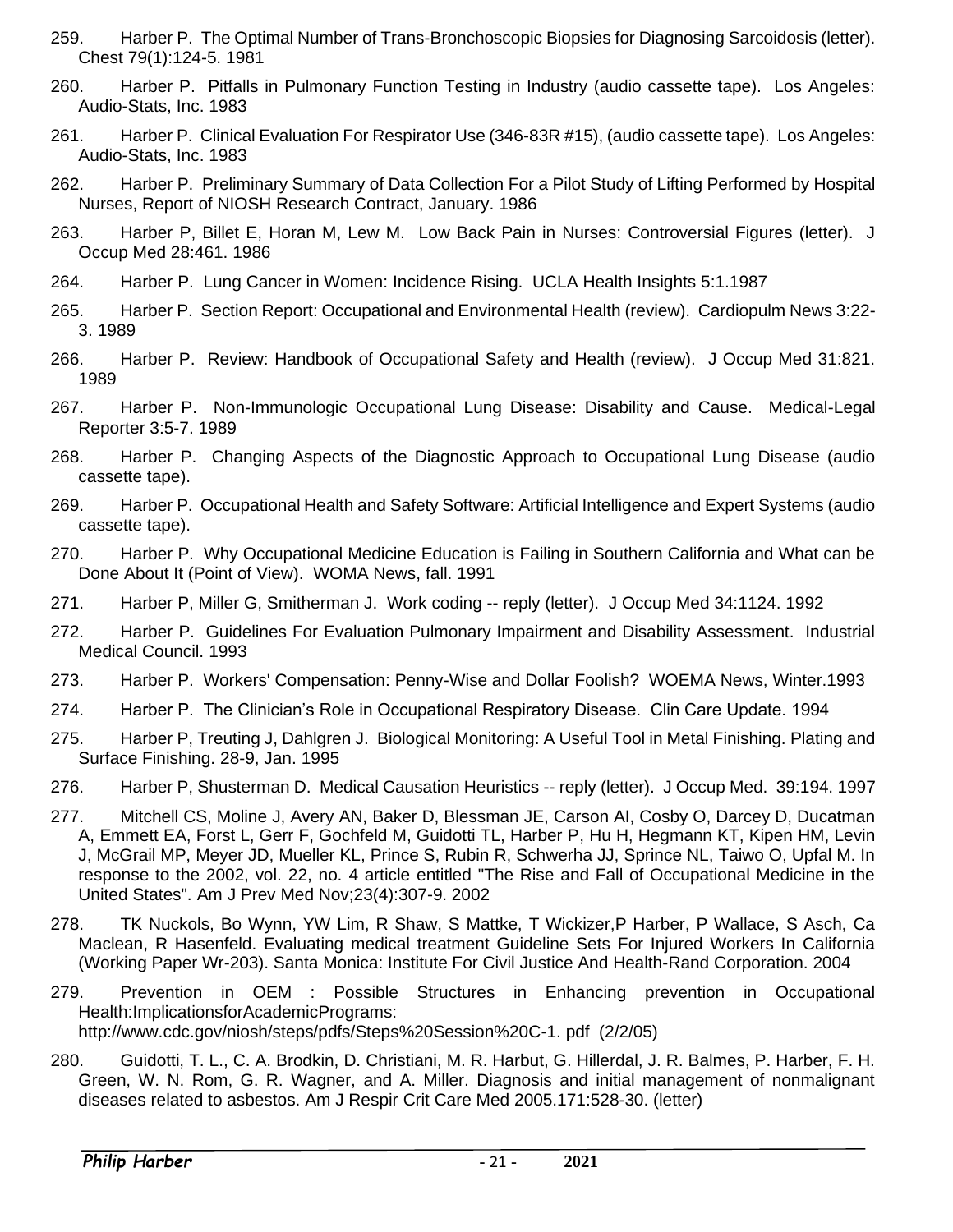- 281. Guidotti, T. L., C. A. Brodkin, D. Christiani, M. R. Harbut, G. Hillerdal, J. R. Balmes, et al. Diagnosis and initial management of nonmalignant diseases related to asbestos. Am J Respir Crit Care Med 2005.171:666-7. (letter)
- 282. Harber P. Faculty of 1000 Medicine Review for Banauch GI et al Am J Respir Crit Care Med 2006 Aug 1 174 (3) :312-9. 2006.
- 283. Harber P. Faculty of 1000 Medicine: evaluations for Berger Z et al J Occup Environ Med 2006 Aug 48 (8) :833-9. 2006.
- 284. Harber P, Ducatman A. Authors' response. J Occup Environ Med. 2006;48:1115.
- 285. Harber, P., R. Maly, J. Balboa, and B. Henderson. 2007. Faculty Welfare Survey: Survey Results and Recommendations. UCLA Academic Senate, Los Angeles
- 286. Israel L, Kim T, Prudhomme J, Bailey R, Harber P. Workplace Spirometry: Early Detection Benefits Individuals, Worker Groups and Employers. American Thoracic Society; 2009. http://www.thoracic.org/sections/clinical-information/ats-clinical-cases/pages/workplace-spirometry--earlydetection-benefits-individuals,-worker-groups,-and-

mployers..htmlhttp://www.thoracic.org/sections/clinical-information/ats-clinical-cases/pages/workplacespirometry--early-detection-benefits-individuals,-worker-groups,-and-employers..html

- 287. Saechao K, Kholi N, Harber P. Occupational Lung Disease (Patient education series).2009. Am J Resp Crit Care Med 180: P1-2 and ATS Website. 2009.
- 288. Harber P, Harrison R, Gelb A. Response to Galbraith and Weill (re: diacetyl). Int Arch Occup Environ Health 2010; 83:111
- 289. Harber P, Redlich CA, Henneberger PK. Work-Related Lung Diseases. Am J Respir Crit Care Med 2016;193:P3-4.
- 290. Harber P, Henneberger PA, Redlich C. Work-exacerbated Asthma (ATS) Am J Respir Crit Care Med. 2018 Vol. 197 , P1-P2, 2018
- 291. Michael J. Levine, MD, MPH; Raúl A. Mirza, DO, MPH, MS, CPS/A; and Philip Harber, MD, MPH [Occupational medicine guidelines for conducting Audiometric Evaluations in light of the COVID-19](https://acoem.org/COVID-19-Resource-Center/COVID-19-Q-A-Forum/What-are-the-occupational-medicine-guidelines-for-conducting-Audiometric-Evaluations-in-light-of-the)  [pandemic?](https://acoem.org/COVID-19-Resource-Center/COVID-19-Q-A-Forum/What-are-the-occupational-medicine-guidelines-for-conducting-Audiometric-Evaluations-in-light-of-the) 2020 ACOEM Web
- 292. Harber P. Rapidly Validate Novel Designs and Train Effectively. *JAMA.* 2020;323(19):1911. doi:10.1001/jama.2020.4770
- 293. Michael J. Levine, MD, MPH and Philip Harber, MD, MPH. [Occupational medicine](https://acoem.org/COVID-19-Resource-Center/COVID-19-Q-A-Forum/What-are-the-occupational-medicine-guidelines-for-conducting-BATs-in-light-of-the-COVID-19-pandemic) guidelines for [conducting BATs in light of the COVID-19 pandemic?](https://acoem.org/COVID-19-Resource-Center/COVID-19-Q-A-Forum/What-are-the-occupational-medicine-guidelines-for-conducting-BATs-in-light-of-the-COVID-19-pandemic) 2020 ACOEM Web
- 294. Philip Harber, MD, MPH and Michael J. Levine, MD, MPH [Occupational medicine guidelines for](https://acoem.org/COVID-19-Resource-Center/COVID-19-Q-A-Forum/What-are-the-occupational-medicine-guidelines-for-conducting-PFTs-in-light-of-the-COVID-19-pandemic)  [conducting PFTs in light of the COVID-19 pandemic?](https://acoem.org/COVID-19-Resource-Center/COVID-19-Q-A-Forum/What-are-the-occupational-medicine-guidelines-for-conducting-PFTs-in-light-of-the-COVID-19-pandemic) 2020 ACOEM Web
- 295. P Harber, M Levine, M Townsend. Occupational Spirometry and Fit Testing in the COVID-19 Era: Updated Recommendations from the American College of Occupational and Environmental Medicine. (Guidance document). American College of Occupational and Environmental Medicine. https://acoem.org/Guidance-and-Position-Statements/Guidance-and-Position-Statements/Occupational-Spirometry-and-Fit-Testing-in-the-COVID-19-Era-Updated-Recommendations-from-the-Americ
- 296. P Harber, W Beckett. Aerosol Transmission Occurs. (Viewpoint/commentary). 2020 JAMA Network. https://jamanetwork.com/journals/jama/fullarticle/2776039
- 297. Petsonk EL, Harber P. Petsonk and Harber respond to Dr McLellan. Am J Ind Med. 2020 Oct;63(10):951. doi: 10.1002/ajim.23168. Epub 2020 Aug 20. PMID: 32820555.

# <span id="page-21-0"></span>*ABSTRACTS*

298. Harber P. Improving the Information Content of the Pulmonary Function Laboratory Report. Am Rev Respir Dis 123(suppl):94. 1981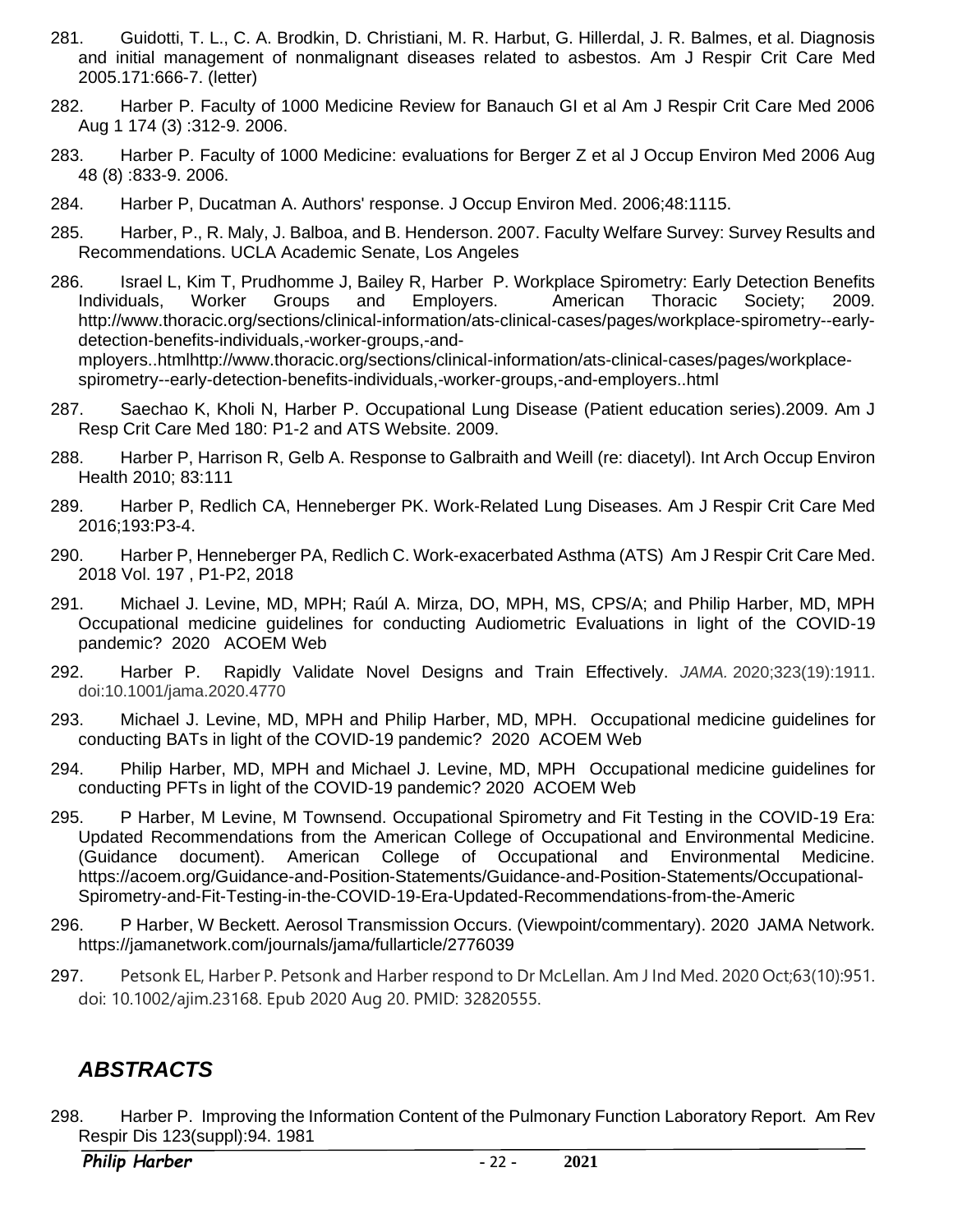- 299. Harber P, Parker R, Tockman MS. A Mathematical Model of Screening For Lung Cancer by Sputum Cytology. Am Rev Respir Dis 123(suppl):94. 1981
- 300. Harber P, Terry P, Johns C. Predictors of Positive Kveim Test Results. Am Rev Respir Dis 123(suppl):94. 1981
- 301. Lockey J, Jarabek A, Carson A, McKay R, Harber P, Khoury P, Morrison J, Brooks SM. Single-Breath Diffusion Capacity (DLcosb) in a Working Population. Am Rev Respir Dis 123 (suppl):132. 1981
- 302. Lockey J, Jarabek A, Carson A, McKay R, Harber P, Khoury P, Morrison J, Wiot J, Spitz H, Brooks SM. Health Effects of Vermiculite Exposure. Am Rev Respir Dis 123(suppl):133.1981
- 303. Harber P, Lockey J, Khoury P, Brooks SM, Morrison J. The Variance of Spirometric Values: Implications For the Use of "Percent Predicted." Am Rev Respir Dis 123(suppl):141. 1981
- 304. Harber P, Lockey J, Khoury P, Brooks S, Morrison J. Distribution of Spirometry Test Results in an Industrial Population. Am Rev Respir Dis 123(suppl):141. 1981
- 305. Harber P, Tamimie RJ, Bhattacharya A, Emory J. Effects of Exercise With Industrial Respirators. Am Rev Respir Dis 125(suppl):160. 1982
- 306. Harber P, SooHoo K, Tashkin DP. The MVV/FEV1 Ratio: a Measure of Subject Reliability? Am Rev Respir Dis 127(suppl):181. 1983
- 307. Harber P, Tashkin DP, Simmons M, SooHoo K. Airway Functional Abnormalities in Asbestos Workers. Am Rev Respir Dis 127(suppl):181. 1983
- 308. Harber P. Clinical Decision Analysis: Optimizing Criteria For Occupational Asthma Diagnosis. J Occup Med 25:774. 1983
- 309. Harber P, SooHoo K. Effects of Industrial Respirators On Respiratory Pattern and Load Sensitivity. Am Rev Respir Dis 129(suppl):A151. 1984
- 310. Harber P, Sayre J, Tashkin D, SooHoo K, Detels R. Effect of Age on Interpersonal variability of Spirometry Values. Am Rev Respir Dis 129(suppl):A173. 1984
- 311. Harber P, Tamimie J, Emory J. Estimation of Exertion Requirements of Coal Mining Work. In: JBL Gee, WKC Morgan, SM Brooks (eds), Occupational lung disease. New York: Raven Press, p. 253. 1984
- 312. Harber P, Schnur R, Emory J, Brooks SM, Ploy Song Sang Y. Statistical "Bias" in Respiratory Disability Determination. In: JBL Gee, WKC Morgan, SM Brooks (eds), Occupational Lung Disease. New York: Raven Press, p. 256. 1984
- 313. Harber P, Tamimie J, Bhattacharya A, Barber M. Physiologic Effects of Respiratory Personal Protective Devices (Respirators). In: JBL Gee, WKC Morgan, SM Brooks (eds), Occupational lung disease. New York: Raven Press, p. 257. 1984
- 314. Harber P. Alternative Partial Respiratory Disability Scaling Systems. J Occup Med 27:675-6. 1985
- 315. Auerbach D, Harber P. Decision Analysis Model For the Management of Patients With Acquired Immune Deficiency Syndrome. Med Decis Making 5:365. 1985
- 316. Harber P, Oren A, Mohsenifar Z, Lew M. Obstructive Airway Disease as a Risk Factor For Asbestos Associated Malignancies. Am Rev Respir Dis 131(suppl):A209. 1985
- 317. Harber P, Shimozaki S, Barrett T, Loisides P. Respirator tolerance: interaction of physiologic, Psychophysical, and Subjective Factors. Am Rev Respir Dis 135(suppl):A19. 1987
- 318. Harber P, Tashkin DP, Shimozaki S, Harvey E. Veracity of Smoking Information From Disability Claimants: Comparison of Carboxyhemoglobin Levels in Nonsmoking Disability and Reference Subjects. Am Rev Respir Dis 135(suppl):A157. 1987
- 319. Harber P, Billet E, Shimozaki S, Lew M, Vojtecky M, Gardner G. Non-Patient Contact Activities and Occupational Back Pain Among Nurses. Scand J Work Environ Health 13:187. 987
- 320. Harber P, Shimozaki S, Barrett T, Losides P. Subjective Tolerance of Industrial Respirators: Effects of Resistive and Dead Space Loads. Chest 92:149S. 1987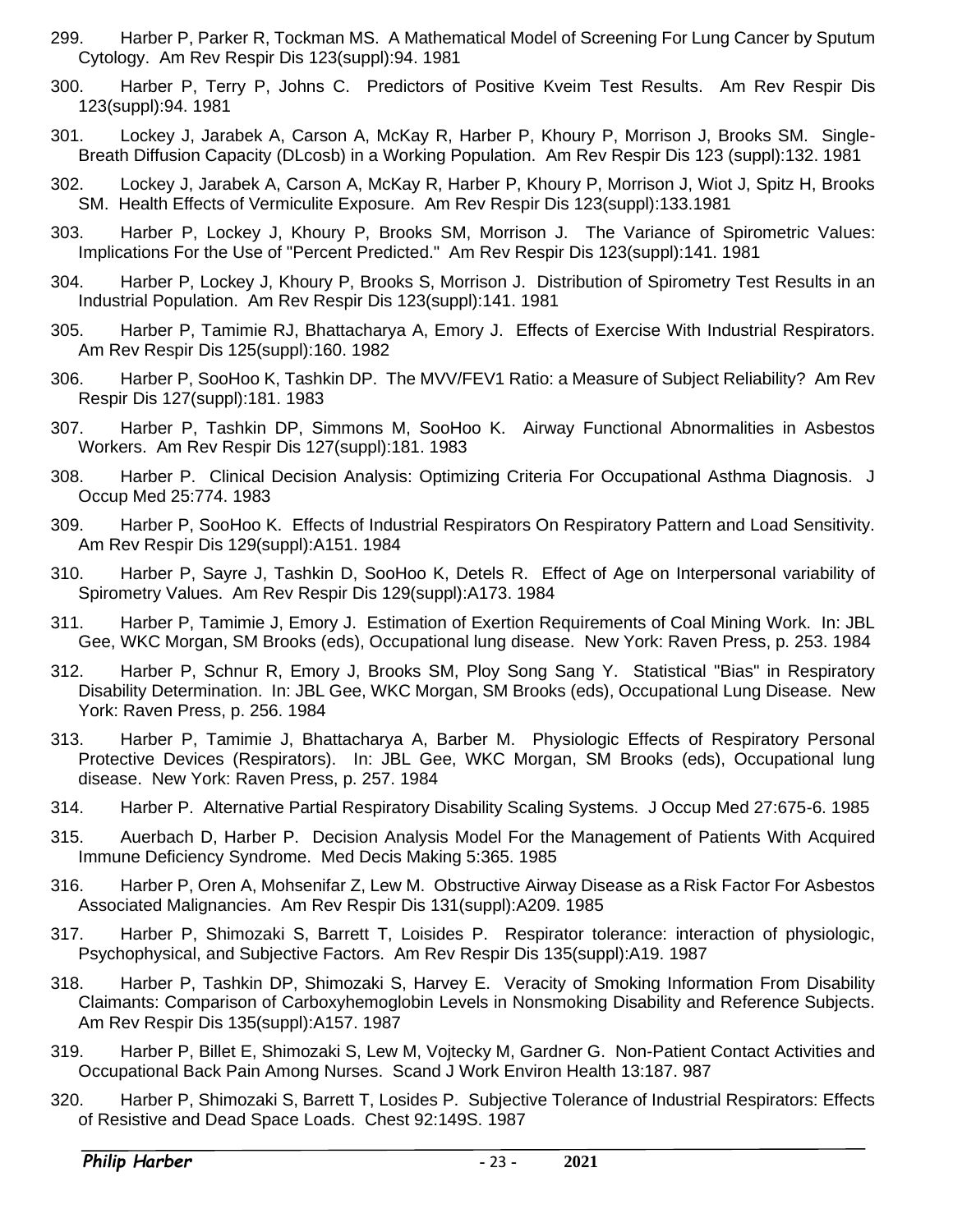- 321. Harber P, Shimozaki S, Barrett T, Fine G. Effect of Exercise Level on Ventilatory Adaptation to Respirator Use. Am Rev Respir Dis 137(suppl 4):300. 1988
- 322. Harber P, Rosenthal E, Rempel D, Osorio A, Sietsema C, Shimozaki S. Effect of Asthma on Work and Home Life. Am Rev Respir Dis 137(suppl 4):301. 1988
- 323. Harber P. Respirator Use in the Work Environment. Am Rev Respir Dis 138:1048-51. 1988
- 324. Rask-Andersen A, Harber P, Tashkin DP. Lung Compliance in Asbestos Exposed Workers. Am Rev Respir Dis 139 (suppl 4):A209. 1989
- 325. Harber P, Kanter R, Tashkin DP, Rask-Andersen A. Functional Impact of Small Airway Dysfunction. Am Rev Respir Dis 139 (suppl 4):A390. 1989
- 326. Harber P, Barrett T, Shimozaki S, Kanter R. Respirator Effect in Pulmonary Impaired Subjects. Am Rev Respir Dis 139:A491. 1989
- 327. Harber P, McCoy JM, Bailey K, Coffman P, Shimozaki S. Artificial Intelligence System for Recognition of Occupational Lung Disease. Am Rev Respir Dis 139:A552. 1989
- 328. Harber P, Levin M, McCoy JM, Bailey K, Howard K, Brown C. Clinic Based Surveillance for Hazards: Questionnaire, Expert, and Expert System Approaches. Am Rev Respir Dis 141:A594. 1990
- 329. Harber P, Luo J, Beck J, Brown C. Role of Subjective Response in Evaluating Respirators. Am Rev Respir Dis 141:A594. 1990
- 330. Harber P, Beck J, Hsu P, Luo J. Nasal-Oral Flow Partition with Respirator Use. Am Rev Respir Dis 143:A104. 1991
- 331. Harber P, Wald M, Hsu P, Luo J. Respirator Medical Evaluation: Simple Methods Succeed. Proceedings of 4th International Environmental Lung Disease Conference. (Montreal). 1991
- 332. Harber P, Dahlgren J, Lockey J, Chase G, Bunn W, Russel W, Powers D. Radiologic Abnormalities Among Diatomaceous Earth Miners. (Montreal). 1991
- 333. Harber P, Gong Jr. H, Lauchenbrock A, Clark J, Hsu P. Respiratory Pattern Effect of Acute Sulfur Dioxide Exposure in Asthmatics. Am Rev Respir Dis 145:88S. 1992
- 334. Harber P, Smitherman J, Hsu P, Peña L. Lexical analysis: Feasibility Consideration of Computerized Occupational Lung Disease Language Interpretation. Am Rev Respir Dis 145:512S., 1992
- 335. Harber P, Chase G, Bunn W, Dahlgren J, Lockey J. Radiographic Findings in Diatomaceous Earth Industry Workers. Am Rev Respir Dis 147(4):A901.,1993
- 336. Harber P, Bunn W, Dahlgren J, Lockey J, Chase G. Pleural Findings in Diatomaceous Earth Workers. Am J Resp Crit Care Med 149(4, Pt 2):A406., 1994
- 337. Harber P. Projection of Asbestos Disease Burden. J Occup Med 36: 478. ,1994
- 338. 1994, Harber P. Quantitative Decision Support Systems For Surveillance, the Development and Clinical Applications. DOE EH-03771 (available from NTIS), 57-59
- 339. Harber P, Hsu P. Markov Model For Asbestos Disease Development and Progression in Individuals and Populations. Am J Resp Crit Care Med. 152: A709. 1995
- 340. Harber P, Peterson K, Lehman A. Change in Spirometer: Impact on Longitudinal Data. Am J Resp Crit Care Med. 153:A97. 1996
- 341. Harber P, Hsu P, Peña L, Chen W. Atomic Approach to Occupational Dis/ability Assessment. Am J Resp Crit Care Med. 153:A473. 1996
- 342. Harber P, Merz B, Lam I, Chen W, Peña L, Que Hee S. Intelligent Database System to Resolve the Specificity/Generality Conflict For Occupational Respiratory Questionnaires. Am Rev Resp Crit Care Med; 155: A418. 1997
- 343. P Harber, B Merz, M Yuan, M Mullin, J Parker, Intelligent Database Generated Occupational Respiratory Questionnaire System. Eur Resp J; 14: 490s.1999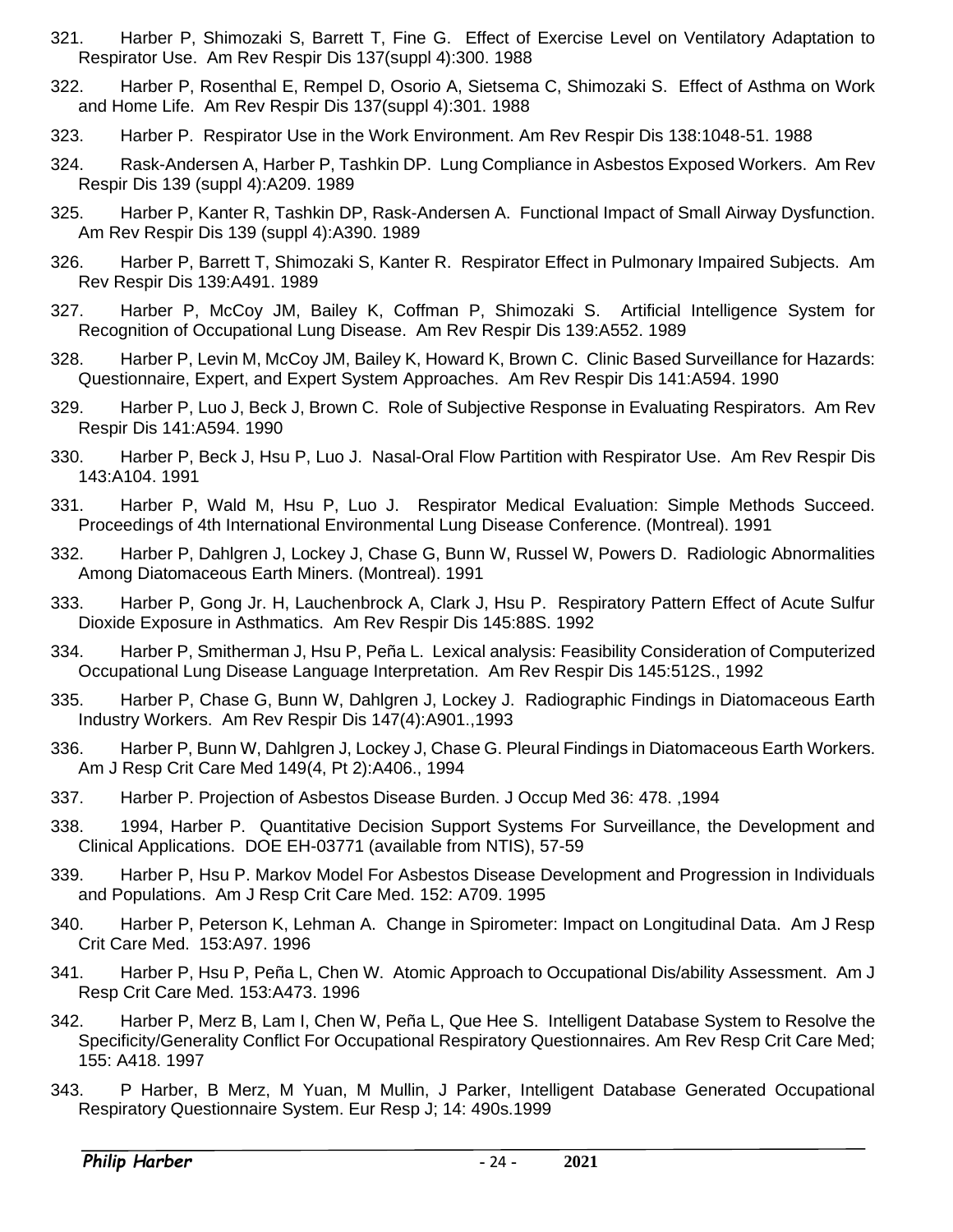- 344. P.Harber ,R Vormberg, B Merz, Effect of Production Process on Carbon Black Exposure. Eur Resp Journal; 14: 490s. 2000
- 345. P Harber, Lexical Analysis of General Pulmonary and Occupational Medicine Text, Am J Resp Crit Care Med. 2000
- 346. R Wright, J Abraham, P Harber, B Burnett, P Morris, P West, Fatal Asbestosis 50 Years After Brief High-Intensity Exposure in a Vermiculite Expansion Plant. Am J Resp Crit Care Med. 163(5): A167. 2001
- 347. P Harber, D Don, C Steimberg, M Mullin, C Cooper, Optimization of Beryllium Worker Screening. Am J Resp Crit Care Med. 163(5): A243 2001
- 348. P Harber, A Gazdar, H Pass, F Pooley, Lung Tissue Asbestos Content and SV40 Status in Mesothelioma Patients. Proceedings of Conference: Malignant Mesothelioma-Therapy and SV40. 2001
- 349. Harber, P. J. O., C. Cooper, V. Morkjaroenpong. 2003. Natural Course of Beryllium Disease Development-An Analytic Model Approach. Am J Resp Crit Care Med.
- 350. Harber, P., and D. P. T. M. Simmons, E. Hnizdo, L. Schachter. 2003. What Do Dust, Fume, Mask Use Really Mean? Am J Resp Crit Care Med.
- 351. Harber, P., and E. H. D.P. Tashkin, M. Simmons. 2003. Influence of Early COPD on Employment Status. Am J Resp Crit Care Med.
- 352. Harber, P., and C. S. D. Don, M. Mullin, C. Cooper. 2001. Optimization Of Beryllium Worker Screening. Am J Resp Crit Care Med.
- 353. Wright, R., P. Harber, and B. B. J.L. Abraham. 2001. Fatal Asbestosis 50 Years After Brief High Intensity Exposure In A Vermiculite Expansion Plant. Am J Resp Crit Care Med.
- 354. Harber, P., and S. S. H Muranko, A Torrossian, B Merz. 2002. Effect Of Carbon Black Exposure Upon Spirometry. Am J Resp Crit Care Med.
- 355. Harber, P., H. Pass, A. Gazdar, and F. Pooley. 2002. Asbestos Lung Content Among SV-40 Positive Mesothelioma Patients. Am J Resp Crit Care Med.
- 356. Wright, R. S., J. L. Abraham, P. Harber, B. R. Burnett, P. Morris, and P. West. 2002. Fatal asbestosis 50 years after brief high intensity exposure in a vermiculite expansion plant. Am J Respir Crit Care Med 165(8):1145-9.
- 357. Harber P, Tashkin DP, Hnizdo E, Simmons M. Influence of Early COPD on Employment Status,. Am J Resp Crit Care Med. 2003;167:240.
- 358. Harber P, Simmons M, Tashkin DP, Hnizdo E, Schachter L. What Do "Dust", "Fume", "Mask Use" Really Mean? Am J Resp Crit Care Med. 2003;167:506.
- 359. Harber P, Okada J, Cooper C, Morkjaroenpong V. Natural Course of Berryllium Disease Development-An Analytic Model Approach. Am J Resp Crit Care Med. 2003;167:681.
- 360. Harber, P., L. Crawford, L. Schachter, and k. Liu. 2004. Exposure group classification by computerized free text lexical analysis. Am J Resp Crit Care Med 169:240.
- 361. Harber P, Crawford L, Tashkin DP, Hnizdo E, Simmons M. Effect of Fume Exposure on FEV1 in Early COPD. Am J Resp Crit Care Med. 2004;169:240
- 362. Arjomandi M, Gotway M, Nishimura S, King T, Harber P, Balmes J. Low Prevalence of Chronic Beryllium Disease among Nuclear Weapons Research and Development Workers. Am J Resp Crit Care Med. 2004;169..
- 363. Harber P, Tashkin D, Simmons M, Crawford L, Hnizdo E, Connett J. Comparison of 3 methods for assigning exposure metrics for evaluating occupation effect upon COPD. Am J Resp Crit Care Med. 2005;169(4).
- 364. Harber, P, Simmons M, Tashkin, D, Hnizdo E, Crawford L., Connett L. Comparison of 3 Methods for Assigning Exposure Metrics for Evaluating Occupation Effect upon COPD Am J Resp Crit Care Med 2006;169: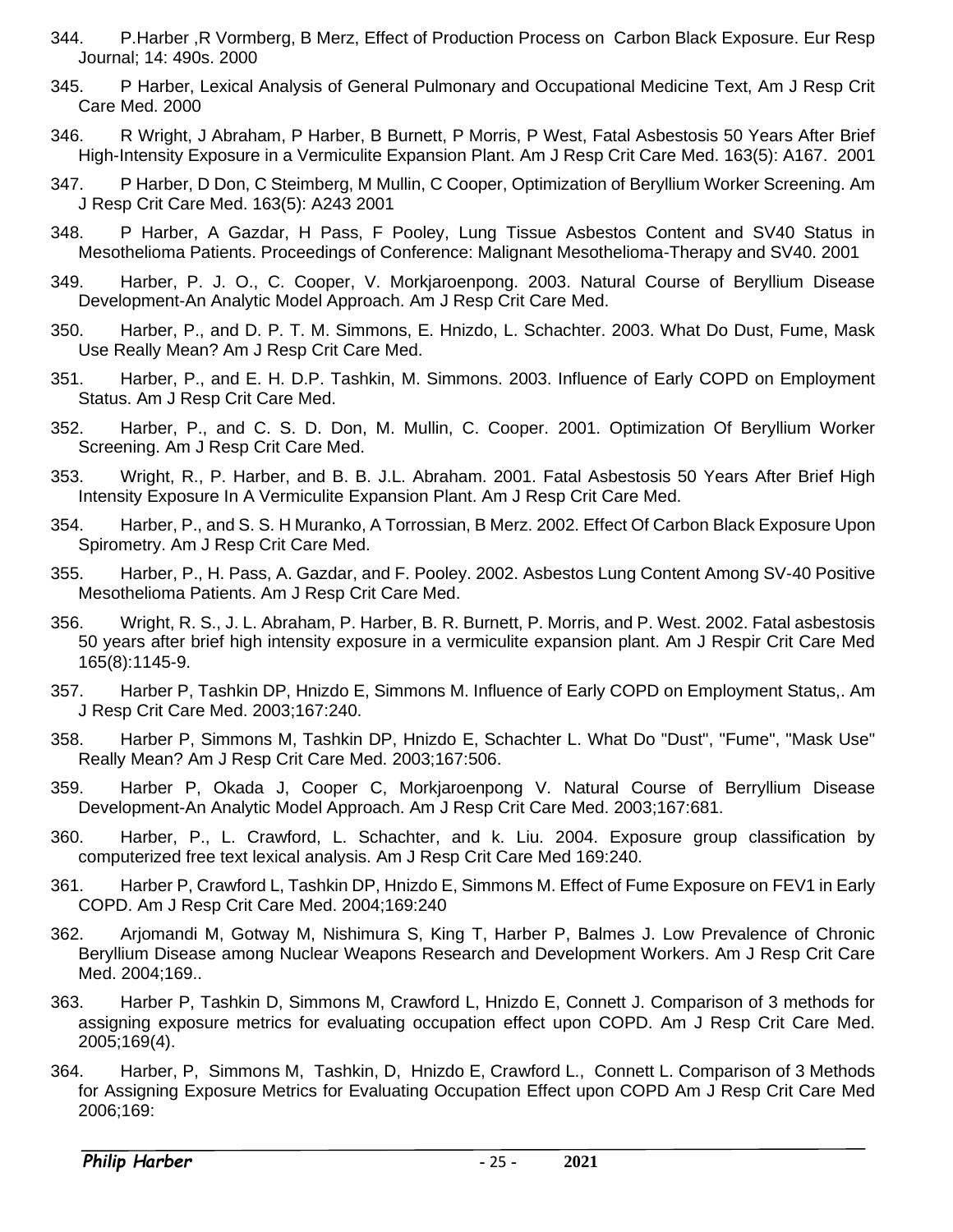- 365. Hnizdo E, Yan T, Sircar K, Harber P, Glindmeyr H. Limit of Normal Decline for FEV1. Am J Resp Crit Care Med. 2006;173:A618
- 366. Harber P, Liu D, Sies M, Boomus C, Santiago S. Respirator Effects During Simulated Real-Life Activity: Methodology. Am J Resp Crit Care Med. 2007;175:171.
- 367. Kanwal R, Kullman G, Sahakian N, Harber P, Materna B, Kreiss K. Severe Fixed Obstructive Lung Disease in Flavoring Workers. Am J Resp Crit Care Med 2007;175(4):A427.Harber P, Gelb A, Lubman R, Parmet. A. Linking Sentinel Events to Public Health Responses - System or Serendipity? Diacetyl Experience (abstract). Am J Resp Crit Care Med. 2007;175:A171.
- 368. Levine, J., and P. Harber. 2009. How Frequently Should Spirometry Be Done for Diacetyl Exposed Workers? Am J Respir Crit Care Med 179:A4539.
- 369. Maier, L., L. Newman, J. Balmes, P. Harber, C. Bruton, P. Scanlon, M. Rossman, D. Cragle, and B. Richter. 2009. Development of a Beryllium Bio-Repository for Future Research. Am J Respir Crit Care Med 179:A3194.
- 370. Bansal, S., S. Santiago, D. Yun, S. Wu, E. Liu, F. Nguyen, and P. Harber. 2009. Interaction of Respirator (PPE) Type and Respiratory Conditions on Breathing Patterns. 2009 Am J Respir Crit Care Med. 179:A1637.
- 371. Scanlon PD, Maier LA, Newman LS, Balmes JR, Harber PI, Bruton CW, et al. Development of a Beryllium Biorepository for Future Research. CHEST Journal. 2010;138 :553A-A
- 372. S. Wu, P. Harber, D. Yun, S. Bansal, Y. Li, S. Santiago. Anxiety During Respirator Use: Comparison Of Two Respirator Types, Am J Respir Crit Care Med 183;2011:A4774
- 373. P. Harber, B. Lin. Lexical Analysis Of Abstracts Demonstrates Occupational Health Perspective, Am J Respir Crit Care Med 183;2011:A4775
- 374. P Harber, Personal Respiratory Protection: Semi-Quantitative Optimization Model,. Am J Respir Crit Care Med 183;2011:A4776
- 375. L. Maier, L. Newman, J. Balmes, P. Harber, C. Bruton, M.D. Rossman, P. Scanlon, D. Cragle, B. Richter .Resources Available From A Beryllium Bio-Repository For Research Am J Respir Crit Care Med 183;2011:A4826
- 376. Harber P. Hypothesis: Effective Surface Area Of Filtering Facepiece Respirators Varies With Respiratory Pattern, Am J Respir Crit Care isocyanateMed 185;2012: A3231
- 377. S. Wu, P. Harber, J. Bontemps, BS2. Are Occupational Pulmonary Problems Evaluated By Low Patient Volume Occupational Medicine Subspecialists? Am J Respir Crit Care Med 185;2012:A2305
- 378. Leroy G, Koolippurackal J, Swami S, Harber P. Reviewing Asthma-related Grey Literature and Personal Opinions on Twitter using LDA and CTM Clustering. AMIA Fall Symposium. Chicago 2016.
- 379. Leroy G, Harber P, Revere D. Public sharing of medical advice using social media: an analysis of Twitter. Seventeenth International Conference on Grey Literature - A new wave of textual and non-textual grey literature; 2015; Amsterdam: GreyNet International. https://www.researchgate.net/publication/301223495\_Public\_sharing\_of\_medical\_advice\_using\_social\_ media\_an\_analysis\_of\_Twitter
- 380. Harber P, Leroy G. Social Media (Twitter) for Assessing Concerns About Obstructive Airway Disease. Am J Respir Crit Care Med 2016;193:A-2009.
- 381. Harber P, J. H, Roach M. Arizona Hospital Discharge Database: Implications Of Primary And Secondary Respiratory Diagnoses For Occupational Respiratory Surveillance And Compensation. Am J Respir Crit Care Med 2016;193:A5436
- 382. Al-Otaibi S, Alfulayw K, Harber P, Abugad H. Factors associated with sharp device injuries in dammam healthcare workers: implications for prevention. Occup Environ Med 2018;75:A20
- 383. M, Furlong; P, Harber; D, Stern; W, Morgan; A, Wright; S, Guerra; F, Martinez. Early Life Respiratory Status and Adult Occupational Exposures: Prospective Evidence for Healthy Worker Bias Environmental Epidemiology: October 2019 - Volume 3 - Issue - p 130-131 doi: 10.1097/01.EE9.0000607172.36357.5b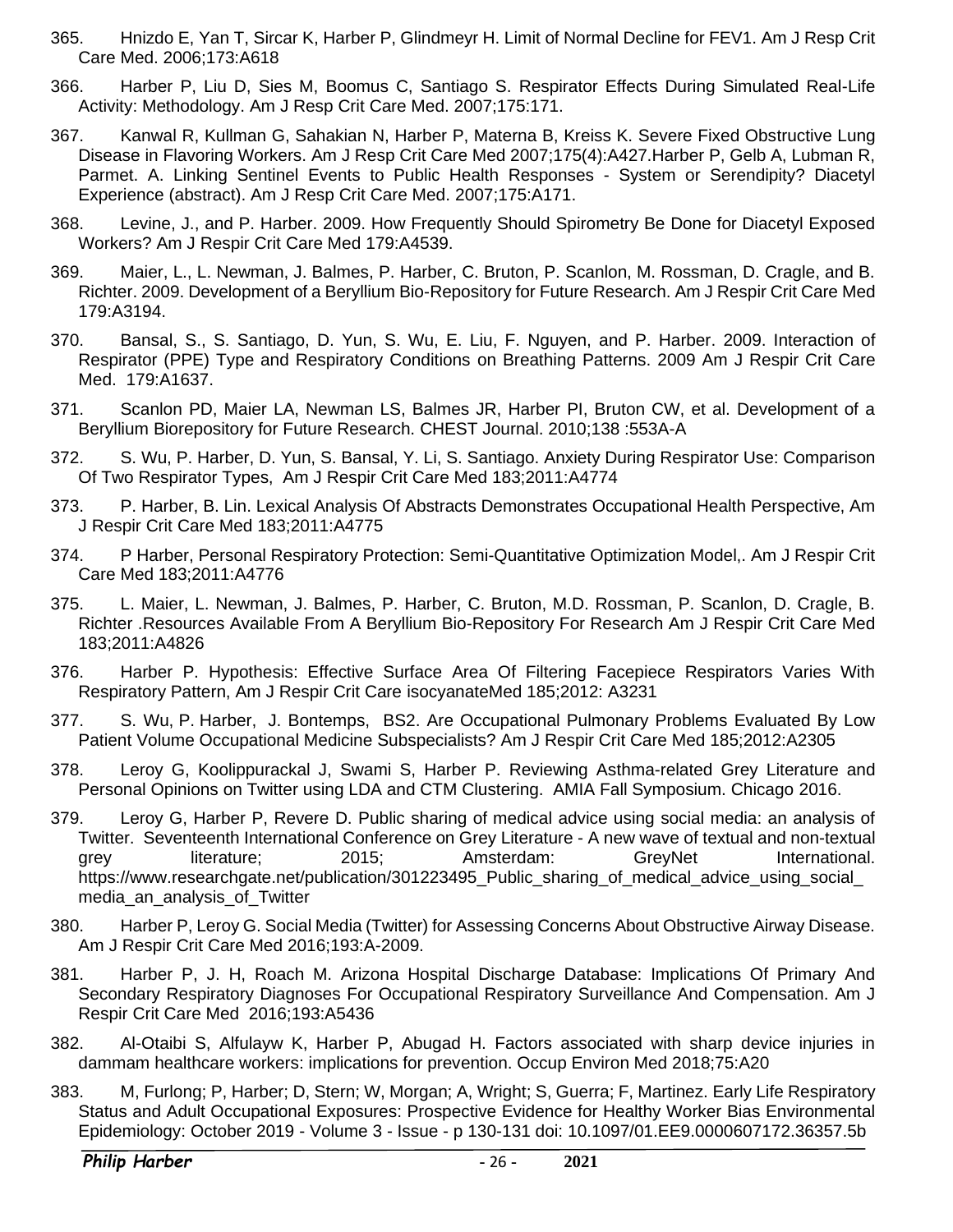# <span id="page-26-0"></span>*CONTRACTS AND GRANTS*

#### **Past Grants- Principal Investigator:**

- 1. Problems in the Design and Evaluation of Compensation Systems for Occupationally Related Respiratory Disability, Urban Institute. 1979
- 2. Morbidity Study of the Cement Industry, National Institute for Occupational Safety and Health. 1980- 81
- 3. Determination of Exertion Requirements of Coal Mining, non-governmental funding sources. 1981
- 4. Physiologic Effects of Respirators, American Lung Association of California. 1982-83
- 5. Secondary Prevention of Occupational Back Pain, California Medical Education and Research Foundation. 1982-83
- 6. Determinants of Cancer Development in Asbestos Workers: A Case-Control Study, Cancer Research Coordinating Committee (University of California). 1983-84
- 7. Respirator Tolerance (R01), NIH/National Institute for Occupational Safety and Health/CDC. 1984-87
- 8. Decision Analysis in Occupational Medicine, UCLA Academic Senate. 1984-85
- 9. Decision Analysis in Pulmonary Medicine (training grant for post-doctoral fellow), California Lung Association.
- 10. Pilot Study of Lifting Activity by Nurses. (Contract). National Institute for Occupational Safety and Health. 1985-86
- 11. Investigation of Asthmatics to Investigate Occupational Causes, California Department of Health Services. 1986-87
- 12. Artificial Intelligence Occupational History System (R01), NIH/National Institute for Occupational Safety and Health/CDC. 1987-89
- 13. Hazards of Jewelry Industry, California Department of Health Services. 1987
- 14. Occupational Rheumatology, Multipurpose Arthritis Center, NIH/NIAID. 1987-90
- 15. Respirator Tolerance (R01), NIH/CDC/National Institute for Occupational Safety and Health. 1987-91
- 16. Comprehensive Occupational Medical Provider System, University of California. 1990-91
- 17. Prospective Study of Nurses' Back Pain, NIH. 1990-92
- 18. Railroad Workers Injury Patterns, Union Pacific Railroad. 1992-94
- 19. Projected Disease Burden Models, Stch/Angel. 1993-98
- 20. Pulmonary Effect of Diatomaceous Earth, Manville Corporation/United Chemical Workers. 1995-7
- 21. Disability Systems, Dept of Labor Railroad Retirement Board/Med Tox/Association of American Railroads. 1993
- 22. Railroad Job Demands, Med Tox/Association of American Railroads. 1993-95
- 23. Medical Causation, California Division of Industrial Relations/Industrial Medical Council. 1993-94
- 24. Symptom Prevalence Barstow Community, SRF. 1993-94
- 25. Del-Amo/Montrose Health Activities Recommendation Panel Site Specific Health Activities/University of California, Los Angeles Component, Agency for Toxic Substances and Disease Registry. 1994-97
- 26. Occupational Respiratory Disease Evaluation and Rehabilitation System, NIOSH/CDC. 1995-00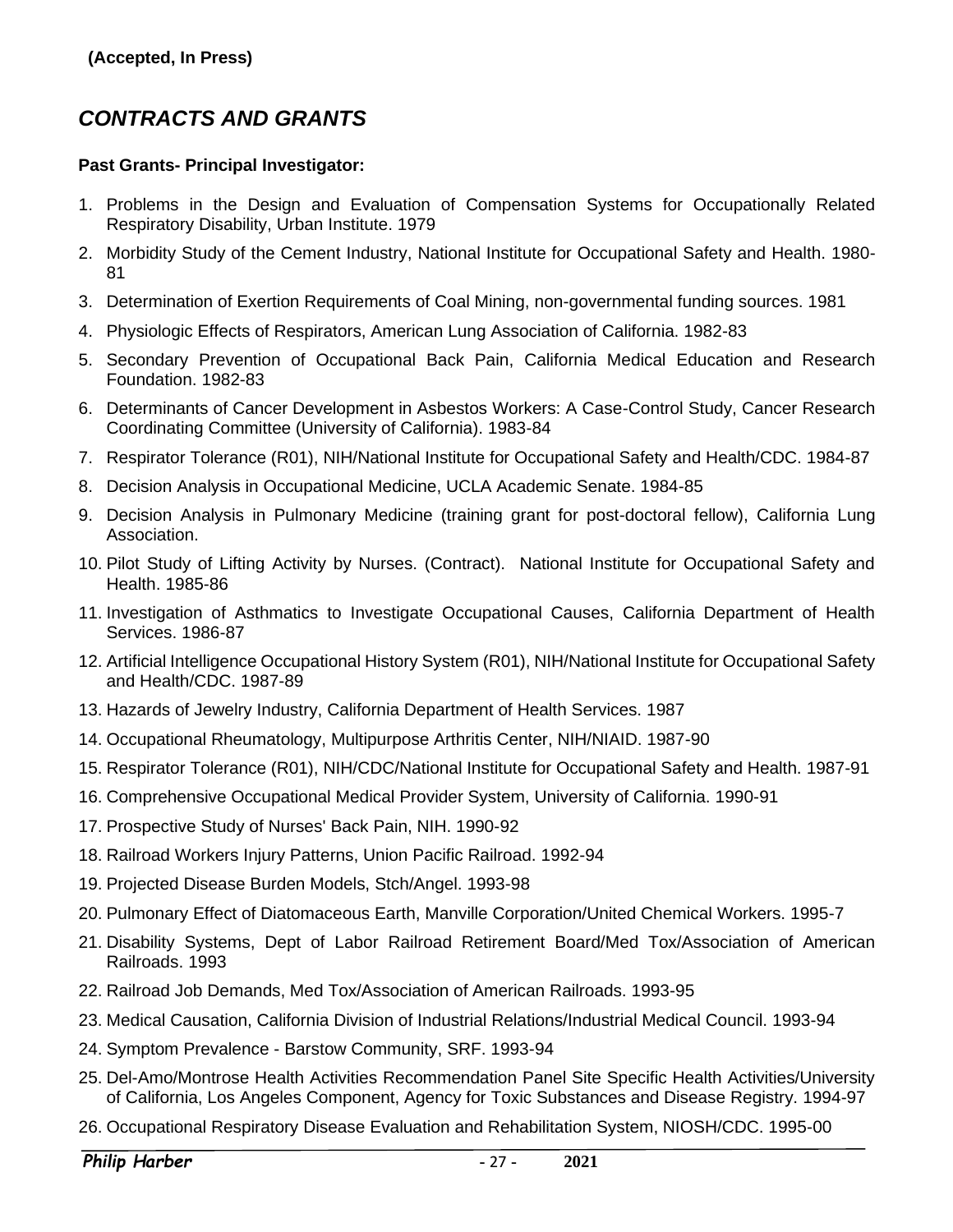- 27. Spinal Manipulation versus Mobilization for Neck Pain. Health Resources and Services Administration, PHS. 1997-00
- 28. Beryllium Clinical Evaluations. Oak Ridge Associated Universities (agent for Department of Energy). 1998-99
- 29. Beryllium Exposure Surveillance System. Oak Ridge Associated Universities (agent for Department of Energy). 1999-02
- 30. Distributed Occupational Knowledge System, National Cancer Institute (RO1). 1999-02
- 31. Causation Model. The Workers Compensation Board of Alberta, Canada. 1998-00
- 32. Investigation of Occupational Asthma, Fiberglass Facility, Owens Corning Corp. 1998-01
- 33. Spinal Manipulation Vs. Mobilization for Neck Pain. Health Resources and Services Administration. (PI for UCLA Component; Primary grant to Southern California University of Health Sciences) 1997-01
- 34. Collaborative Training Program in Occupational Medicine- King Faisal University. 2000-07; extended with additional funding 2007- 10.
- 35. Occupational Medicine Residency, NIOSH/CDC. 1999-03
- 36. COPD: Occupation, Airway Responsiveness, and Smoking Effect. Centers For Disease Control and Prevention/Association of American Medical Colleges. 2001-04
- 37. Occupational Medicine Residency, NIOSH/CDC. 2002-2004
- 38. Occupational Medicine Residency, NIOSH/CDC. 2004-2009
- 39. Working Conditions of Dental Hygienists, NIOSH/CDC/ERC/Pilot Project. 2003-4
- 40. RAND, Workers Compensation Guidelines. 2004 (UCLA subcontract; main project funded by CA Department of Industrial Relations)
- 41. Carbon Black Respiratory Effects, International Carbon Black Association. 2001-03 ; extended with additional funding 2005- 9.
- 42. Adjudication Model for COPD. Workers Compensation Board of AB 2006-9.
- 43. Health effects of surface goods movement. BNSF Foundation 2006- 2009
- 44. Health Effects Panel- Hanford Environmental Site/ CH2Mhill. 2004-6
- 45. Respirator Effects in Impaired Workers, CDC/ NIOSH (R01). 2005-9.
- 46. Beryllium Bio-Repository , US Dept of Energy, 2005-6.
- 47. Occupational medicine residency support, Kaiser Permanente, 2005-2012.
- 48. Occupational medicine collaboration, Cal-OSHA, 2005-2012.
- 49. King Faisal University-UCLA collaborative program in occupational medicine, 2000-2010.
- 50. DOE Beryllium Bio-Repository. US Dept. of Energy. 2007-11.
- 51. Workers Compensation Quality Assesement: Zenith Insurance Corp: 2008-10
- 52. Aeromedical Medical Evaluation Analysis: Intl SOS Corp 2011
- 53. Assessment of Utilization Review Systems: State Compensation Insurance Fund. 2011-12
- 54. Occupational Medicine Activities and Skills: An Empiric Study. (R01) CDC. 2008-13.
- 55. International travel risks (International SOS Inc.) 2012-14
- 56. Respirator Effects in Impaired Workers, CDC/ NIOSH (R01). 2002-14.
- 57. Arizona Agricultural Health Assessment (subcontract Western Center for Agricultural Health and Safety/ CDC/NIOSH) 2014
- 58. Collaborative Occupational Medicine Program-Universities of Arizona and Dammam. (Managed through Global Health Institute, I Hakim). 201 2015-17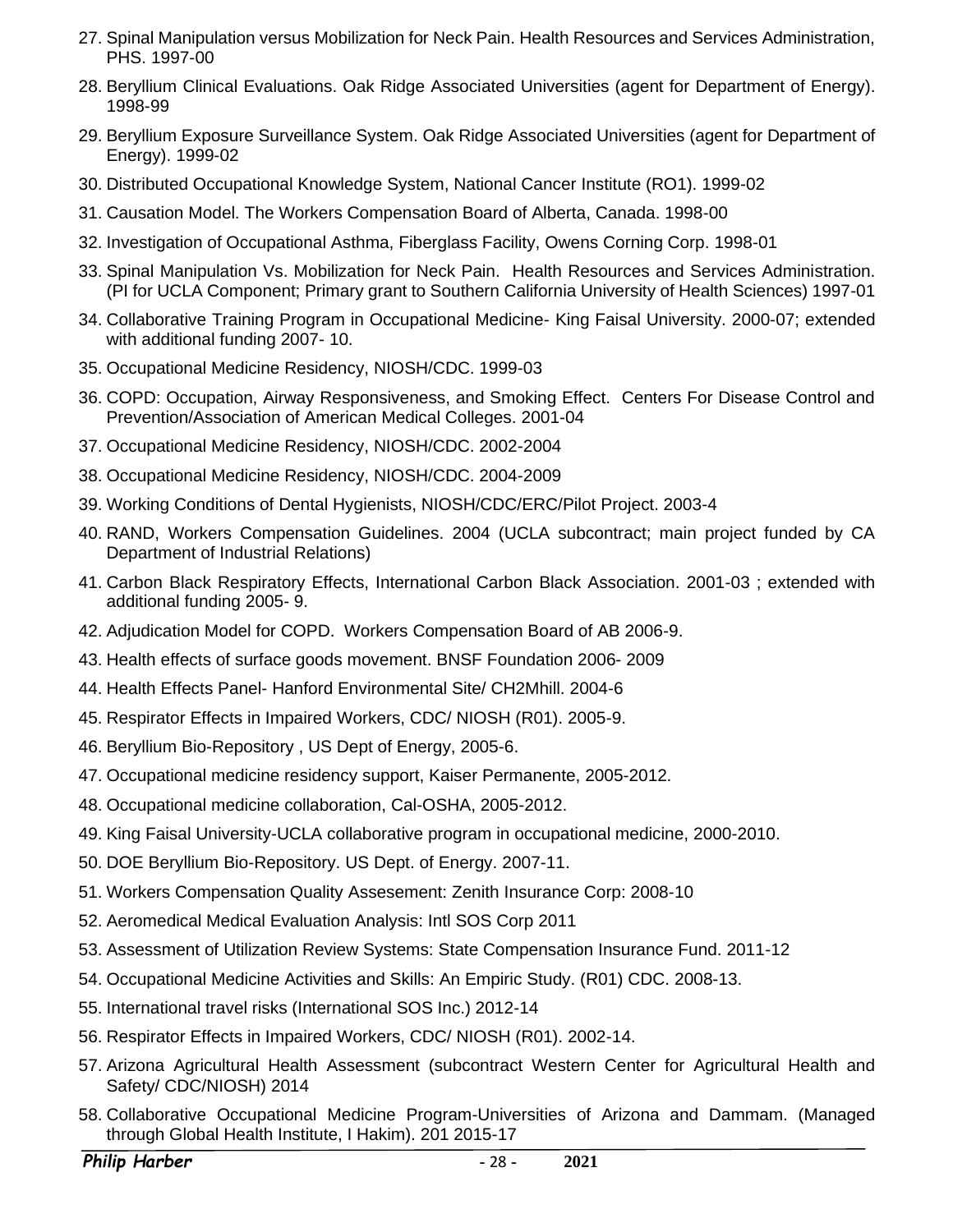#### **Past Grants- Co-Investigator:**

- 59. Environmental Epidemiology and Statistics Training Program, School of Public Health, UCLA. 1984-89 (PI: Detels)
- 60. Clinical Center for Early Intervention for Chronic Obstructive Pulmonary Disease (COPD), HLBI1984- 92 (PI: Tashkin)
- 61. Injury Prevention Research Center, CDC. 1988-90
- 62. Respirator Performance Model for Particulates, NIOSH. 1988-91 (PI: Hinds)
- 63. Relationship Between Sulfur Dioxide Induced Bronchoconstriction and Daily Activities in Asthmatics. Electric Power Research Institute. 1989-92 (PI- Gong)
- 64. UCLA-Mexico/Colombia Collaborative Training and Research Program. NIH/ Fogarty International Center. 1995-2007 (PI: Froines)
- 65. Chiropractic Versus Medical Care for Low Back Pain, Agency for Healthcare Quality and Research1994-99 (PI: Morgenstern)
- 66. CA Wellness Foundation. Occupational health in primary care and Gardeners 2006-8 (PI: Hinds/ Ben-Levi)
- 67. UCLA-Mexico/Colombia Collaborative Training and Research Program. NIH/ Fogarty International Center. 2007-2012 (PI: Froines)
- 68. Center for Indigenous Environmental Health Research (CIEHR)from Univ of Colorado/ CDC/NIOSH) 2014-18 (PI J Burgess)
- 69. Heat Stress- 2018-19 (PI Griffin S)

#### **Current Grants - Principal Investigator:**

#### **Current Grants Co-Investigator:**

70. Audio Generation and Optimization from Existing Resources for Patient Education (Leroy G, PI)

#### **Pending Grant Application(s):**

# <span id="page-28-0"></span>*SERVICES*

#### **CLINICAL ACTIVITIES**

Clinical program in Occupational, Environmental, and Pulmonary Medicine: Independent medical examiners program (state and federal); agreed medical examiner Asbestos workers evaluation program Individual referrals in Occupational Medicine, Occupational Toxicology Consultative service - preventive/occupational medicine Clinical ergonomics laboratory Bronchoprovocation testing Occupational low back pain panel Worksite environmental surveys Director, UCLA Occupational Health Clinical Center, 1987-91. Disability Management Beryllium clinical center Agreed Evaluator ILWU and PMA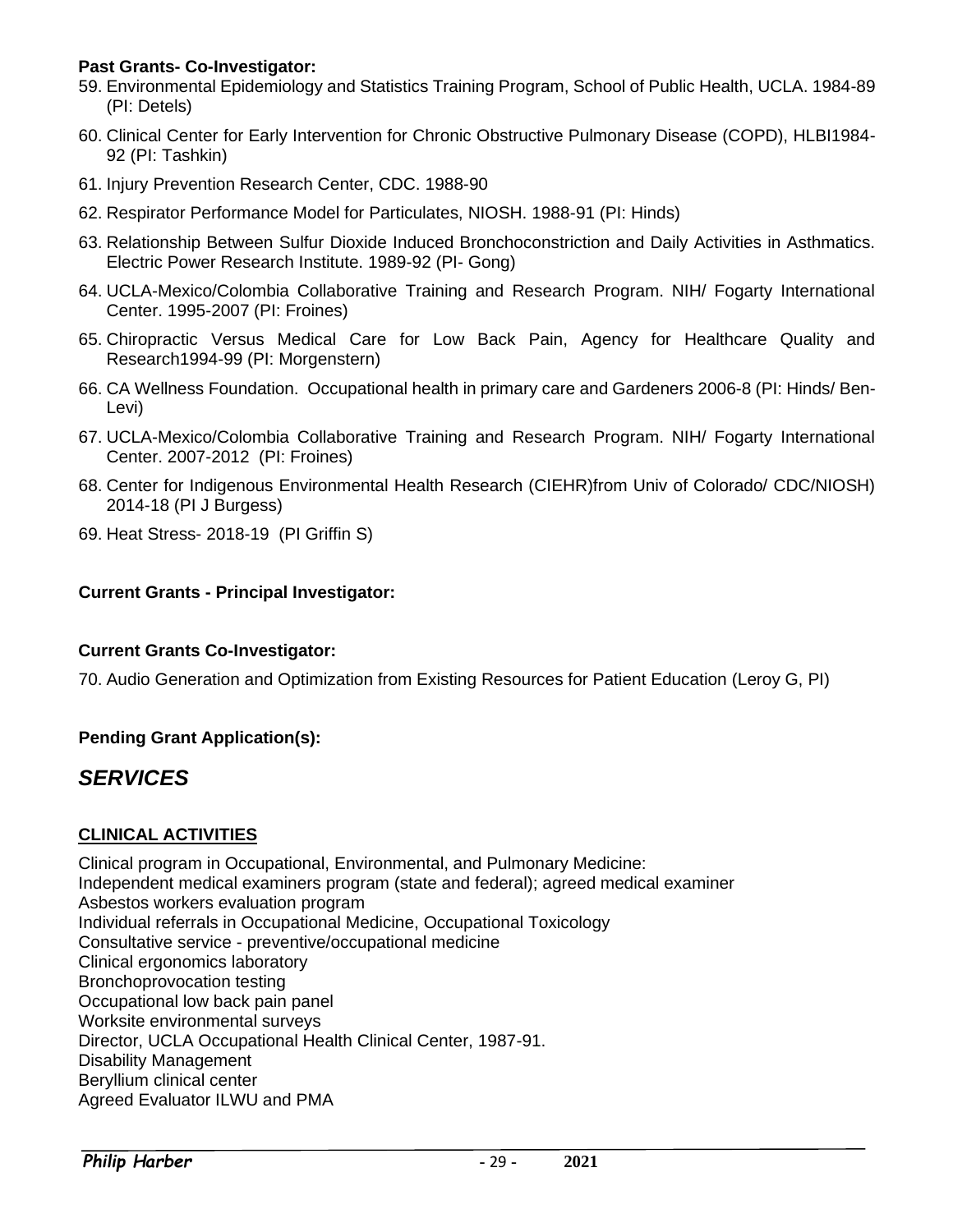#### **REVIEWER/EDITORIAL SERVICE**

Ad Hoc review for: Agency for Toxic Substances and Disease Registry American Journal of Epidemiology American Journal of Industrial Medicine American Journal of Public Health American Journal of Respiratory and Critical Care Medicine American Review of Respiratory Disease Annals of Internal Medicine Archives of Environmental Health Canadian Mineralogist **Chest** Environmental Health Perspectives Int Arch Occup and Environ Health International Journal of Occup- Environ Med J Aerosols in med and Pulm Drug Delivery Journal of Occupational Medicine/Journal of Occupational and Environmental Medicine Journal of Occupational & Environmental Hygiene J Health and Pollution National Institute for Occupational Safety and Health New England Journal of Medicine (NEJM) Occupational and Environmental Medicine (formerly BJIM) Occupational Medicine (London) Pediatric Pulmonology PLOS Public-Health Reports International Journal of Tuberculosis and Lung Disease **Science** SW Journal Pulm Crit Care Med Western Journal of Medicine

#### **Editorial Board:**

Occupational and Environmental Medicine Report, 1992-8 Toxicological Reviews, 2001-6

#### **PROGRAMMING**

MS Access, VBA Basic, C/C++, dBase, Fortran, Level V , NeuralWare (Neural Net Computing), SAS, Treeage

# <span id="page-29-0"></span>*COURSES & LECTURES*

#### **COURSES/SYMPOSIUMS ORGANIZED (Off-Campus, CE Outreach)**

- 1. Symposium on Occupational Lung Disease, American Lung Association of Los Angeles County, (April). 1983
- 2. Asthma and the Environment, American Lung Association of Los Angeles County, (March). 1984
- 3. Advanced Industrial Pulmonary Function testing, UCLA Extension, (May). 1984
- 4. Decision Analysis in Occupational Medicine, American Academy of Occupational Medicine, Salt Lake City, (September). 1984
- 5. Health Effects of Fibers Symposium, American Lung Association of Los Angeles County, (April), (chair). 1985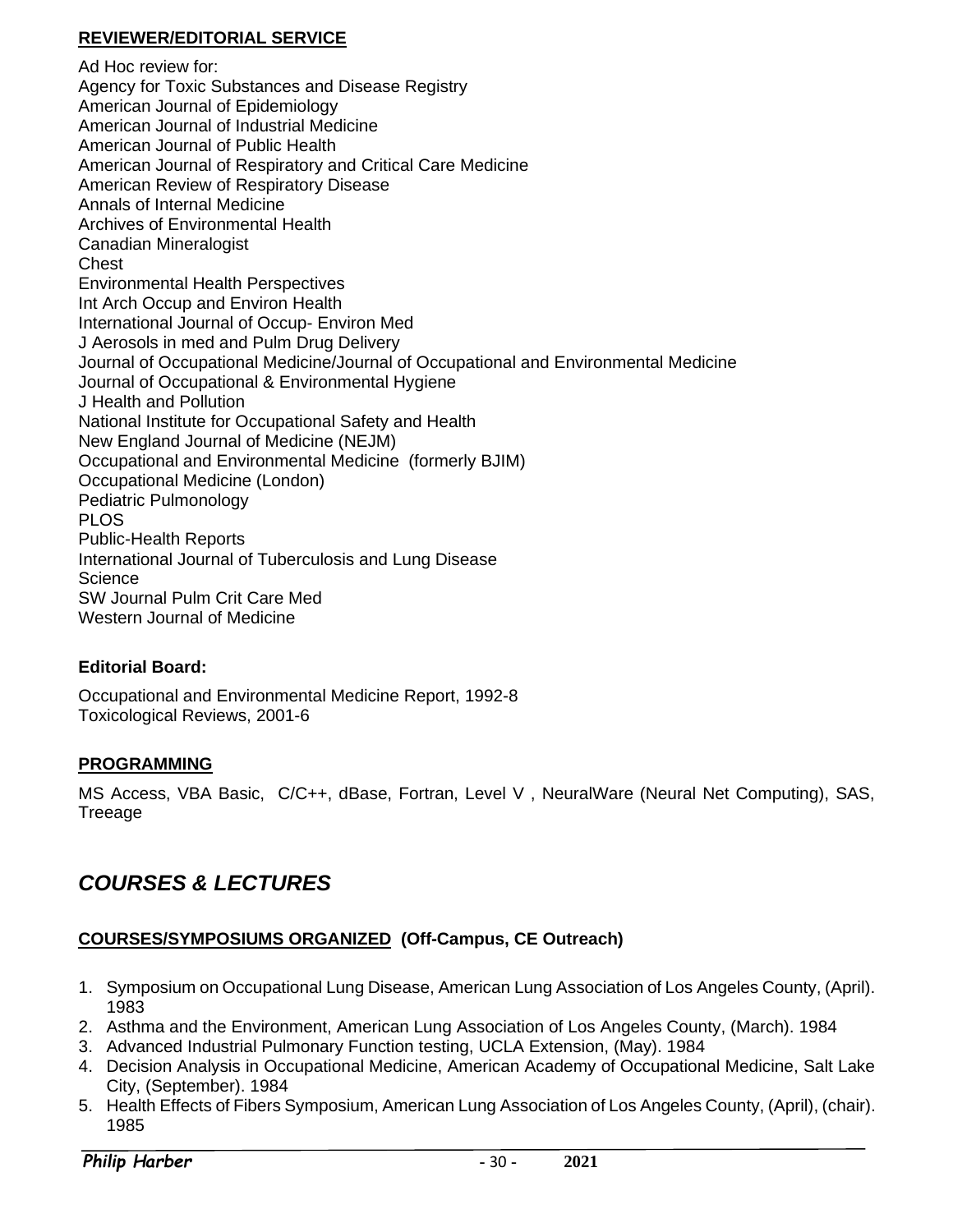- 6. Research in Occupational Health (medical school elective). 1986
- 7. Western Occupational Health Conference, Program Chair. 1986
- 8. Artificial Intelligence in Occupational Medicine, American Occupational Health Conference. 1990
- 9. Co-Chair, Western Occupational Health Conference. 1990
- 10. New Technologies Course, Western Occupational Health Conference. 1990
- 11. Respiratory Surveillance, American College of Occupational Medicine. 1991
- 12. Biologic Monitoring, UCLA Invitational 2-Day Seminar, (July). 1991
- 13. Respiratory Protection Update, American College of Occupational Medicine. 1992
- 14. Environmental Lung Disease -- Current Issues (symposium), American College of Chest Physicians, (October). 1992
- 15. Occupational Lung Disease (full day postgraduate course), American College of Chest Physicians. 1992
- 16. Medical Surveillance (full day), American Occupational Health Conference. 1994
- 17. Providing Pulmonary Services to Workers (full day postgraduate course), American College of Chest Physicians, (October). 1994
- 18. Exposure Assessment in Workers' Compensation, Industrial Medical Council, (May). 1994
- 19. Scientific Program Chair, American Occupational Health Conference. 1995
- 20. Occupational Respiratory Disease: Recognition, Prevention, and Accommodation, UCLA Occupational and Environmental Medicine - Kaiser Permanente Seminar Series (January – February). 1997
- 21. Course Overview: What's New: A Literature Review of Advances in Occupational and Environmental Medicine. American Occupational Health Conference (ACOEM), Orlando (May). 1997
- 22. Curso de diplomado: Organized UCLA components of one year course in Baja California training Mexican physicians in occupational medicine. 1996
- 23. Ergonomia (Ergonomics): Sociedad Nacional de Salud de Trabajo annual meeting. Guadalajara, (June). 1997
- 24. International Occupational Medicine Conference: Co-Sponsored by UCLA Fogarty Center and Sociedad Mexicana de Salud del Trabajo: (3 day meeting), (organizer). 1997
- 25. Ergonomia y Asma, Universidad Nacional Autonomia de Mexico (UNAM), 2 day course. 1998
- 26. Workers Compensation Causation Assessment, Edmonton Canada, (April), (Co-organizer) 1999
- 27. Workers Compensation Causation Model, Canada (June), (Co-organizer) 1999
- 28. Occupational asthma, American College of Occupational and Environmental Medicine, San Antonio, (October), (invited presenter). 1999
- 29. Today's Research, Tomorrow's Practice, American College of Occupational and environmental medicine, Nashville, (November), (symposium organizer). 2000
- 30. Occupational disease update, American College of Occupational and Environmental Medicine, San Francisco, April. 2001
- 31. Occupational disease update, American College of Occupational and Environmental Medicine, Seattle, October. 2001
- 32. Current Research, American College Of Occupational & Environmental Medicine, Chicago, April. 2002
- 33. Occupational Asthma, American Association of Occupational Health Nurses, Chicago. 2003
- 34. Health Culture and Productivity. 2004
- 35. Enhancing Prevention in Occupational Health: Implications for Academic Programs. In Steps to a Healthier U.S. Workforce, sponsored by CDC/NIOSH (Washington, October, 2004) 2004
- 36. Health effects of surface goods movement, February 2007
- 37. Vulnerable & Susceptible Populations (Session organizer & speaker). ACOEM, San Diego, 2009.
- 38. Harber P. Aligning Mission with Practice: Why Occupational Medicine Makes Sense (session organizer). In: American Occupational Health Conference (Washington); 2011 March 2011; 2011.

### **COURSES/SYMPOSIA ORGANIZED (On-Campus)**

- 39. 1982-93, Medicine 265, Occupational Medicine Advanced Clinical Clerkship (yearly course for medical students).
- 40. 1982-89, Public Health 256, Scientific Basis for Occupational Health (co-instructor/instructor), (4 credits).
- 41. 1988-00, UCLA Occupational and Environmental Medicine Seminar (monthly).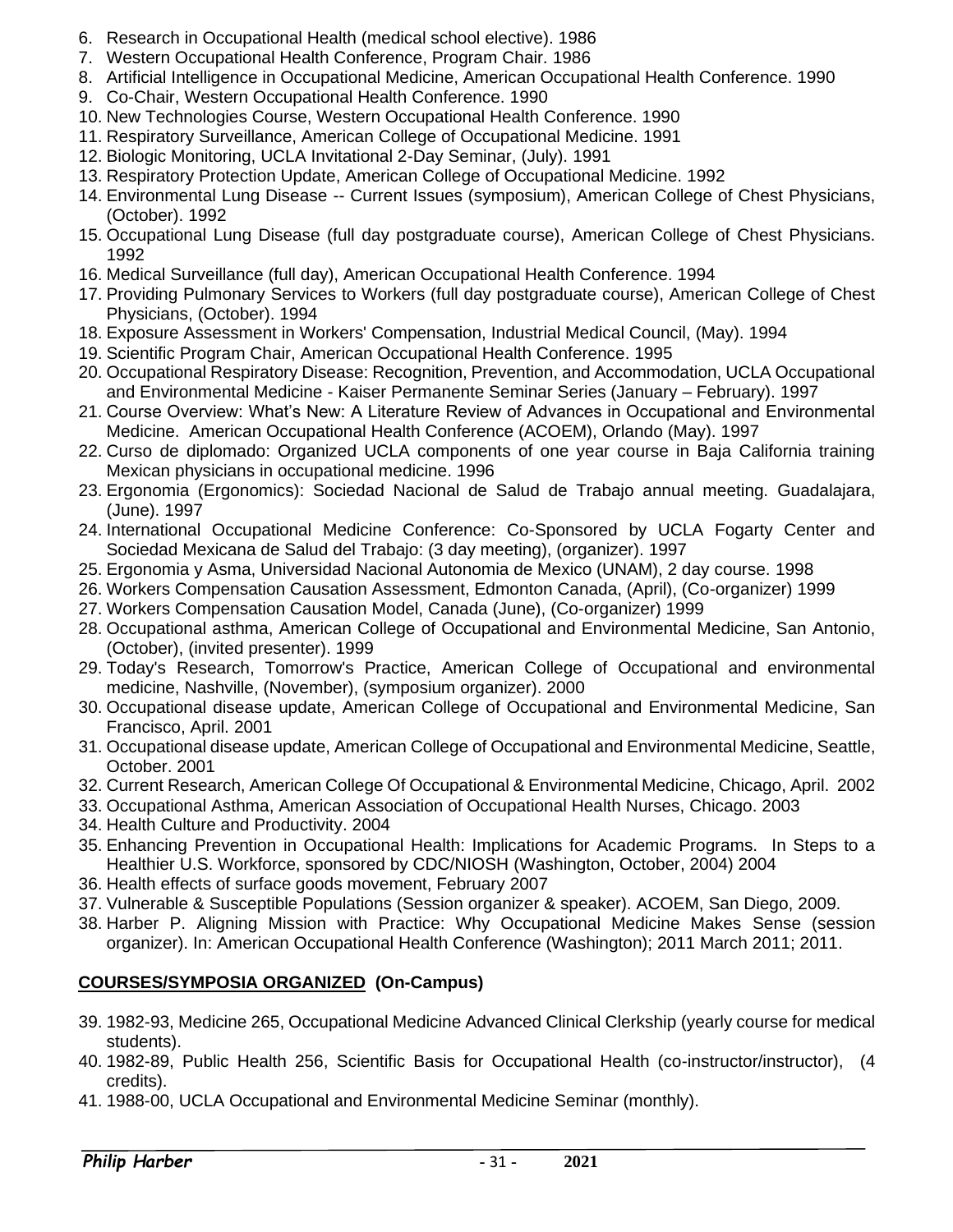- 42. 1990-93, Environmental Health Sciences 251, Occupational Diseases (primary responsibility), (4 credits).
- 43. 1994-95, Environmental Health Sciences 251, Introduction to Occupational Medicine (3 units, School of Public Health).
- 44. 1995-96, Environmental Health Sciences 251, Introduction to Occupational Medicine (3 units, School of Public Health)
- 45. 1996, Winter-Spring UCLA Environmental and Occupational Medicine (CME course credit)
- 46. 1996-97, Environmental Health Sciences 251, Introduction to Occupational Medicine (3 units, School of Public Health)
- 47. 1997, Winter-Spring UCLA Environmental and Occupational Medicine (CME course credit)
- 48. 1998, Winter-Spring UCLA Environmental and Occupational Medicine. Includes a mini-symposia on Health Services Organization
- 49. 1997-98, Environmental Health Sciences 251, Introduction to Occupational Medicine (3 units School of Public Health)
- 50. 2000-01, Occupational-Environmental Medicine core curriculum (weekly lecture/seminar)
- 51. 2001-02, Occupational-Environmental Medicine core curriculum (biweekly lecture series)
- 52. 2001-02, Occupational-Environmental Medicine management (monthly lecture/seminar)
- 53. 2003 Occupational diseases prevention and recognition (EHS 251a- spring quarter )
- 54. 2003 Occupational Diseases Prevention And Recognition (EHS 251a- winter quarter )
- 55. 2004 Occupational Diseases Prevention And Recognition (EHS 251a- winter quarter )
- 56. 2002-3:Occupational Medicine Core Lecture Series
- 57. 2003-04 Occupational-Environmental Medicine Core Lecture Series
- 58. 2004-05 Occupational-Environmental Medicine Core Lecture Series (weekly in academic year)
- 59. 2003 EHS 251. Recognition and Prevention of Occupational Disease
- 60. 2005-6 Occupational-Environmental Medicine Core Lecture Series (weekly in academic year)
- 61. 2003 EHS 596 Directed Individual study and Research
- 62. 2005 EHS 400 Field Studies
- 63. 2003 EHS 400 Field Studies
- 64. 2006 EHS 251. Recognition and Prevention of Occupational Disease
- 65. 2006-7 Occupational-Environmental Medicine Core Lecture Series (weekly)
- 66. 2007 EHS 251 Prevention of Disease in Workers and Workplaces
- 67. 2008 EHS 251 Prevention of Disease in Workers and Workplaces
- 68. 2010 EHS 251 Prevention of Disease in Workers and Workplaces (3 cu, 24 hours lecture)
- 69. 2014-2017Occupational Medicine Core Topics
- 70. 2014-2017Occupational-Environmental Medicine Research and Management
- 71. 2020 Interdisciplinary Learning

### **LECTURES AND PRESENTATIONS (Off-campus and continuing education)**

- 1. SO2 standard;Testimony at Minnesota State Hearing. 1980
- 2. Respiratory medical programs; Industrial Hygiene Conference of National Distiller. 1980

3. Health effects of air pollutants (invited lecture); Indiana State Association of Public Health Officers. 1980

4. Work rehabilitation of pulmonary impaired workers (invited lecture); Ohio State Rehabilitation Program. 1980

5. Physiologic effects of respiratory disability determination; ACCP International Occupational Lung Disease Conference, Chicago. 1982

6. Statistical "biases" in respiratory disability determination; ACCP International Occupational Lung Disease Conference, Chicago. 1982

7. Estimation of exertion requirements of coal mining work; ACCP International Occupational Lung Disease Conference, Chicago. 1982

8. Statistical considerations in clinical pulmonary function test interpretation (seminar, repeated three times); American Thoracic Society Meeting. 1982

9. Respiratory disability. Seminar chair; American Thoracic Society Meeting. 1982

10. Overview of occupational lung disease; Los Angeles Committee on Occupational Safety and Health (LACOSH). 1982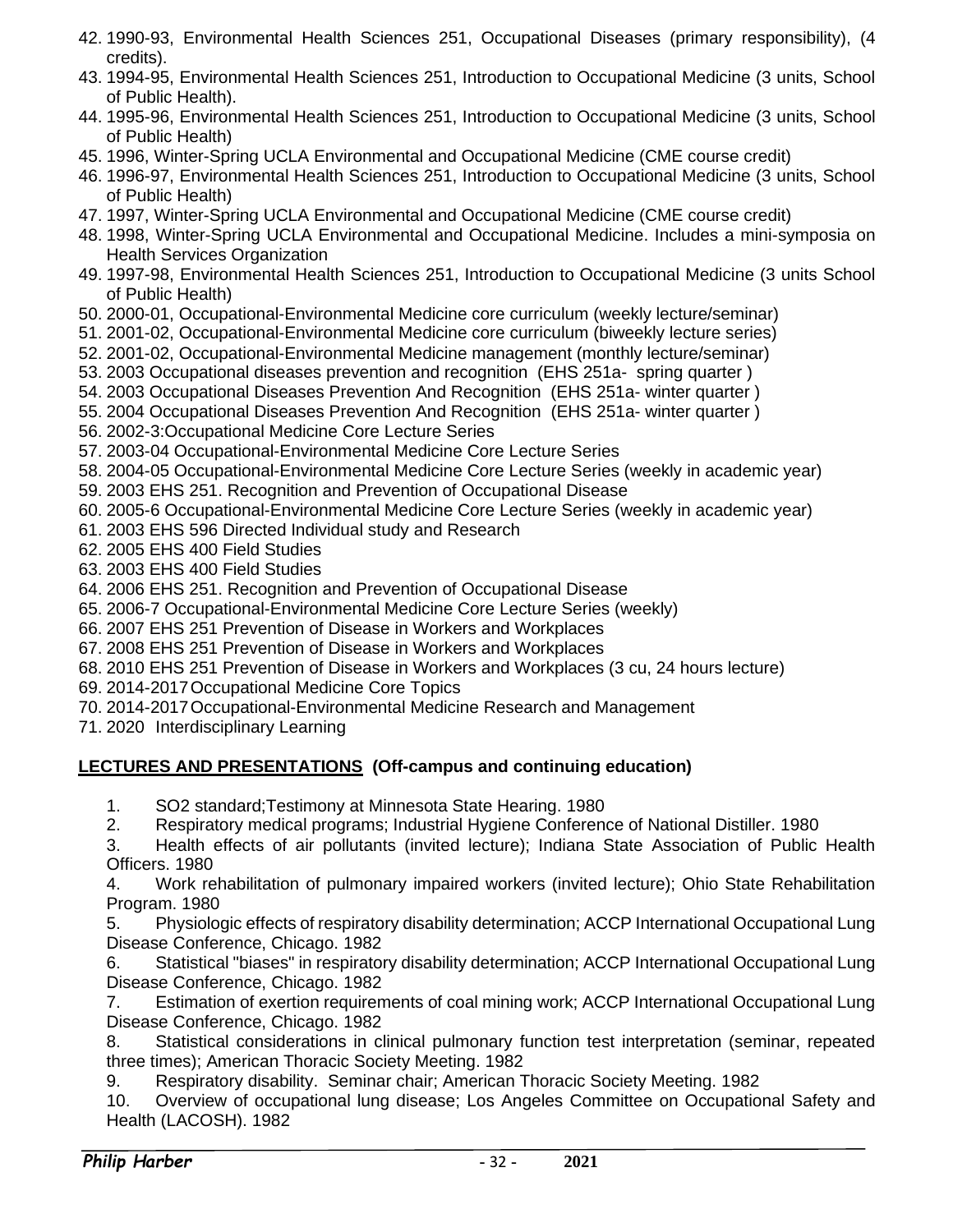11. How to determine if a cancer is due to occupation, in Surveillance and Prevention of Cancer in the Workplace; sponsored by Johnson Cancer Center and Lung Association. 1982

12. Health effects of hazardous waste in hazardous waste management; Continuing education course of UCLA School of Engineering. 1982

13. 1982, Use and abuse of spirometry (invited lecture); Western Occupational Medical Association Meeting.

14. Prevention of occupational back pain (invited seminar); Northern Occupational Health Center, San Francisco. 1983

15. Asbestos-related diseases (invited grand rounds; occupational medicine); Northern Occupational Health Center, San Francisco. 1983

16. Clinical approach to occupational lung disease (meeting chair); Symposium on Occupational Lung Disease sponsored by the Lung Association of Los Angeles County. 1983

17. Optimizing industrial pulmonary function testing; American Occupational Medical Association, Washington, D.C. 1983

18. Medical certification for respirator use; American Occupational Medical Association, Washington, D.C. 1983

19. Conference on aging and productivity (participant); Andrus Gerontology Center and National Commission of Aging, Los Angeles. 1983

20. Ergonomic consideration in VDT workstation design; Los Angeles Committee on Occupational Safety and Health (LACOSH), Los Angeles. 1983

21. Occupational lung disease: perspectives on prevention; Arizona Lung Association, Tucson. 1983

22. Silicosis; respirators; American Lung Association of Los Angeles. 1984

23. Determining work relatedness of asthma; American Lung Association of Los Angeles County. 1984

24. Asthma and the environment (seminar chair); American Lung Association of Los Angeles County. 1984

25. Toxic hazards of hospital work I (invited lecture); Olive View Medical Center. 1984

26. Medical suitability for respirator use (invited lecture); National Naval Environmental Health Conference, Norfolk, VA. 1984

27. Toxic hazards of hospital work II (invited lecture); Olive View Medical Center. 1984

28. Toxic hazards of hospital work III (invited lecture); Olive View Medical Center. 1984

29. Toxic hazards of hospital work IV (invited lecture); Olive View Medical Center. 1984

30. Occupational asthma (invited lecture); American Occupational Medical Association National Meeting, Los Angeles. 1984

31. Respiratory disability and impairment; American Thoracic Society Annual Meeting, Miami. 1984

32. Effects of industrial respirators on respiratory pattern and load sensitivity; American Thoracic Society Annual Meeting, Miami. 1984

33. Occupational lung disease; Valley Park Hospital, Los Angeles. 1984

34. Decision analysis in Occupational Medicine (invited course). Joint Conference on Occupational Health/American Academy of Occupational Medicine; Salt Lake City. Topics include: Introduction; Decision trees (methacholine challenge); Utilities and values; ROC curves; Screening; The future. 1984

35. Asbestos related disease (invited seminar); Medical-Legal Institute, Las Vegas. 1984

36. Occupational asthma (invited lecture); Cedars-Sinai Medical Center, Pulmonary Grand Rounds. 1985

37. Industrial toxic emergencies (grand rounds); Emergency Medical Center, UCLA. 1985

38. The disabled lung (invited lecture); California Medical Association, San Diego. 1985

39. Health information systems (invited speaker, also session chair); American Occupational Medicine Association, Kansas City. 1985

40. Job specific ability and disability; American Thoracic Society, Anaheim. 1985

41. Asbestos and obstructive lung disease (invited presentation); Los Angeles Occupational Epidemiology Forum. 1985

42. Evaluation for respirator use (invited lecture); Western Occupational Health Conference. 1985

43. Quantitative testing methods in occupational medicine (invited lecture); Occupational Medicine Association of Canada, Calgary. 1985

44. Toxicology (quality care in the California workers' compensation system) (invited lecture); Division of Industrial Accidents/University of Southern California. 1985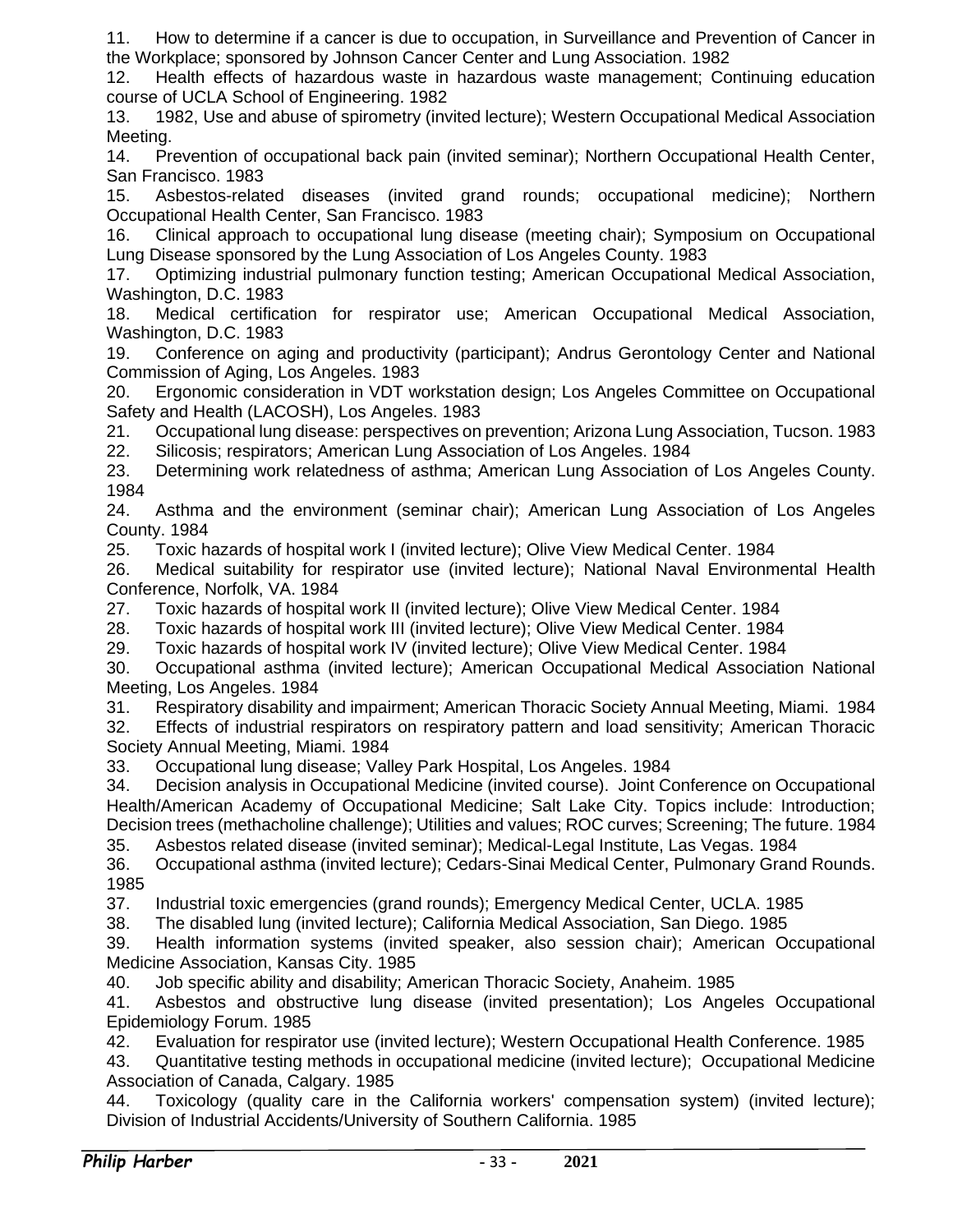45. Pulmonary research (session chair); Joint Conference on Occupational Health, Orlando. 1985

46. Alternative partial respiratory disability systems (research paper); American Academy of Occupational Medicine, Orlando. 1985

47. Preplacement testing (invited seminar); University of Southern California. 1986

48. Occupational asthma (invited lecture); Long Beach Memorial Medical Center, Long Beach. 1986

49. Occupational lung disease (invited lecture); Midway Hospital, Los Angeles. 1986

50. Cadmium inhalation; American Lung Association of Los Angeles. 1986

51. Occupational restrictive lung diseases (invited lecture); University of California, Irvine. 1986

52. Occupational back pain in nurses: recent findings (research paper); American Occupational Medicine Association Meeting, Philadelphia. 1986

53. Early manifestations of occupational lung disease (session chair); American Occupational Medical Association, Philadelphia. 1986

54. Obstructive disease from inhaled fibers; American Occupational Medical Association, Denver. 1986

55. Beyond limits of spirometry (invited lecture); American Occupational Health Conference, Denver. 1986

56. Assessing physical disability in disability evaluation in workers' compensation (invited lecture); Los Angeles. 1986

57. Environmental determinants of occupational back pain in nurses (research paper); Fifth International Epidemiology in Occupational Health Symposium, Los Angeles. 1986

58. Pleural plaques and asbestos associated malignancy (research paper); ACCP International Conference on Occupational and Environmental Disease, Montreal. 1986

59. Occupational asthma (invited seminar); Trudeau Society, Los Angeles. 1986

60. Defining the scope of occupational medicine practice (invited seminar); American Academy of Occupational Medicine, Washington. 1986

61. Respirator medical certification (invited lecture); UC System-wide Industrial Hygiene Conference. 1986

62. Chairman's introduction; Western Occupational Health Conference, San Francisco. 1986

63. New methods in evaluating disability (invited lecture); Disability evaluation seminar, Thousand Oaks. 1987

64. Occupational lung disease; White Memorial Medical Center, Los Angeles (grand rounds). 1987

65. Pulmonary exercise testing; American Occupational Medical Association, Philadelphia (invited seminar). 1987

66. Veracity of smoking information from disability claimants: comparison of carboxyhemoglobin levels in nonsmoking disability and reference subjects; American Thoracic Society, New Orleans (research paper). 1987

67. Respirator tolerance: interaction of physiologic, psychophysical, and subjective factors; American Thoracic Society, New Orleans (research paper). 1987

68. Non-patient contact activities and occupational back pain among nurses; International Occupational Epidemiology Conference, Los Angeles (research paper). 1987,

69. Subjective tolerance of industrial respirators: effects of resistive and dead space loads; American College of Chest Physicians, Atlanta (research paper). 1987

70. Screening workers at high risk of occupational lung disease; American Occupational Health Conference, New Orleans (invited lecture). 1988

71. Effect of asthma on work and home life; American Thoracic Society, Las Vegas (research paper). 1988

72. Effect of exercise level on ventilatory adaptation to respirator use; American Thoracic Society, Las Vegas (research paper). 1988

73. Respirator use in the work environment; American Thoracic Society, Las Vegas (invited speaker). 1988

74. Sentinel health event surveillance; California Department of Health Services, Berkeley (invited presentation). 1988

75. Computers in clinical decision-making; Harbor-UCLA Medical Center, Torrance (invited lecture). 1988

76. Occupational lung disease; Tarzana Regional Medical Center, Tarzana (invited lecture). 1988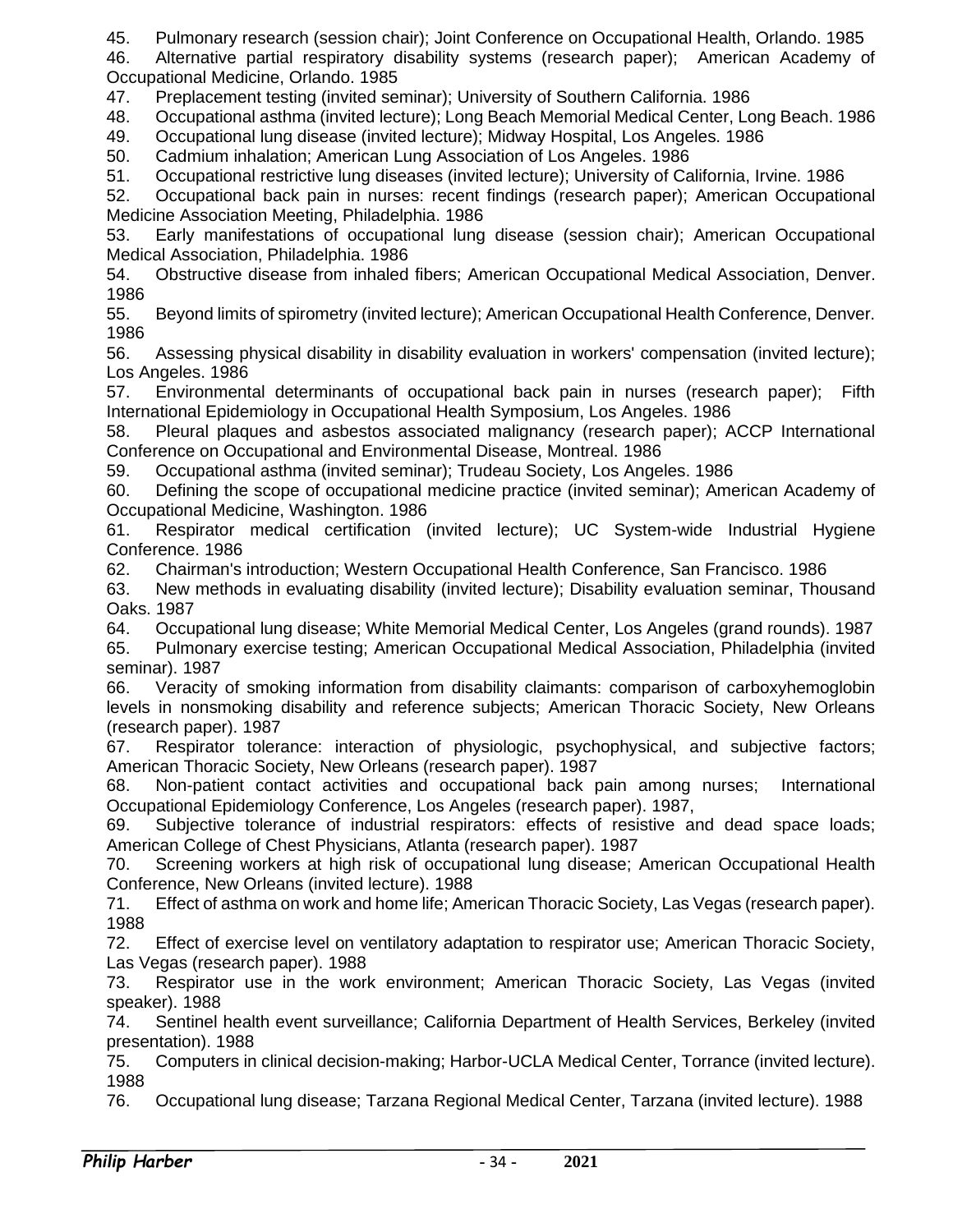77. Toxicology of lung disease; Pacific Occupational Safety and Health Conference, Costa Mesa (invited lecture). 1988

78. Clinical and epidemiologic evaluation of the asbestos exposed patient; Asbestosis Symposium, Cedars-Sinai Medical Center, Los Angeles (invited lecture). 1988

79. Effect of corticosteroid use on occupational disability among asthmatics; American College of Chest Physicians, Anaheim (research paper). 1988

80. Office spirometry and challenges; American College of Allergy and Immunology, Los Angeles (invited seminar). 1988

81. Respirators in the work environment; Southern California Association of Occupational Health Nurses, Pasadena (invited speaker). 1989

82. Respirator effect in pulmonary impaired subjects; American Thoracic Society, Kansas City (research paper). 1989

83. Functional impact of small airway dysfunction; American Thoracic Society, Kansas, City (research paper). 1989

84. Occupational asthma; Hoag Hospital, Newport Beach (invited speaker). 1989

85. Upper extremity symptoms in supermarket workers -- an epidemiologic biomechanical approach; Los Angeles Epidemiology Forum, Los Angeles (invited lecture). 1989

86. Evaluation of worker fitness for respirator use; California Thoracic Society (invited lecture). 1989 87. Workshop on environmental and occupational asthma; US Task Force on Environmental Career and Heart and Lung Disease, ATSDR (CDC) (invited participant and speaker). 1989

88. Decision analysis in pulmonary medicine; Pulmonary Grand Rounds, Cedars-Sinai Medical Center, Los Angeles (invited lecture). 1990

89. Carpal tunnel syndrome; (radio interview). 1990

90. Cumulative trauma disorders; Physicians Journal Update (television interview). 1990

91. Changing diagnostic aspects of pneumoconiosis; American College of Occupational Medicine, Houston (invited lecturer). 1990

92. Common occupational disorders in primary care; Santa Monica Hospital, Santa Monica (invited lecture). 1990

93. Assessment of environmental and community toxins; Los Angeles Society of Allergy and Clinical Immunology, Los Angeles (invited lecture). 1990

94. Occupational health and safety software; American College of Occupational Medicine, Houston (invited postgraduate course). 1990

95. Occupational surveillance and fitness; American Thoracic Society, Boston (invited lecture in postgraduate course). 1990

96. Clinic based surveillance for hazards: questionnaire, expert and expert system approaches; American Thoracic Society, Boston (research paper). 1990

97. Role of subjective response in evaluating respirators; American Thoracic Society, Boston (research paper). 1990

98. Assessing work ability and disability; Fundamentals of Occupational Medicine in a Provider Based Setting, Santa Barbara (invited lecture). 1990

99. Occupational asthma; Sepulveda Veterans Hospital, Los Angeles (grand rounds). 1990

100. Repetitive trauma disorders; KNBC (radio interview). 1990

101. Respiratory stress, pulmonary fitness, and respirator use; American College of Occupational Medicine State of the Art Conference, Pittsburgh (invited lecture). 1990

102. Occupational lung disease and protective equipment; American College of Occupational Medicine State of the Art Conference, Pittsburgh (invited seminar). 1990

103. Surveillance program design; Pacific Occupational Safety and Health Conference, Long Beach (invited lecture). 1990

104. Occupational and environmental health; American College of Chest Physicians, Toronto (session chair). 1990

105. New perspectives on asbestos; American College of Chest Physicians, Toronto (moderator). 1990

106. Prevention program optimization; Western Occupational Health Conference, Los Angeles (invited lecture). 1990

107. Western Occupational Health Conference; Los Angeles (co-chair). 1990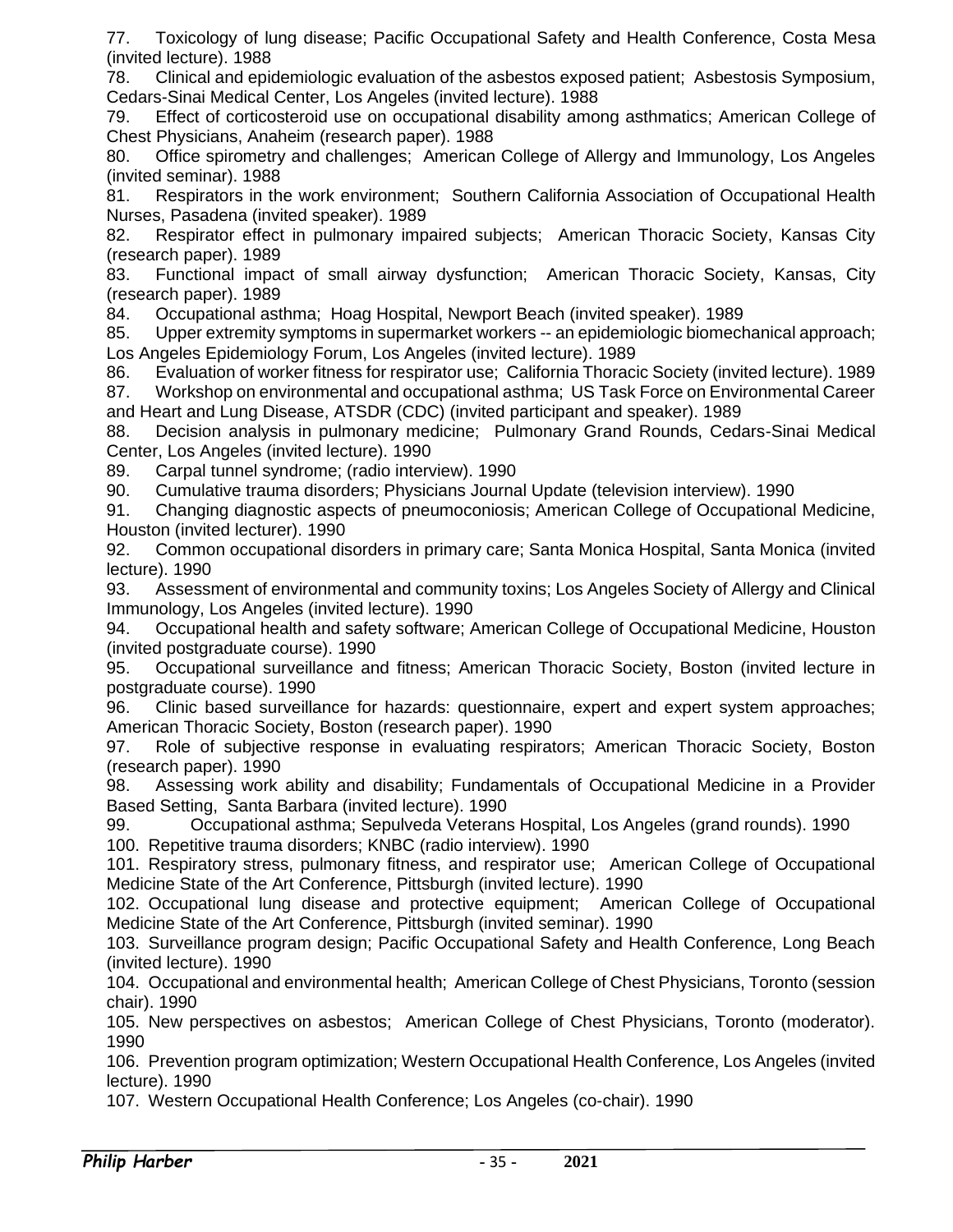108. Selecting real goals: program optimization; Western Occupational Health Conference, Los Angeles (invited lecture). 1990

109. Occupational lung diseases; Wadsworth VA Hospital (invited lecture). 1991

110. Respiratory surveillance; American Occupational Health Conference, San Francisco (course organizer and speaker). 1991

111. Asbestos as a health hazard; Hoag/Memorial Hospital, Newport Beach (invited lecture). 1991

112. Respiratory impairment; Harbor-UCLA Medical Center, Torrance (invited pulmonary grand rounds). 1991

113. Clinical significance of plain film abnormalities, pneumoconiosis post-graduate course; Cedars Sinai Medical Center, Los Angeles (invited lecture). 1991

114. Nasal-oral flow partition with respirator use; American Thoracic Society, Anaheim (research paper). 1991

115. Respiratory evaluation; SCE Health Care, Pasadena (invited lecture). 1991

116. Respiratory user medical evaluation: simple methods succeed; 4th International Environmental Lung Disease Conference, Montreal (research paper). 1991

117. Radiologic abnormalities among diatomaceous earth miners; 4th International Environmental Lung Disease Conference, Montreal (research paper). 1991

118. Respiratory disability accommodation; 4th International Environmental Lung Disease Conference, Montreal (research paper). 1991

119. Diagnostic methods; 4th International Environmental Lung Disease Conference, Montreal (session chair). 1991

120. Respiratory disease (3 hour seminar); State Compensation Insurance Fund, Monterey Park (invited lecturer). 1991

121. Assessing job requirements under the ADA: fitting the worker to the job; Western Occupational Health Conference, Monterey (invited lecture). 1991

122. Western Occupational Health Conference; Monterey (session moderator). 1991

123. Fiberglass and cancer risk. Testimony to Assembly of State of California; Sacramento. 1992

124. Lexical analysis: feasibility consideration of computerized occupational lung disease language interpretation; American Thoracic Society, Miami (research paper). 1992

125. Respiratory pattern effect of acute sulfur dioxide exposure in asthmatics; American Thoracic Society, Miami (research paper). 1992

126. Interpreting pulmonary function tests; American College of Occupational and Environmental Medicine, Washington (invited lecture). 1992

127. Respirator medical clearance; American College of Occupational and Environmental Medicine, Washington (session chair). 1992

128. Respirator tolerance: theoretical approaches. American College of Occupational and Environmental Medicine, Washington (invited lecturer). 1992

129. Americans with Disabilities Act; UC Davis Occupational and Environmental Medicine Annual Symposium, Davis, (invited lecture). 1992

130. Respiratory disease (3 hour seminar). State Compensation Insurance Fund, Monterey Park, CA (invited lecturer). 1992

131. Occupational lung disease; Wadsworth VAMC (invited lecture). 1992

132. Assessing impairment and disability from occupational airways disease; American College of Chest Physicians, Chicago (invited lecture). 1992

133. Ability and disability; American College of Chest Physicians (invited lecture). 1992

134. Expected work life; Union Pacific Medical Meeting, Vail (research presentation). 1992

135. Potroom (aluminum) asthma; Alcoa Corporation International Health Meeting, Atlanta (invited lecture). 1992

136. Trends in occupational medicine. American Industrial Hygiene Association (southwest); San Diego (invited lecturer). 1993

137. Occupational lung disease (3 hour seminar); State Compensation Insurance Fund, Commerce, CA (invited lecturer). 1993

138. Marketing of ergonomics products and services; Truth in advertising? UC San Francisco Occupational-Environmental Grand Rounds, San Francisco (invited lecturer). 1993

139. Assessing work ability in worker's compensation; SEAK, Inc., San Francisco (invited lecture). 1993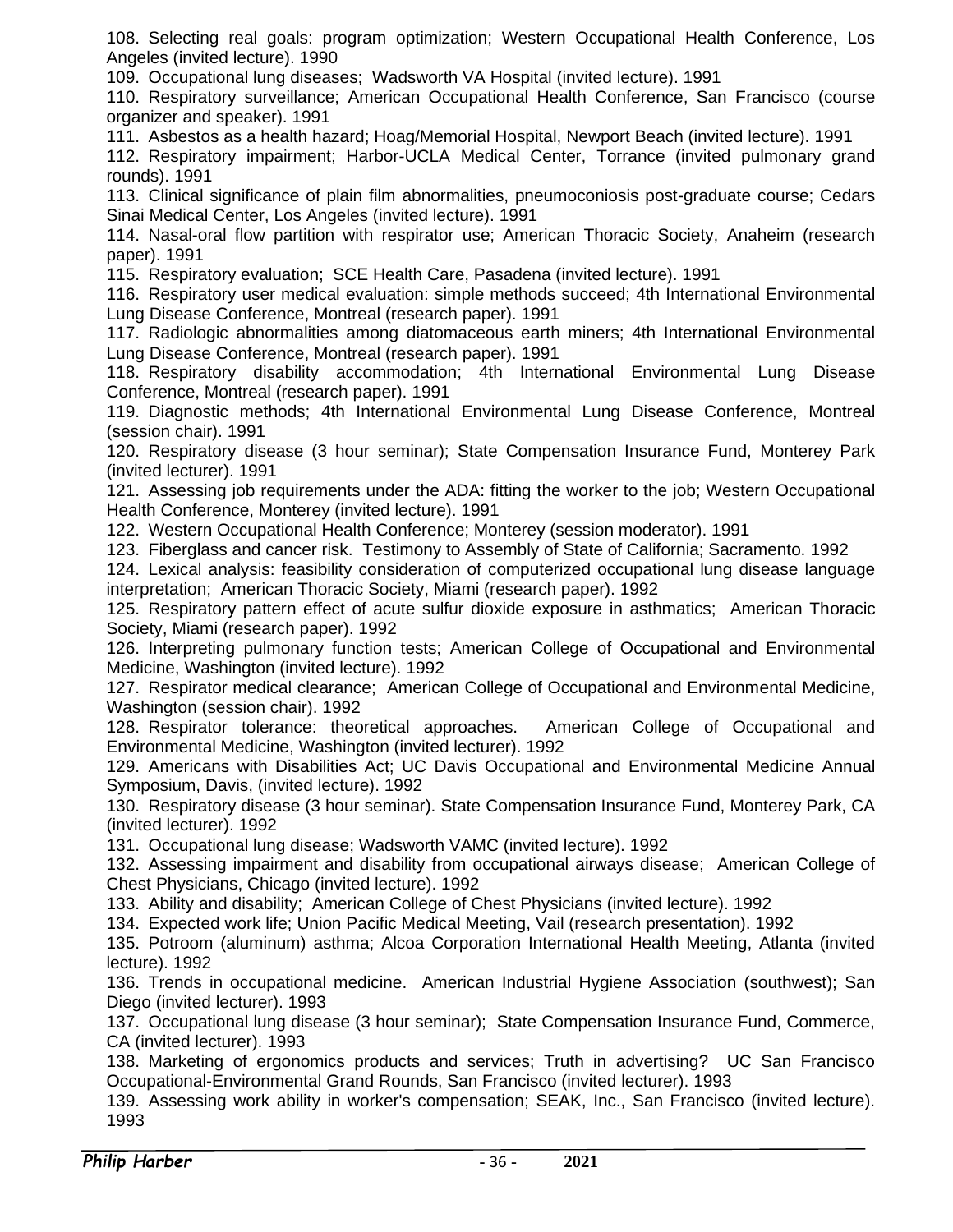140. Asthma disability; American College of Occupational and Environmental Medicine, Atlanta (invited lecture). 1993

141. Impairment evaluation in occupational asthma, and Worker fitness and respiratory protection; University of South Florida and the American College of Chest Physicians, Tampa (invited lectures). 1993

142. Occupational lung disease (4 hour lecture); State Compensation Insurance Fund, Costa Mesa (invited lecturer). 1993

143. Work placement; Ryan & Associates, Santa Barbara (invited lecturer). 1993

144. The work environment and ergonomics: Implications for practicing physicians; Saint Joseph Medical Center, Burbank (invited lecturer). 1993

145. Redefining asbestosis; American College of Chest Physicians, Orlando (invited lecturer). 1993

146. Biologic monitoring: programmatic aspects; American Industrial Hygiene Association of Orange County, Norwalk (invited lecturer). 1993

147. Guidelines for Permanent Disability in Lung Disorders; American Academy of 1993, Disability Evaluating Physicians. San Diego (invited lecturer). 1993

148. Job-task-subtask analysis - an overview; Association of American Railroad (invited lecturer). 1993

149. Asbestos; Chest Grand Rounds, Harbor-UCLA Medical Center, Torrance (invted lecturer). 1994 150. Outcome determinations, workshop on non-traditional disability management; Union Pacific Corporation, Las Vegas (invited lecturer). 1994

151. Prevention and assessment of occupational lung disease; American College of Chest Physicians, Miami (invited seminar). 1994

152. Occupational data for interpreting risk assessments; Society for Risk Analysis, Southern California Chapter, Los Angeles (invited lecture). 1994

153. Quantitative decision methods; Conference on Biomarkers, United States Department of Energy, Santa Fe (invited research presentation). 1994

154. Pleural abnormalities in diatomaceous earth workers; American Thoracic Society, Boston (research presentation). 1994

155. Respiratory protection; American Thoracic Society, Boston (session chair & organizer). 1994

156. Bioaerosols (respiratory protection); American Thoracic Society; Boston (invited lecturer). 1994

157. Asthma and hypersensitivity pneumonitis (occupational lung diseases mini-course); UC Davis, Sacramento (invited lecturer). 1994

158. Respirators; UC Davis, Sacramento (invited lecturer). 1994

159. Occupational pulmonary medicine; UC Davis Mini Course (invited lecturer). 1994

160. Cumulative Trauma Disorders: Determination of Causation; National Workers Compensation and Occupational Medicine Seminar; Cape Cod (invited lecturer). 1994

161. Job Demand Determination; National Workers Compensation and Occupational Medicine Seminar; Cape Cod (invited lecturer). 1994

162. Medical surveillance. Organizational Resource Counselors (ORC); Washington. 1994

163. Job demand assessment (invited presentation); Association of American Railroads, Santa Monica. 1994

164. Integrated approach to job demand assessment; Association of American Railroads, Washington. 1995

165. Atomic approach to disability assessment (invited research lecture); University of Texas, School of Public Health, Houston. 1995

166. Impact of asthma; International Environmental and Occupational Lung Disease Conference, Orlando (invited lecturer). 1995

167. Exposure assessment for carpal tunnel syndrome; American Occupational Health Conference (AHOC), Las Vegas (research presentation). 1995

168. Screening: Beyond sensitivity; American Occupational Health Conference (AHOC), Las Vegas (invited lecture). 1995

169. Respiratory disability; American Occupational Health Conference (ACOEM), Las Vegas (invited lecturer). 1995

170. Medical surveillance; American Industrial Hygiene Association, Kansas City (invited lecture). 1995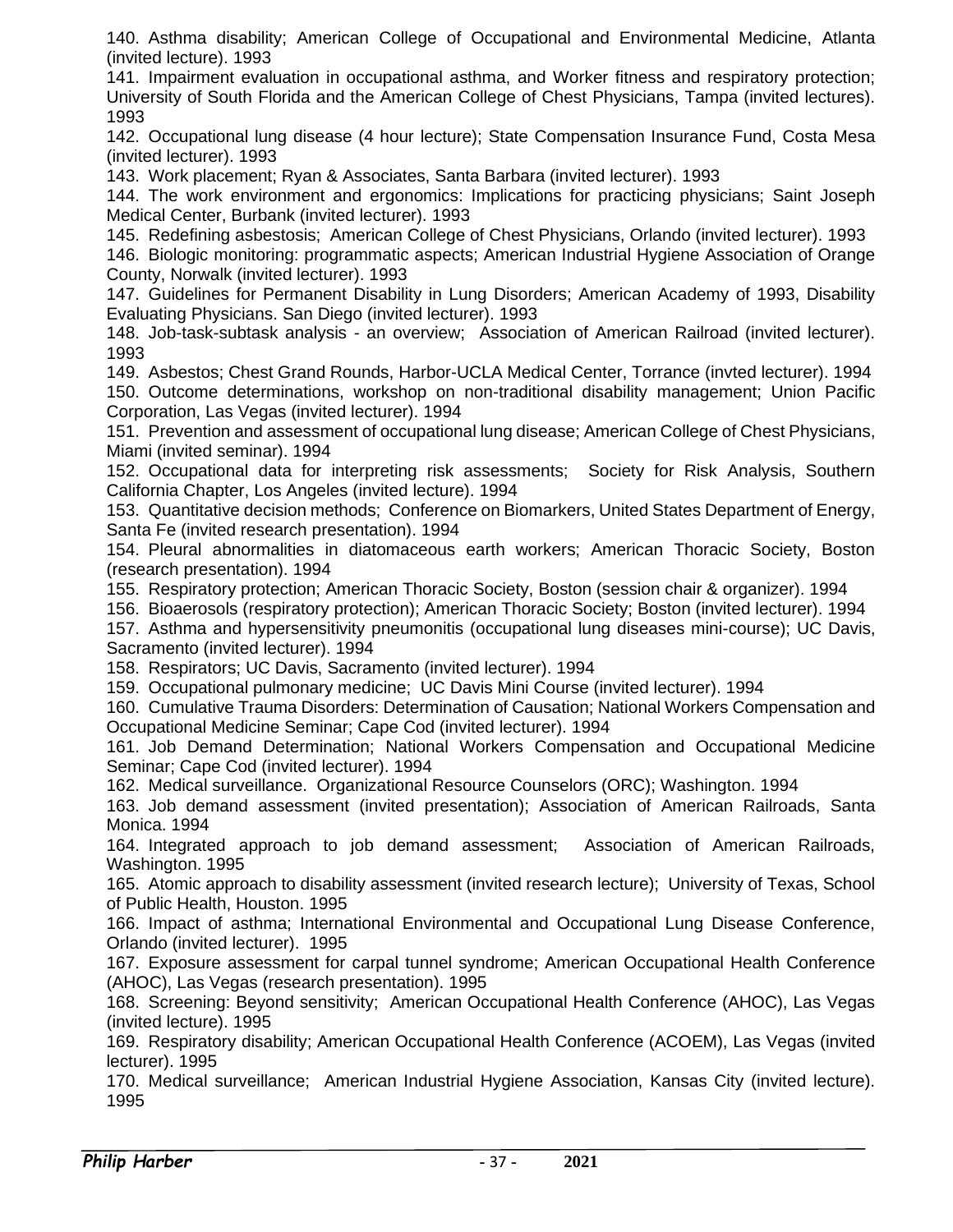171. Generic medical surveillance; Organizational Resource Counselors (ORC), Washington (invited lecturer). 1995

172. Respiratory disability; Western Occupational and Environmental Medical Association, Monterey (invited lecturer). 1995

173. Computers in occupational medicine - future possibilities; Western Occupational and Environmental Medical Association, Monterey (invited lecturer). 1995

174. Occupational lung disease (3 hour lecture); State Compensation Insurance Fund, Los Angeles (invited lecturer). 1995

175. Exposure assessment (4 lectures); Harbor General - UCLA Family Practice Program (invited lecturer). 1995

176. Respiratory surveillance; ACOEM State of the Art Conference, Seattle (invited lecture). 1995

177. Medical standards for job placement; New England College of Occupational and Environmental Medicine, Boston (invitational lecture). 1995

178. Harriet Hardy Award acceptance; New England College of Occupational and Environmental Medicine, Boston (invited lecturer). 1995

179. Database Models: Implications for Public Health Surveillance; California Department of Health Services, (OHSEP), Berkeley (research presentation). 1995

180. Model for Asbestos Disease Development and Progression in Individuals and Populations, ATS, (research presentation). 1995

181. Respiratory Disease Course (3 hours); State Compensation Insurance Fund Los Angeles (invited lecturer). 1996

182. Work Ability and Disability (Chest Grand Rounds); Harbor-UCLA Medical Center, Torrance (invited lecturer). 1996

183. Assessing Chemical Exposure in the Workplace and Community; UCLA Family Practice Grand Rounds (invited lecturer). 1996

184. Occupational Lung Disease-Literature Review; American Occupational Health Conference (ACOEM), San Antonio (invited lecturer). 1996

185. Course Overview: What's New: A literature review of advances in occupational and environmental medicine; American Occupational Health Conference (ACOEM), San Antonio (Course organizer). 1996 186. Respiratory Protection; American Thoracic Society, New Orleans (invited lecturer). 1996

187. Change in Spirometer: Impact on Longitudinal Data; American Thoracic Society. New Orleans (invited lecturer). 1996

188. Atomic Approach to Occupational Dis/Ability Assessment; American Thoracic Society. New Orleans (invited lecturer). 1996

189. Case Study. Los Angeles County Department Health Services Public Health Programs & Services (ATSDR) Redondo Beach, California (invited lecturer). 1996

190. Occupational Lung Disease; Wadsworth Veterans Administration (invited lecturer). 1997

191. Occupational Health: Integrating Public Health Services; Harbor-UCLA Medical Center (invited lecturer). 1997

192. Occupational Respiratory Disease: Recognition, Prevention, and Accommodation. (3 lectures); UCLA Occupational and Environmental Medicine - Kaiser Permanente Seminar Series (invited lecturer). 1997

193. Occupational Health and Workers' Compensation System; White Memorial Hospital (invited lecturer). 1997

194. Occupational Asthma. Cedars Sinai Medical Center, Los Angeles Pulmonary/ Critical Care Grand Rounds (invited lecturer). 1997

195. Asthma Disability; American Occupational Health Conference (ACOEM), Orlando (invited lecturer). 1997

196. Occupational Respiratory Disease; Whittier Intercommunity Hospital Whittier, CA. (invited lecturer). 1997

197. Environmental Health Response Clinics; American Occupational Health Conference (ACOEM), Orlando (invited lecture). 1997

198. Airway Responsiveness; American Occupational Health Conference (ACOEM), Orlando (invited lecture). 1997

199. Occupational Respiratory Disease; Kaiser Cadillac Los Angeles: (Invited lecture). 1997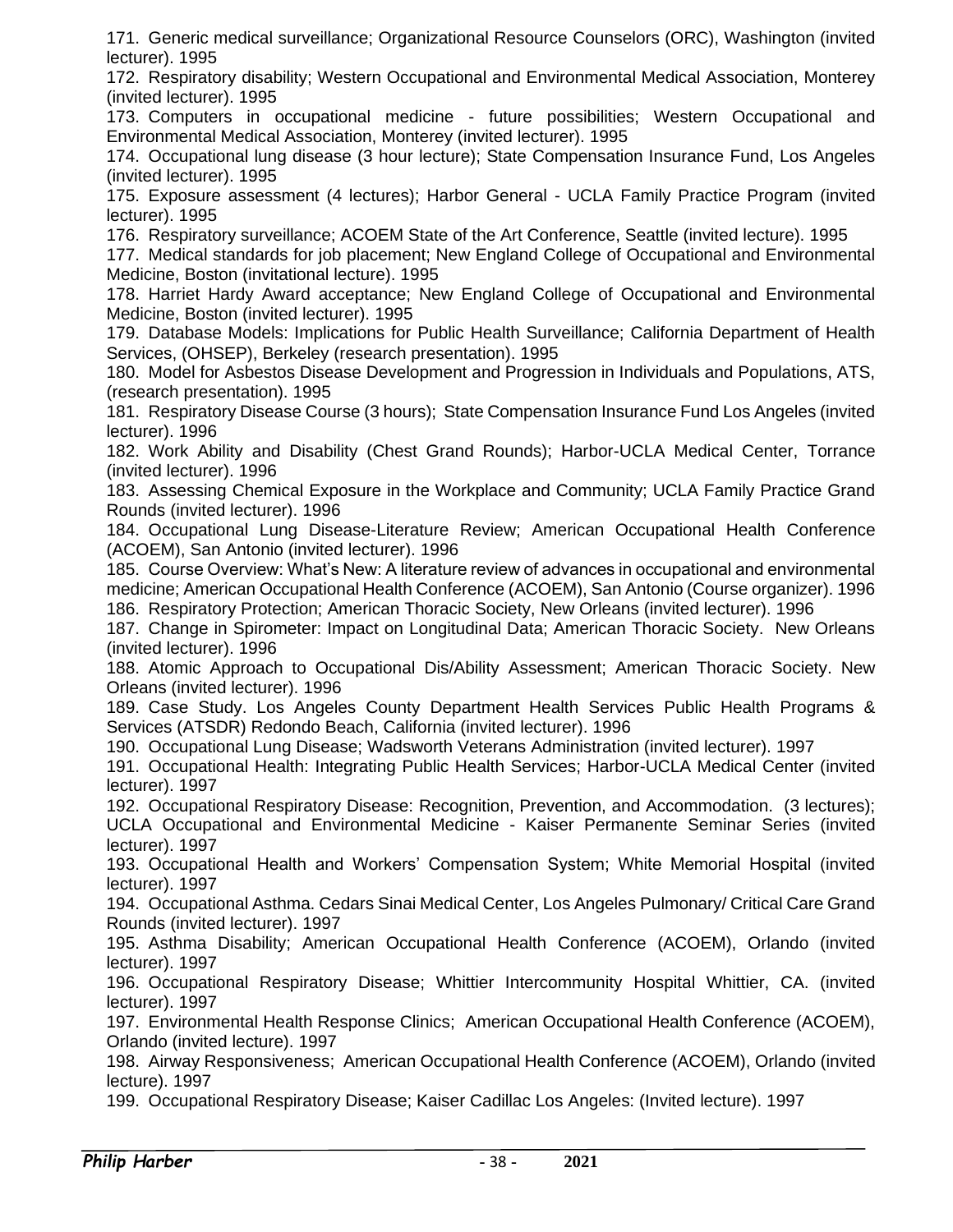200. Intelligent database system to resolve the specificity/generality conflict for occupational respiratory questionnaires, American Thoracic Society, San Francisco (Research presentation). 1997 201. Occupational Lung Disease: International Occupational Medicine Conference: UCLA/Sociedad Mexicana de Salud del Trabajo (invited lecturer). 1997

202. Ergonomics: Exposure Assessment: International Occupational Medicine Conference: UCLA/Sociedad Mexicana de Salud del Trabajo (invited lecturer). 1997

203. Environmental Toxicology: Bay Shores Hospital Torrance, (invited CME lecture). 1997

204. Environmental Exposure Assessment: Harbor General Medical Center, Torrance (invited lecturer). 1997

205. Risk Communication: Harbor General Medical Center, Torrance. 1997

206. Fiber Glass Risk: Presentation to Cal-OSHA Toxic Air Contaminants Committee, San Francisco (invited lecturer). 1997

207. Occupational Toxicology. State Compensation Insurance Fund, San Bernardino (invited lecturer). 1997

208. SV40 and Mesothelioma Risk- Epidemiologic Approach. SV40 Study Consortium; New York (invited lecturer). 1997

209. Occupational Asthma; Cedars Sinai Medical Center, Los Angeles (invited lecturer). 1997

210. Occupational Asthma and Rhinitis; Allergy Association, Santa Barbara (invited lecturer). 1997

211. Respiratory Personal Protection; USC Occupational Medicine residency Program (invited lecturer). 1998

212. Causation Analysis- SEAK National Workers Compensation conference, San Francisco (invited lecturer). 1998

213. Computer methods in occupational Health Management in 2020- SEAK National Workers Compensation Conference, San Francisco (invited lecturer). 1998

214. Computer methods to link public health and clinical occupational medicine- UC, San Francisco (invited lecture). 1998

215. Respiratory Protection; Emeryville, UC Berkeley (invited lecturer). 1998

216. Respiratory Disease and Work- Health Systems Considerations- Kaiser, Bellflower CA. 1998

217. Asthma Disability and Ability: American College of Occupational and Environmental Medicine Boston (invited lecturer). 1998

218. Occupational and Environmental Medicine- Boston, (research presentation)

219. Public Health/ Clinical integration for Respiratory Diseases- American College 1998

220. Asma y Occupacion, Mexico City, (invited lecture) 1998

221. Occupational Lung Disease, Providence- Holy Cross Hospital, Mission Hills, 1998

222. Sistemas de salud occupacional, Universidad Nacional Autonomia de Mexico (UNAM), Mexico City, (invited lecture to monthly grand rounds) 1998

223. Ergonomia y Ashma, Universidad Nacional Autonomia de Mexico (UNAM), Mexico City, (lectures) 1998

224. Occupational Health Care Delivery Systems- Is There a Best Choice? , State of the Art Conference, American College of Occupational and Environmental Medicine, Phoenix, (Invited presentation) 1998

225. Determining Causation, European Respiratory Society, Madrid, (invited lecture) 1999

226. Causation Assessment, American College of Occupational and Environmental Medicine, San Antonio, (invited presentation) 1999

227. Occupational Asthma Prevention, American College of Occupational and Environmental Medicine, San Antonio, (invited presentation) 1999

228. Occupational Asthma Management, Occupational Asthma Workshop Quebec, PQ (invited discussant) 2000

229. Occupational Health Concerns in General Medical Clinics, American Thoracic Society, Toronto, (research paper) 2000

230. Lexical Analysis of General Pulmonary and Occupational Medicine Text, American Thoracic Society, Toronto, (research paper) 2000

231. Reinventing the Role of Occupational Medicine, Kaiser Permanente Newport Beach, (invited lecture) 2000

232. Occupational Asthma - Union Pacific Railroad- Denver (invited lecturer). 2000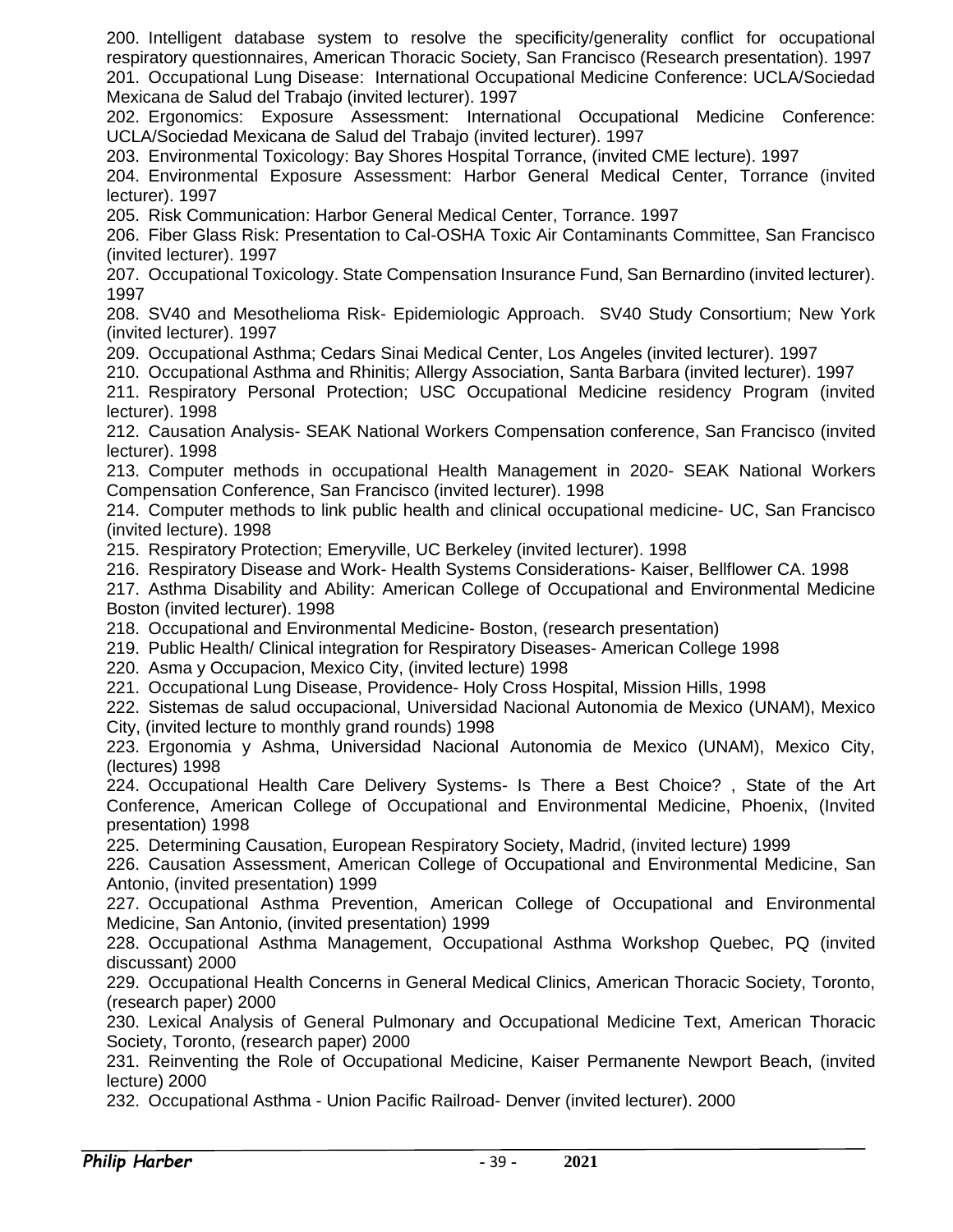233. Causation Analysis: Programmatic Approaches -American Assn of State Compensation Insurance funds, San Diego, (invited lecturer). 2000

234. Effect of Production Process on Carbon Black Exposure, European Respiratory Society; Florence, Italy; (research paper). 2000

235. UCLA Beryllium Experiment U.S. Dept of Energy" Denver, (invited presentation). 2000

236. Occupational Health Services – Is there a Mandate? , American College of Occupational and Environmental Medicine, Nashville ( invited lecture) 2000

237. Linking Public Health and Clinical Medicine by Computer Technology American College of Occupational and Environmental Medicine, Nashville (invited lecture) 2000

238. Occupational Health Surveillance - Hong Kong Academy of Medicine, (invited to give a presentation) 2000

239. Hong Kong College of Occupational Medicine, Hong Kong (invited lecture) 2000

240. Occupational Respiratory disease - Hong Kong College of Family practitioners (invited lecture). 2000

241. Causation Analysis, Robert Wood Johnson Medical School, New Brunswick NJ, (invited lecture) 2000

242. Computer Methods to Link Public Health and Clinical Approaches. National Occupational Research Agenda Meeting (NIOSH), Washington, (research presentation). 2001

243. Fatal Asbestosis 50 Years after brief high-intensity exposure in a vermiculite expansion plant. American Thoracic Society, San Francisco, (research presentation). 2001

244. Optimization of Beryllium Worker Screening. American Thoracic Society, San Francisco, (research presentation). 2001

245. Malignant Mesothelioma- Therapy and SV40. Chicago, (session chair). 2001

246. Lung Tissue Asbestos Content and SV40 Status in Mesothelioma Patients. Malignant Mesothelioma-Therapy Options and the Role of SV40: an Update; Chicago, (research presentation). 2001

- 247.Asbestos: what's new? American College of Occupational and Environmental Medicine, San Francisco, (invited lecture). 2001
- 248.Occupational Lung Disease: University of California, San Francisco; continuing medical education course, (invited lecture). 2001
- 249.Morbidity Studies. International Carbon Black Association, Rome, (invited presentation). 2001
- 250.Beryllium project update. Department of energy. Denver, 2001
- 251.Work ability and accommodation. American College of Chest Physicians, Philadelphia, (invited lecture). 2001
- 252.Respiratory Protection. American College of Chest Physicians, Philadelphia, (invited lecture). 2001
- 253.Spirometry and Exercise Testing. American College of Occupational and Environmental medicine, Seattle, (invited lecture). 2001
- 254.Chronic Beryllium Disease- UCLA update. U.S Department of Energy, Denver, (invited presentation). 2001
- 255.Occupational Lung-Disease Board Review. Pulmonary Board Review Group. Los Angeles, (invited lecture) 2001
- 256.Indoor Air Quality and Molds: Cedar Sinai Medical Center Grand Rounds. Los Angeles, (invited lecture) 2001
- 257.Occupational Lung Disease. Pulmonary Board Review. Los Angeles. 2001
- 258.Chair, "Current Research", American Occupational Health Conference, Chicago, April 2002
- 259.Refocusing occupational medicine-types and frequency of occupational health concerns. American Occupational Health Conference, (Research Paper). Chicago, April 2002
- 260.How Common Are Occupational Health Concerns?" Occupational Health Standards and Operating Procedures Conference (Invited lecture). Los Angeles, April, 2002.
- 261.Tasks Analysis. CE/CME Ergonomics Course. LA 2002
- 262.P Harber, H Pass, A Gazdar, F Pooley . Asbestos lung content among sv-40 positive mesothelioma patients. American Thoracic Society, Atlanta, 2002
- 263.Silica: Cancer & Obstructive Disease. Hong Kong Pneumoconiosis Board, Hong Kong. (invited lecture). November 2002
- 264.Silicosis: Assessing disability. Hong Kong Thoracic society, Hong Kong SAR. (Invited lecture) November, 2002.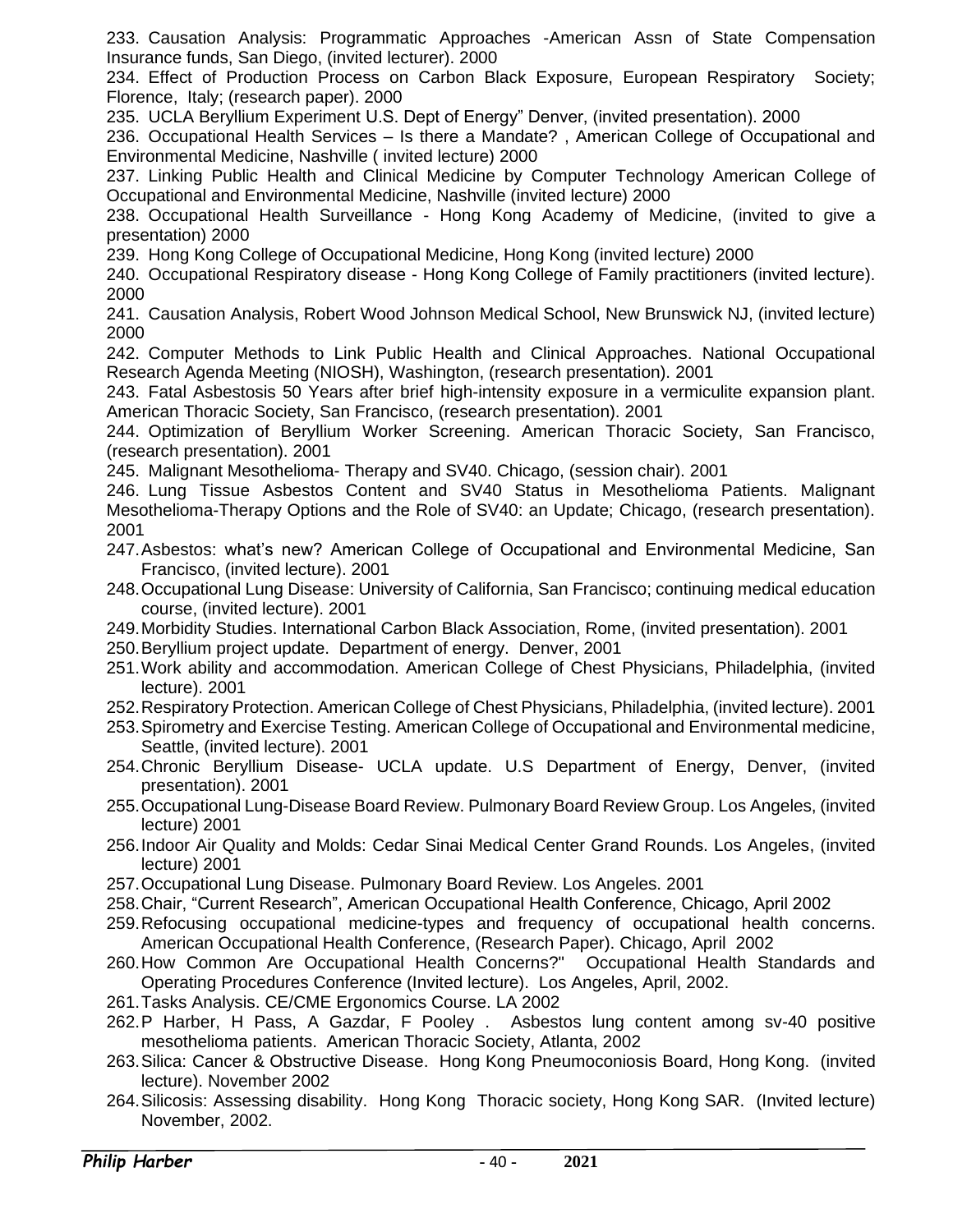- 265.Variable location residency programs (preventive medicine). American College of Preventive Medicine, San Diego. (Invited presentation) February 2003.
- 266.Occupation & Obstructive Lung Disease. American College Of Occupational & Environmental Medicine, Atlanta. ( Invited paper) April 2002
- 267.Occupational asthma. American association of occupational health nurses, Atlanta. (Invited lecture) May 2003
- 268.Harber, P., and C. S. D. Don, M. Mullin, C. Cooper.. Optimization Of Beryllium Worker Screening. American Thoracic Society (Research presentation). 2001
- 269.Wright, R., P. Harber, and B. B. J.L. Abraham. Fatal Asbestosis 50 Years After Brief High Intensity Exposure In A Vermiculite Expansion Plant. American Thoracic Society 2001
- 270.Harber, P., and S. S. H Muranko, A Torrossian, B Merz. Effect Of Carbon Black Exposure Upon Spirometry. American Thoracic Society (Research presentation) 2002
- 271.Harber, P., H. Pass, A. Gazdar, and F. Pooley. 2002. Asbestos Lung Content Among SV-40 Positive Mesothelioma Patients. American Thoracic Society 2002
- 272.Harber, P., and D. P. T. M. Simmons, E. Hnizdo, L. Schachter.. What Do Dust, Fume, Mask Use Really Mean? American Thoracic Society (Research presentation) 2003
- 273.Harber, P., and E. H. D.P. Tashkin, M. Simmons. Influence of Early COPD on Employment Status. American Thoracic Society (Research presentation) 2003
- 274.Harber, P. J. Okada., C. Cooper, V. Morkjaroenpong. 2003. Natural Course of Beryllium Disease Development-An Analytic Model Approach. American Thoracic Society (Research presentation) April 2003
- 275.Rutherford Johnstone Honor Lecture: Scope and Future of Occupational Medicine. Western Occupational and Environmental Medical Assn., Napa, CA October, 2003
- 276.Occupational Medicine Training. Johns Hopkins (Bloomberg) School of Public Health, Baltimore Nov, 2003
- 277.Occupational Asthma (West Los Angeles Veterans Admin Hosp) 2004
- 278.Occupational Asthma (West Los Angeles Veterans Admin Hosp January, 2004
- 279.Harber, P., L. Crawford, L. Schachter, and k. Liu. Exposure group classification by computerized free text lexical analysis. Orlando, American Thoracic Society. 2004
- 280.Harber, P., and D. T. M. Simmons, E. Hnizdo, L. Crawford, J. Connett. Effect of Fume Exposure on FEV1 in Early COPD. Orlando, American Thoracic Society. 2004
- 281.Structures for Integrating General Prevention & OEM Education . In Steps to a Healthier U.S. Workforce, sponsored by CDC/NIOSH (Washington, October, 2004)
- 282. Academic Occupational Medicine: Challenges and Opportunities. WOEMA Retreat. Pasadena. (invited presentation) 2005 (Jan)
- 283. Academic Occupational Medicine: Challenges and Opportunities. WOEMA Retreat. Pasadena. (invited presentation) 2005 (Jan)
- 284. Causation Assessment/ Guide to Creating Large Claims. CA Assoc of Occupational Health nurses. San Francisco. (Invited lecture) 2005 (October)
- 285. Beryllium: Genetics, Ethics, and Public Health. Harbor General Pulmonary Grand Rounds. Torrance CA. (invited lecture) 2005 (November)
- 286. Health Care Environment. Medical Staff. Olive View Medical Center. (invited lecture) 2006 (Jan)
- 287. Risks in Healthcare. Wadsworth VA Lecture. West LA VA. (invited lecture) 2006 (Jan)
- 288. Hanford Tank Farm Respiratory Risks. Hanford Worker/ DOE meeting. Richland WA. Research Summary 2006 (Feb)
- 289. Occupational Asthma. Pulmonary Grand Rounds- Cedars Sinai. Los Angeles. invited grand rounds 2006 (February)
- 290. Research Training. Educational Summit- Occupational Medicine. Washington. (Invited presentation) 2006 (March)
- 291. Context of Longitudinal Analysis: Decision Analysis Model. NIOSH Workshop on Longitudinal lung Function Analysis. Washington. (research presentation) 2006 (March)
- 292. Bronchiolitis Obliterans: Linking Clinical and Public Health Approaches. Council of State and Territorial Epidemiologists. Anaheim. invited lecture 2006 (June)
- 293. Airway Disorders. American College of Occupational and Environmental Medicine. Los Angeles. (invited lecture) 2006 (May)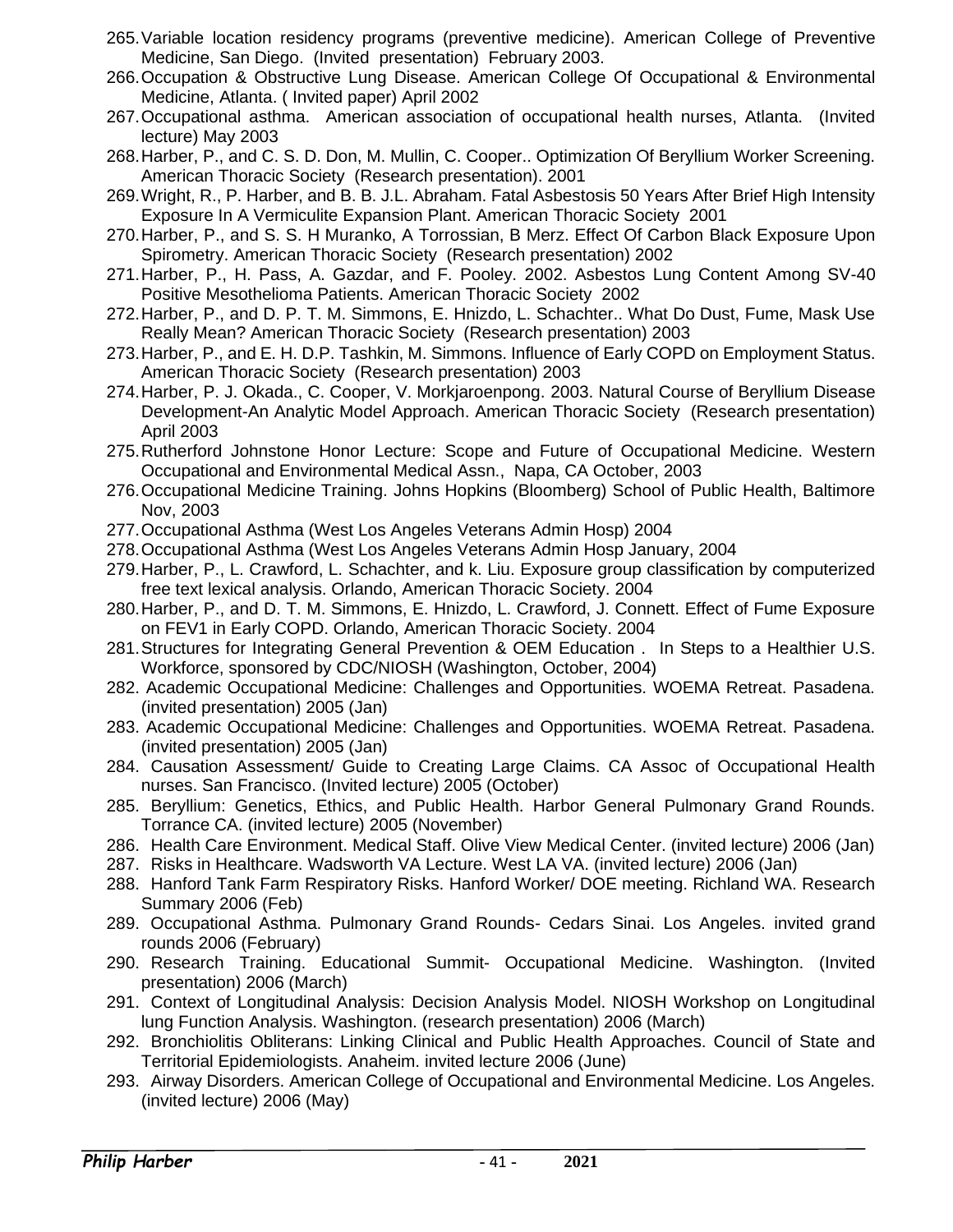- 294. Parenchymal Lung Disease (in basic curriculum course). American College of Occupational and Environmental Medicine. Los Angeles. (invited lecture) 2006 (May)
- 295. Longitudinal Lung Function Analysis. American College of Occupational and Environmental Medicine. Los Angeles. 2006 (May)
- 296. Bronchiolitis obliterans from Diacetyl: Linking Clinical and Public Health Approaches. Medical Grand Rounds-University Of California, Irvine. Santa Ana. Invited grand rounds 2006 (December)
- 297. Limit of Normal Decline for FEV1. American Thoracic Society. San Diego. research 2006 (May)
- 298. Occupational Lung Disease 1950-2050 (Richards Lecture). University of Utah. Salt Lake City. invited lecture 2007 (April)
- 299. Exposure group classification by computerized free text lexical analysis.. American Thoracic Society. Orlando. Research Presentation 2004
- 300. Effect of Fume Exposure on FEV1 in Early COPD. American Thoracic Society. Orlando. Research Presentation 2004 (May)
- 301. Comparison of 3 methods for assigning exposure metrics for evaluating occupation effect upon COPD.. American Thoracic Society. San Diego. Research Presentation 2005 (May)
- 302. Respirator Effects During Simulated Real-Life Activity: Methodology. American Thoracic Society. San Francisco. Research Presentation 2007 (May)
- 303. Linking Sentinel Events to Public Health Responses System or Serendipity? Diacetyl Experience. American Thoracic Society. San Francisco. Research Presentation 2007
- 304.Occupational Asthma. Harbor-UCLA Med Center. Torrance CA. Invited Lecture 2007 (October)
- 305.Airway Diseases. SOTAC/ ACOEM Course. Vancouver, BC. Invited Lecture 2007 (October)
- 306.Interstitial Diseases; Surveillance. SOTAC/ ACOEM Course. Vancouver, BC. Invited Lecture 2007 (October)
- 307.Harber P, Wu S. What Do Occupational Preventive Medicine Physicians Actually Do? NORA Symposium 2008 (Denver); 2008
- 308.Harber P, Bansal S, Santiago S, D. L, Yun D, Wu S, Ng D, Liu Y. Widespread Personal Respiratory Protection (Respirators) for Epidemic and Terrorism Concerns. NORA Symposium 2008 (Denver); 2008.
- 309.Harber, P., S. Bansal, and S. Santiago. 2009. Factors Affecting Respirator Tolerance. Personal Protective Technology Program Stakeholders Meeting. NIOSH/ NPPTL, Pittsburgh, PA.
- 310.Personal Protection- Research Gaps. Institute of Medicine (IOM) Comm on Personal Protective Technology, Pittsburgh.
- 311.Vulnerable & Susceptible Populations (Session organizer & speaker). ACOEM, San Diego. 2009
- 312.Airway Diseases (BC1). ACOEM, San Diego. 2009
- 313.Interstitial Lung Diseases & Surveillance (BC1). ACOEM, San Diego. 2009
- 314.Occupational Health Competencies. Occupational Health Nurses Tri-Association, Long Beach. 2009
- 315.What do we do? OMP Research. OHSTOP Assn, Irvine. 2009
- 316.Maier, L., L. Newman, J. Balmes, P. Harber, C. Bruton, P. Scanlon, M. Rossman, D. Cragle, and B. Richter. Development of a Beryllium Bio-Repository for Future Research. Am Thoracic Soc, San Diego. 2009.
- 317.Bansal, S., S. Santiago, D. Yun, S. Wu, E. Liu, F. Nguyen, and P. Harber. 2009. Interaction of Respirator (PPE) Type and Respiratory Conditions on Breathing Patterns. Am Thoracic Soc, San Diego.
- 318.Levine, J., and P. Harber. 2009. How Frequently Should Spirometry Be Done for Diacetyl Exposed Workers? Am Thoracic Soc, San Diego.
- 319.Respiratory protection-the modern paradigm. 2010. American Occupational Health Conference. Orlando.
- 320.Harber P. Occupational Asthma. Asthma Summit-California Department of Public Health. Los Angeles; 2010.
- 321.Harber P. Beryllium Disease Progression Models: Implications for Screening. : Beryllium Health and Safety Committee (DOE); Livermore, California; 2010.
- 322.Harber P. Occupational Asthma.. American Association of Occupational Health Nurses (Webinar); 2011 .
- 323.Harber P. Occupational Airway Disease. American Occupational Health Conference (Washington); 2011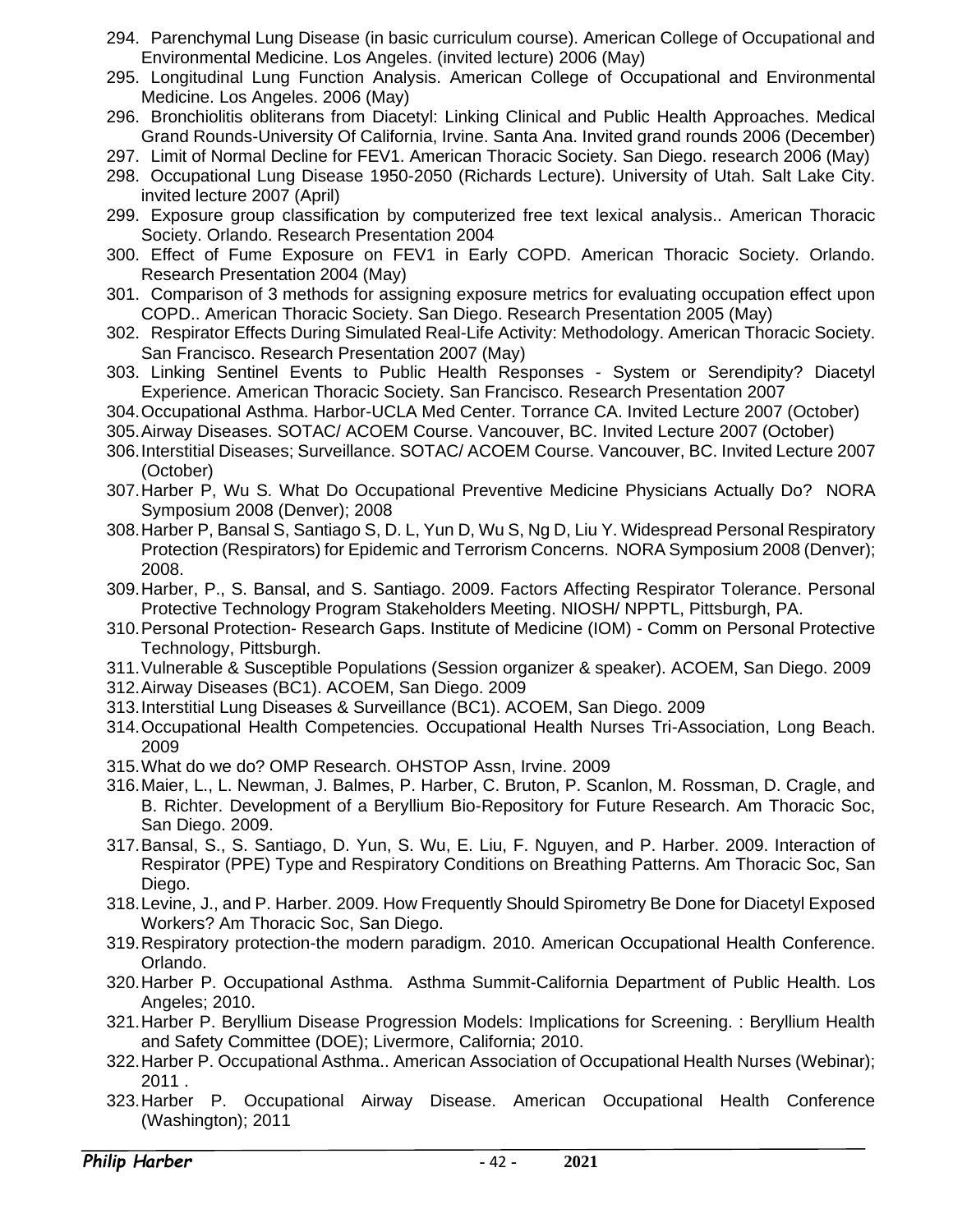- 324.Harber P. Occupational Medicine Practice-Empirical Data. American Occupational Health Conference (Washington); 2011
- 325.P. Harber, B.C. Lin , S. Wu. Lexical analysis of abstracts demonstrates occupational health perspective. American Thoracic Society, Denver, May, 2011 (research)
- 326.Maier LA1, Newman LS, Balmes J, Harber P, Bruton C, Scanlon PD, Rossman M, Richter BS. Development of a Beryllium Bio-Repository for Future Research. American Thoracic Society, Denver, May, 2011 (research)
- 327.S. Wu, P. Harber, D. Yun, S. Bansal, Y. Li, S. Santiago. Anxiety During Respirator Use: Comparison of Two Respirator Types. American Thoracic Society, Denver, May, 2011 (research)
- 328.Harber P. Work Related Asthma, Western Occupational Health Conference, Las Vegas, Sept, 2011
- 329.Harber P. Environmental Health Management Skills and Competencies. National Assocation of Environmental Managers. Tucson, October 2011.
- 330.S. Wu, P. Harber, J. Bontemps, BS. Are Occupational Pulmonary Problems Evaluated By Low Patient Volume Occupational Medicine Subspecialists? American Thoracic Society 2012
- 331.P Harber. Work Related Asthma Prevention American Thoracic Society 2012 (invited presentation)
- 332.P Harber. Respiratory Disease- Clinical Update. American Occupational Health Conference (Los Angeles); 2012
- 333.Surveillance for Isocyanate Exposed Workers. Isocyanates and Health: Past, Present and Future. (DC) April 2013. (Invited keynote)
- 334.P Harber. Respiratory Protection American Thoracic Society (Philadelphia) May, 2013 (invited presentation)
- 335.P Harber. Airway Disease- . American Occupational Health Conference (Orlando ); April 2013
- 336.P Harber. Interstitial Lung Disease . American Occupational Health Conference (Orlando ); April 2013
- 337.P Harber Isocyanates: Surveillance (keynote). Isocyanates and Health-past present and future (DC, April 2013)
- 338.P Harber Heat Stress (Overview). Western Center for Agricultural Health and Safety Annual Meeting, 013
- 339.P Harber Respiratory protection (invited lecture). American thoracic society international conference, May 2013
- 340.Occupational Lung Disease. American Occupational Health Conference, 2013 (Orlando)
- 341.Physical Work Measures. Institute of Medicine. (Washington, August 2014)
- 342.Respiratory Protection for healthcare workers. FDA/NIOSH Summit Meeting (Bethesda, May 2014)
- 343.Occupational Lung Disease. American Occupational Health Conference, 2014 (San Antonio)
- 344.Pulmonary Function Testing. Western Occupational Health Conference (San Diego, September 2014)
- 345.Beryllium Related Disease. Pima County Board Of Health. December 2014
- 346.Revere D, Leroy G, Harber P. What's the message? A NLP analysis of public health information sent by SMS. Seventeenth International Conference on Grey Literature - A new wave of textual and non-textual grey literature. Amsterdam 2015.
- 347.Respiratory Protection-New Challenges American Occupational Health Conference (Chicago); 2016
- 348.Clinical Decision Support Systems-American Occupational Health Conference (Chicago); 2016
- 349.Occupational Lung Disease-American Occupational Health Conference (Chicago); 2016
- 350.Arizona Hospital Discharge Database: Implications Of Primary And Secondary Respiratory Diagnoses For Occupational Respiratory Surveillance And Compensation-American Thoracic Society (San Francisco) 2016
- 351.Social Media (Twitter) for Assessing Concerns about Obstructive Airway Disease-American Thoracic Society (San Francisco) 2016
- 352.Occupational Medicine Practice Structure-Western Occupational Health Conference (Las Vegas) 2016
- 353.Silica Standard-Western Occupational Health Conference (Las Vegas) 2016
- 354.Alrudayan AA, AlOtaibi S, Abugad D, Harber P. Date Palm Packers Hand Dermatitis American College of Occupational and Environmental Medicine national meeting, Washington, 2017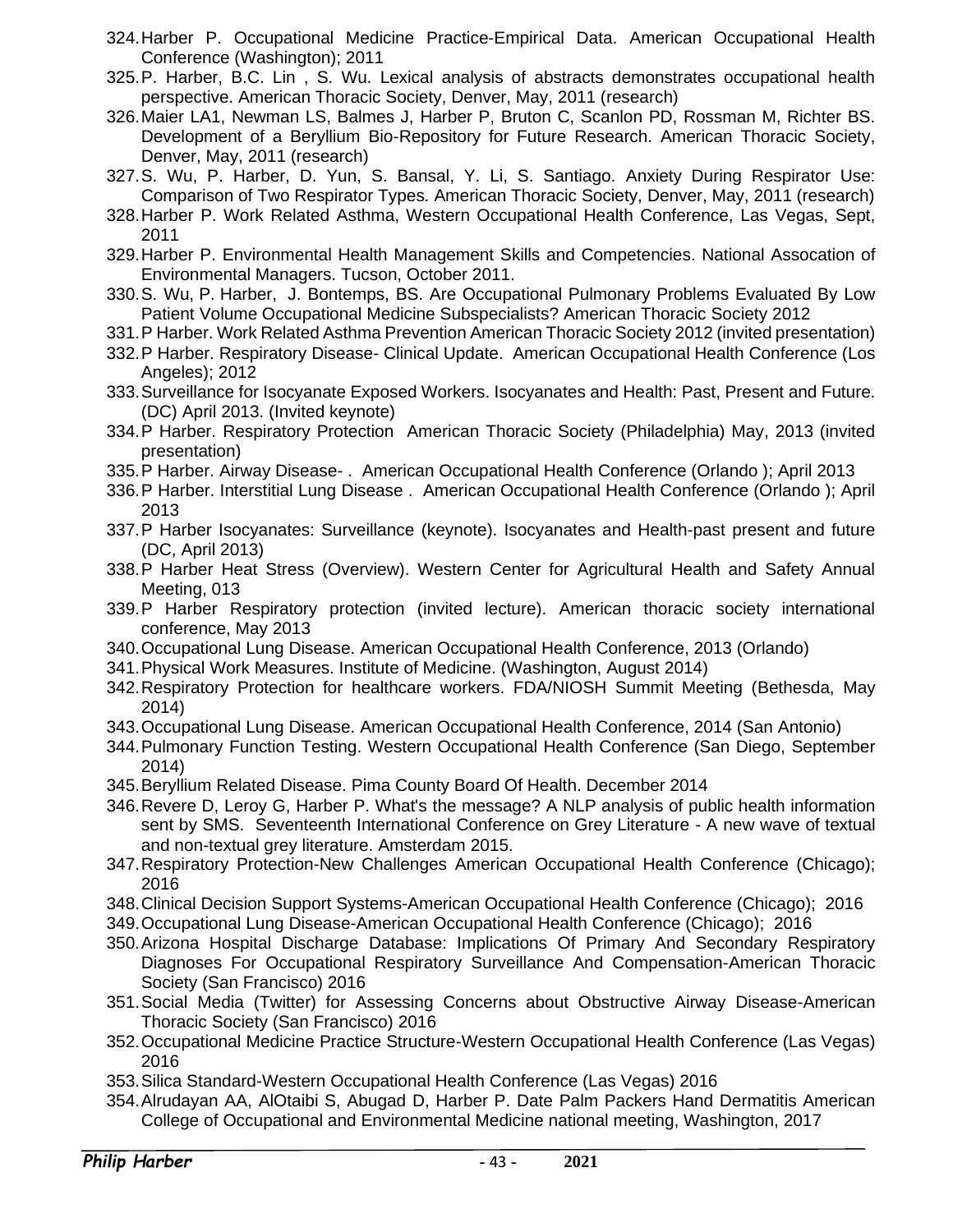- 355.Alsadah M, AlOtaibi S, Harber P. Effect of Shift Work and Effort Reward Imbalance on GI symptoms among Nurses. American College of Occupational and Environmental Medicine national meeting, Washington, 2017
- 356.Alshomrani A, AlOtaibi S, Harber P. How Many Peak Flow Efforts Are Needed? American College of Occupational and Environmental Medicine national meeting, Washington, 2017

357.

- 358.Badr K, Aftin A, AlOtaibi S, Harber P. Occupational Mortality among General Organization for Social Insurance (GOSI) Participants, Dammam, Eastern province, Kingdom of Saudi Arabia. American College of Occupational and Environmental Medicine national meeting, Washington, 2017
- 359.Al Ismail H, AlOtaibi S, Harber P. Predictors of Nurse Absenteeism. American College of Occupational and Environmental Medicine national meeting, Washington, 2017
- 360.Al-Otaibi S, Alfulayw K, Harber P, Abugad H. Factors associated with sharp device injuries in dammam healthcare workers: implications for prevention. Occup Environ Med 2018;75:A20
- 361.Harber P. Asbestos related disease. American College of Occupational and Environmental Medicine, New Orleans (April 2018)
- 362.Harber P. Occupational airway disease. American College of Occupational and Environmental Medicine, New Orleans (April 2018)
- 363.Harber P. Pneumoconioses. American College of Occupational and Environmental Medicine, New Orleans (April 2018)
- 364.Harber P. Occupational Environmental respiratory disease. American College of Occupational and Environmental Medicine, New Orleans (April 2018)
- 365.Harber P. Respiratory Protection. WOEMA Podcast 2020
- 366.Harber P Controlling Airborne Exposure: Masking, Respirators, Aerosols, and Ventilation. Symposium on Safe Return to Work, ACOEM June 2020
- 367.Harber P. Inhaled Toxins. In the "Pick Your Poison" annual toxicology program. Arizona, June, 2020.
- 368. Harber P. Lung Function Trajectories. Mt Sinai School of Medicine, May 2020 (zoom)
- 369.Townsend M, Harber P. The Future of Spirometry and Occupational Pulmonary Testing Where do we go from here? WOEMA September 2020
- 370.Harber P. Airborne Transmission/Masking/Respirators/Ventilation in symposium on Working Safely in the Covid-19 Era, ACOEM September 2020

### **LECTURES AND PRESENTATIONS (On-campus)**

- 371.Harber P. Occupational Interstitial Disease (Invited Lecture). American Occupational Health Conference (Washington); 2011Physiologic Effects of Respirators. Kettering Institute Seminar; April. 1980
- 372.A Stochastic Model of Lung Cancer Progression. University of Cincinnati Bio-mathematical Model Seminars; October. 1980
- 373.Air Pollution. University of Cincinnati Medical College, 2nd year class; November. 1980
- 374.Spirometry: Standards and Equipment. Seminar series in Clinical Epidemiology. University of Cincinnati. Lecture include: Rates; Models of exposure; P-value and significance; Clinical traits; Hypothesis generation: PMR and Decision analysis. Presented three times as part of NIOSH/University of Cincinnati Spirometry Course. 1980-81
- 375.Lung and Environment Course (For physicians and hygienists). Topics include: Asbestos; Respiratory Disability; Respirators; Work Ability; Occupational Lung Cancer; Air Pollutants. University of Cincinnati. 1980-81
- 376.Occupational Lung Disease. Department of Medicine, Noon Conference, UCLA; February. 1982
- 377.Occupational air pollutants (2 hours). UCLA School of Public Health; March. 1982
- 378. Occupational Lung Disease: Epidemiologic Methods. UCLA School of Public Health, Epidemiology Division; May. 1982
- 379. Respiratory Disability. UCLA Pulmonary Fellows Conference; June. 1982
- 380.Making Work Safe. UCLA Allied Health Programs; June. 1982
- 381.Asbestos Related Lung Disease. UCLA Medical Grand Rounds; September. 1982
- 382.Occupational and Environmental Lung Cancer. UCLA Pulmonary Fellows Conference; September. 1982
- 383. Role of Occupational Medicine. UCLA School of Public Health; October. 1982
- 384.Occupational Lung Disease. UCLA School of Public Health; October. 1982
- 385.Workers' Compensation. UCLA School of Nursing; November. 1982
- 386.Assessment of Occupational Disability. UCLA Department of Medicine; May. 1983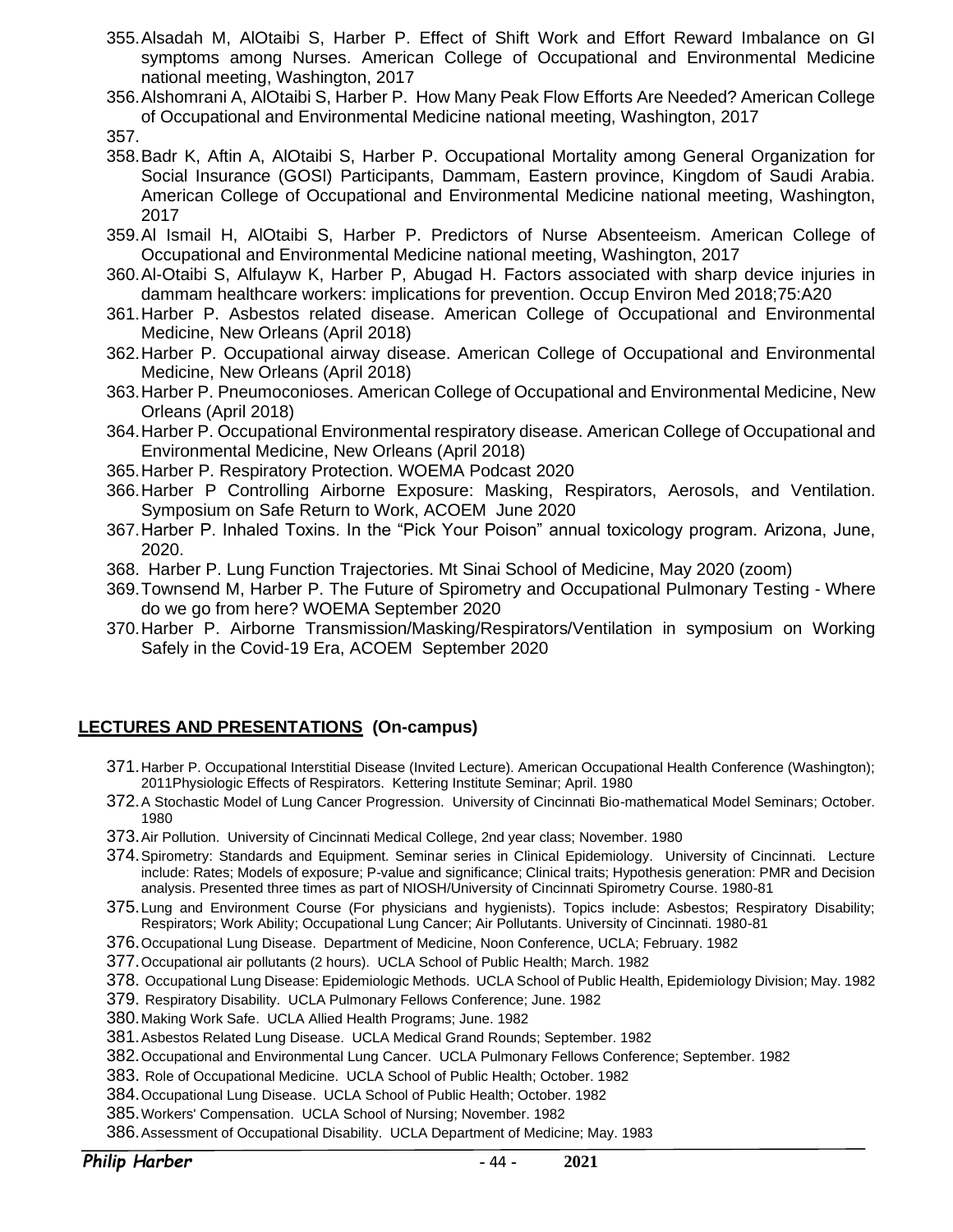- 387. Environment and Health. UCLA Department of Geology; May. 1983
- 388.Occupational Asthma and Allergic Disorders. Center for interdisciplinary research in Immunology and Diseases; June. 1983
- 389.Defining "Normality" I. UCLA Pulmonary Conference; June. 1983
- 390.Defining "Normality" II. UCLA Pulmonary Conference; June. 1983
- 391.Role of occupational medicine. UCLA School of Public Health; October. 1983
- 392.Occupational lung disease. UCLA School of Public Health; October. 1983
- 393.What is "Normal" Pulmonary Function? UCLA; January and February. 1984
- 394.Occupational/Environmental Lung Disease. Pathophysiology of Disease Core Course. UCLA School of Medicine; February. 1984
- 395.Respiratory disease. UCLA Nurse/Practitioner Program; February. 1984
- 396. Occupational Health. (Public Health 256). Lectures include: Occupational Lung Disease; Occupational Lung Disease Due to Organics; Hematologic, Immunologic and Cardiac Effects; Ergonomics, Management of the Worker With Disease. 1984
- 397.Advanced industrial pulmonary function testing. UCLA (course chair). Lectures given: Introduction: What is normal function? When to contract, Handling spirometry data; Should you use published normals or develop your own standards? 1984
- 398.Occupational medicine. UCLA Pulmonary Fellows Lecture Series; August. 1984
- 399.Normality (pulmonary function). UCLA Respiratory Physiology Conference; August. 1984
- 400.Respiratory Disease. UCLA Nurse/Practitioner Program (3 hours); October. 1984
- 401.Decision and Analysis. UCLA Pulmonary Research Seminar; October. 1984
- 402.Asbestos -- Diseases. UCLA Pulmonary Fellows Conference; October. 1984
- 403.Ergonomics. UCLA School of Public Health; November. 1984
- 404.Chemical Exposure, Clinical Approach. General Internal Medicine Conference; November. 1984
- 405.Respiratory Ability and Disability. UCLA Pulmonary Fellows Conference; January. 1985
- 406.Industrial Toxic Emergencies. UCLA Emergency Medicine Center Grand Rounds; February. 1985
- 407.Occupational Health (Public Health 256). Lectures include: Lung diseases Inorganics; Asthma and Hypersensitivity Disease, Immunologic Diseases, Hematologic and Cardiac Disease; 1985
- 408.Hospitals -- a dangerous place to work (invited lecture). UCLA Allied Health Programs; May. 1985
- 409.Occupational lung disease. UCLA Pulmonary Conference; August. 1985
- 410.Pulmonary disease. UCLA Nurse/Practitioner Course (4 hours); October. 1985
- 411. Ergonomics. UCLA School of Public Health; November. 1985
- 412.What is normal lung function? UCLA Pulmonary Physiology Conference; December. 1985
- 413.Toxic hazards in the hospital. UCLA Allied Health Programs; January. 1986
- 414. Respiratory surveillance: opportunities and risks. UCLA Occupational Medicine Seminar; January. 1986
- 415.Hazards of jewelry industry. UCLA/SOHC Conference; February. 1986
- 416. Immunologic environmental lung disease. UCLA Pulmonary Conference; March. 1986
- 417. Occupational asthma. UCLA Pulmonary Division; April. 1986
- 418.Occupational medicine. UCLA Pulmonary Fellows Lecture; July. 1986
- 419.Defining Normal Lung Function. UCLA Pulmonary Physiology Series; September. 1986
- 420.Respirator research. UCLA Pulmonary Research Series; September. 1986
- 421.Occupational health research. UCLA School of Nursing; October. 1986
- 422.Pulmonary Diseases. UCLA Nurse/Practitioner Program, School of Nursing; October. 1986
- 423.Ergonomics and Cumulative Trauma. UCLA School of Public Health; November. 1986
- 424.Identifying occupational disease. UCLA School of Public Health, November. 1986
- 425.Occupational Health (Public Health 256), Lectures include: Occupational Asthma, Immunologic Disease, Asbestos, Non-Asbestos Silicates, Silica, Coal and other Pneumoconioses. 1986
- 426.Occupational lung diseases (6 lectures). UCLA School of Public Health; Winter. 1987
- 427.Preplacement testing -- practical and ethical concerns. UCLA Occupational Medicine Seminar; February. 1987
- 428.Occupational lung disease. UCLA Sophomore Medical School Lecture; February 1987,
- 429.Occupational lung disease. UCLA Medical School Pathophysiology of Pulmonary Disease course; February. 1988
- 430.Occupational lung disease. UCLA House staff Series; May. 1988
- 431.What is normal lung function? UCLA Pulmonary Physiology Series; May. 1988
- 432.Pathophysiology of Occupational Lung Disease. Wadsworth VA Hospital/UCLA; August. 1988
- 433.Occupational Health (Public Health 256), Lectures include: Introduction; Ergonomics; asbestos; Asthma; Pulmonary disease; Immunologic disease. 1988
- 434.Pathophysiology of Disease (Medicine 202): Occupational Lung Disease; February. 1989
- 435.Clinical aspects of occupational lung disease. UCLA School of Public Health 126; Fall. 1989
- 436.Occupational Rheumatology. UCLA Rheumatology Division; September. 1989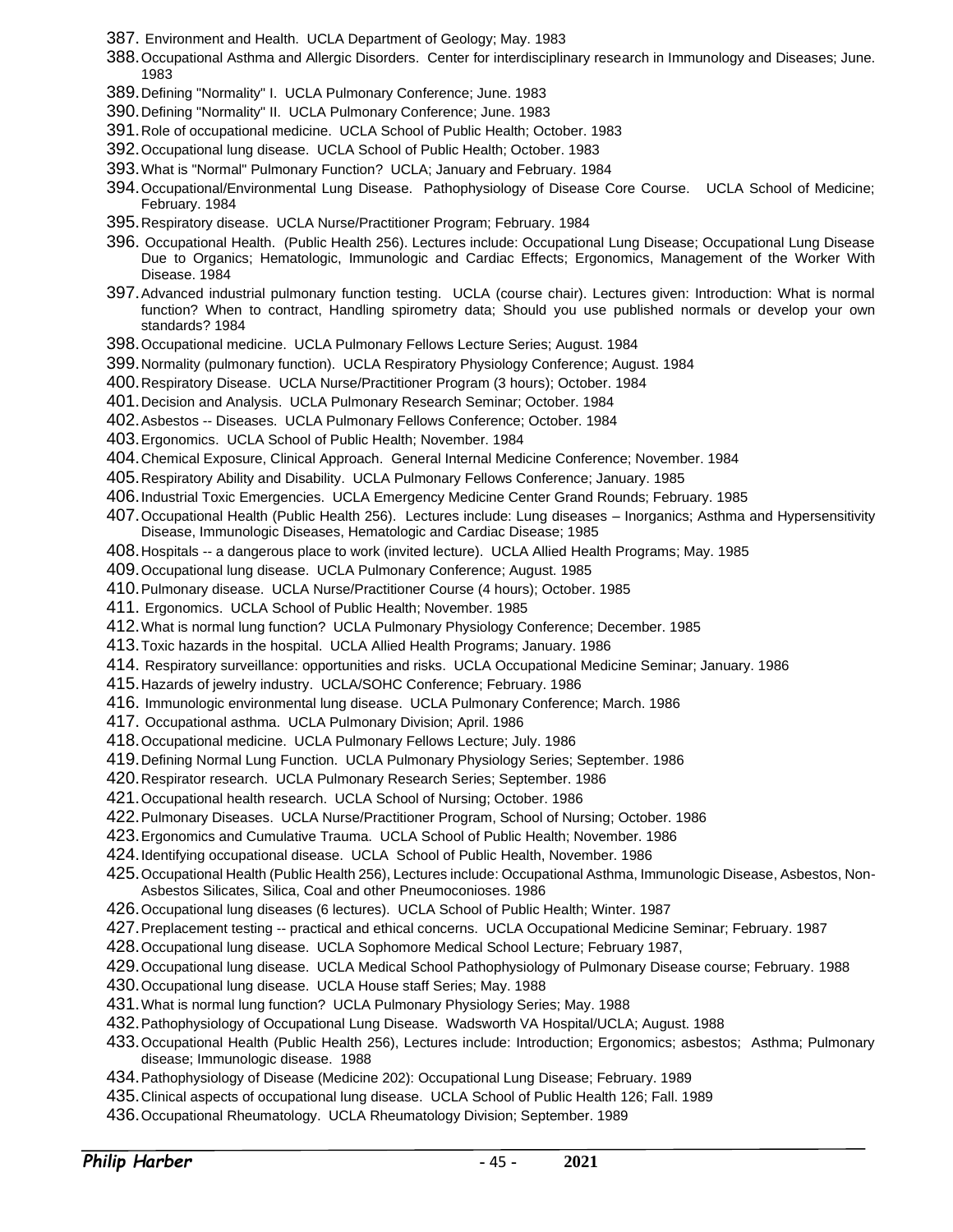- 437.Occupational Health (Public Health 256). Lectures include: Introduction; Asthma and immunologic Disease; Ergonomics, Noise and Hearing Conservation; Winter. 1989
- 438.Defining normality of lung function. UCLA Pulmonary Physiology Series; January. 1990
- 439. Pathophysiology of Disease (Medicine 202). Occupational Lung Disease; February. 1990
- 440.Occupational Health (Public Health 256), Lectures include: Introduction; Ergonomics; Lung Function; Physical Environment: Heat; Physical Environment: Noise; Asbestos Disease; Occupational Asthma and Immune Responses; Winter. 1990
- 441.Epidemiology of occupational respiratory disease. Occupational epidemiology course, School of Public Health; May. 1990
- 442.Public Health 156: Lectures include: Clinical Approach to Ergonomics; Fall. 1990
- 443.Pathophysiology of Disease: Environmental Lung Disease; February. 1991
- 444.Occupational Disease (Environmental Health 256), Numerous lectures; Winter. 1991
- 445.Clinical Approaches. Public Health 156; November. 1991
- 446.Pathophysiology of Disease: Environmental Lung Disease; February. 1992
- 447.Environmental Health Sciences 250, Lectures: Clinical approaches to Occupational Health and Ergonomics; fall. 1992
- 448.marketing of ergonomic services and products: truth in advertising? UCLA Occupational Medicine Seminar; January. 1993
- 449.Pathophysiology of environmental lung disease. Second year medical school; February. 1993
- 450.Environmental Asthma. UCLA Allergy and Immunology seminar; September. 1993
- 451.Environmental Health Sciences 250: Occupational health systems. Occupational medicine; October. 1993
- 452.Asbestosis. Pulmonary Seminar; October. 1993
- 453.Pathophysiology of Environmental Lung Disease. UCLA School of Medicine (2nd year curriculum); February. 1994
- 454.Pathophysiology of Environmental Lung Disease. UCLA School of Medicine (2nd year curriculum); February. 1995
- 455.Occupational Data for Interpreting Risk Assessments (Invited lecture). Southern California Chapter, Society for Risk Assessment in Los Angeles; May. 1994
- 456.Occupational Medicine. EHS 250, School of Public Health; November. 1994
- 457.Occupational Medicine. EHS 250, School of Public Health; October. 1995
- 458.Pathophysiology of Environmental Lung Disease. UCLA School of Medicine (2nd year curriculum); February. 1996
- 459.Introduction to Occupational Medicine. Lectures on topics including ergonomics, respiratory disease, ADA, noise/hearing, screening theory, organization of services, toxic effects, heat stress, risk communication. EHS 251, School of Public Health; Winter Quarter. 1994
- 460.Introduction to Occupational Medicine. Lectures on topics including ergonomics, respiratory disease, ADA, noise/hearing, screening theory, organization of services, toxic effects heat stress, risk communication. EHS 251, School of Public Health; Winter Quarter. 1995
- 461.Atomic approach to dis/ability assessment. UCLA Occupational and Environmental Seminar; March. 1995
- 462.Ergonomics: Overall Job Demand. 1996 Winter-Spring UCLA Environmental and Occupational Medicine Seminar; January. 1996
- 463.Practice Opportunities in Occupational Medicine. UCLA Family Practice; February. 1996
- 464.Respirators: Medical Aspects. 1996 Winter-Spring UCLA Environmental and Occupational Medicine Seminar; April. 1996
- 465.Introduction to Occupational Medicine. Lectures on topics including: ergonomics, Respiratory disease, ADA, noise/hearing, screening theory, organization of services, toxic effects, heat stress. EHS 251, School of Public Health; Winter Quarter. 1996
- 466.Occupational Asthma. UCLA Pulmonary Series; April. 1996
- 467.Asbestos Related Disease. UCLA Pulmonary Series; June. 1996
- 468.Occupational Medicine: An Overview. UCLA Family Practice; July. 1996
- 469.Environmental Exposures. UCLA Family Practice (Grand Rounds); August. 1996.
- 470.Occupational Medicine. EHS 250, School of Public Health; October. 1996
- 471.Introduction to Occupational Medicine. EHS 251, School of Public Health; Winter Quarter. Lectures on topics including ergonomics, respiratory disease, ADA, noise/hearing, Screening theory, organization of services, toxic effects, heat stress, risk communication. 1996
- 472.Carpal Tunnel Syndrome. UCLA Family Medicine (Grand Rounds); November. 1996.
- 473.Occupational Health: Current Context. 1997 UCLA Environmental-Occupational Medicine Seminar; January. 1997
- 474.Computer Approaches to Link Clinical and Public Health Occupational Medicine. 1997 UCLA Environmental Occupational Medicine Seminar; March. 1997
- 475.Rehabilitation and Accommodation of Workers. UCLA Family Medicine Lecture; March 1997.
- 476.Overview of occupational medicine. UCLA Family Medicine Lecture; July. 1997
- 477.Occupational Health Care Systems. Environmental Health Science course (EHS 251); October. 1997
- 478.Introduction to Occupational Medicine. EHS 251, School of Public Health (Quarter course: Includes 30 hrs of lecture, including 24 by Harber, P); Winter Quarter. 1998
- 479.Overview of Occupational Health Delivery Systems. UCLA Occupational Medicine Seminar Series; February. 1998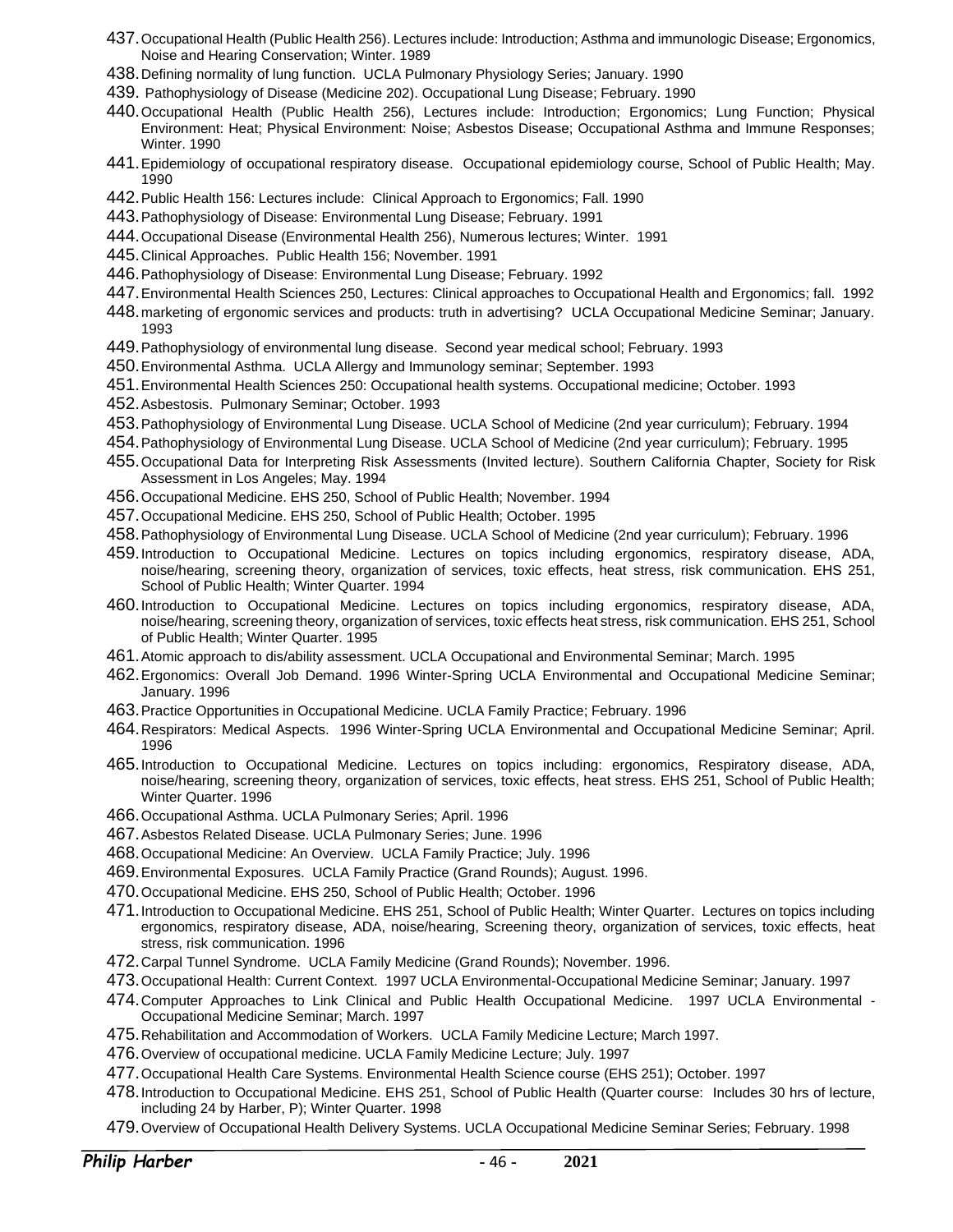- 480.Occupational Lung Disease. Pathophysiology of Disease Course (2nd yr medical students); February 1998
- 481.Occupational Medicine Approaches. UCLA Internal Medicine (house staff); September. 1998
- 482.Computers in Occupational Health: Friend or Foe? UCLA Occupational Medicine Seminar Series; April. 1998
- 483.Occupational Medicine Systems. UCLA Family Medicine Grand Rounds; November. 1998
- 484.Occupational Health Systems. UCLA Preventive Medicine May. 2000
- 485.Determinants Of Work Loss Due To Back Pain. UCLA Occup. Med Seminar; May. 2000
- 486.Workers Compensation. UCLA Family Medicine Grand Rounds; October. 2000
- 487.Organizational Structure & Workplace Stress. UCLA Family Medicine Grand Rounds; July. 2000
- 488.Occupational Medicine: Overview: Occupational Asthma, Ergonomics: Maximal Lift Equations, and Surveillance: An Overview. UCLA Occupational - Environmental Medicine Core Series; fall. 2000
- 489.Pathophysiology of occupational lung disease ( second-year medical student course2001-02 Occupational Environmental Medicine Core Series: (Asbestos; Causation) 2001 ( February )
- 490.Pathophysiology of occupational lung disease ( second-year medical student course2002 ( February )
- 491. asbestos; occupational history
- 492.occupational medicine core series2002 (September- December)
- 493.Pathophysiology of occupational lung disease ( second-year medical student course) 2003 ( February )
- 494.Occupational Medicine Overview (Family Medicine Residents) 2003 (December)
- 495.(Environmental Health Sciences 251a, each two hours):
- 496.ergonomics 2003 (April-June)
- 497.occupational asthma
- 498.occupational health surveillance methods
- 499.organization of occupational health services
- 500. (Environmental Health Sciences 251a, each two hours) Overview of occupational- environmental medicine ; organization of occupational health services ; occupational health surveillance methods ; occupational asthma 2003 ( January- March)
- 501.Overview of occupational- environmental medicine (Environmental Health Sciences 251a, each two hours): 2004 ( January- March)
- 502.The indoor environment
- 503.cultural competency overview
- 504.heat & cold
- 505.solvents
- 506.respiratory protection
- 507.Occupational Asthma (EHS 251 course) 2004 (January)
- 508.Pathophysiology of occupational lung disease ( second-year medical student course) 2004 ( February ):
- 509.Occupational Lung Disease. UCLA Pulmonary Division2004 (Sept).
- 510.Structure of Occupational Medicine Services in U.S.. UCLA, November, 2004
- 511.Pulmonary Function Testing I. UCLA, November, 2004
- 512.Pulmonary Function Testing II. UCLA, November, 2004
- 513.Organization of Occupational and Preventive Services. UCLA 2005.Jan, 2005.
- 514.Causation and Apportionment. UCLA 2005.Jan, 2005
- 515.Heat Stress. EHS Course. 2006 (Feb)
- 516.Occupational Asthma. EHS Course. campus. Course 2006 (Feb)
- 517.Occup Lung Disease. EHS Course. 2006 (Jan)
- 518.Scope of Occupational Medicine. EHS Course. 2006 (Jan)
- 519.Solvents. EHS Course. 2006 (March)
- 520.Risk Communication. EHS Course. campus. Course 2006 (March)
- 521.Radiologic Surveillance. Seminar. 2006 (September)
- 522.Occupational Health Surveillance. EHS Course. 2007 (Feb)
- 523.Asbestos and Other Fibers. EHS Course. 2007 (Feb)
- 524.Scope and Organization of occupational preventive medicine. EHS Course. 2007 (Jan)
- 525.Solvents and Beryllium. EHS Course. 2007 (Feb)
- 526.Ability and Disability. EHS Course. 2007 (March)
- 527.Noise and Heat. EHS Course. 2007 (March)
- 528.Workers Compensation Guidelines Development. Seminar. 2007 (April)
- 529.Occupational Lung Disease. Pulmonary Division. UCLA. invited lecture 2007 (September)
- 530.Bronchiolitis Obliterans Flavoring Products. Pulmonary Division. UCLA. Invited Lecture 2007 (October)
- 531.Lectures: Structure of Occupational Healthcare Systems, Asbestos, Health & Hazard Surveillance, Airway Diseases, Solvents, Ergonomics, Thermal Stress, Exposure Models. Prevention of Disease in Workers and Workplaces Course, 2010. UCLA; 2010.